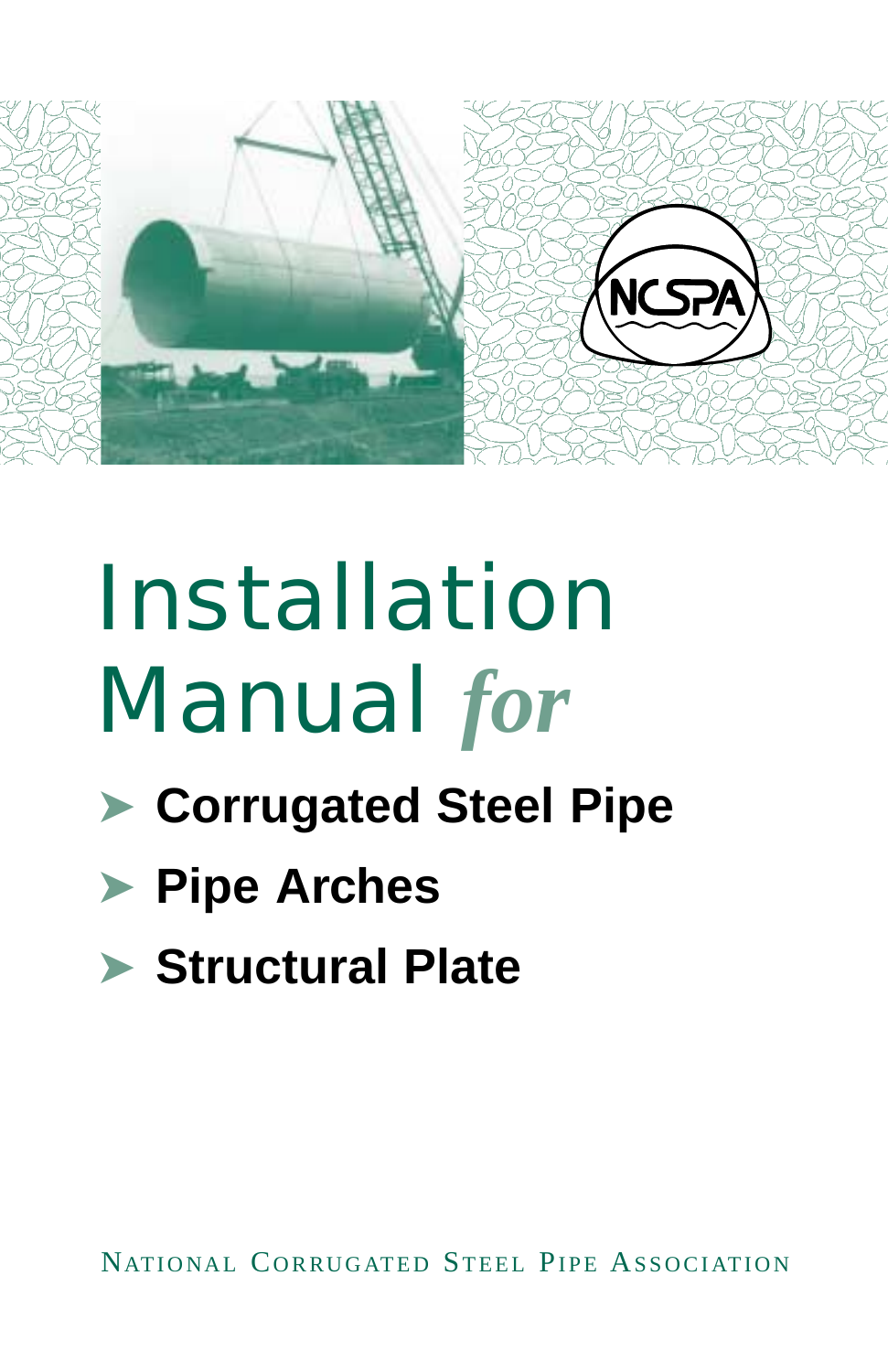#### INSTALLATION MANUAL — NCSPA

The NCSPA Installation Manual is not a copyrighted publication. If excerpted or copied, credit to the source would be appreciated.

\* \* \*

The information contained in this Installation Manual is the product of industry experience and practice. The methods used to install corrugated steel pipe can affect both its effectiveness and useful life. The situations described in this publication and the suggested techniques for installation are general suggestions and guidelines intended to alert installers to the need for careful review of on-site conditions. Each installation will require its own individual evaluation. The statements or descriptions provided herein are for general information only. The National Corrugated Steel Pipe Association assumes no responsibility for their use.



\* \* \*



NATIONAL CORRUGATED STEEL PIPE ASSOCIATION 1255 Twenty-Third Street, NW, Suite 200 Washington, DC 20037-1174 Phone: 202/452-1700 • Fax: 202/833-3636 E-mail: csp@ncspa.org • Web: www.ncspa.org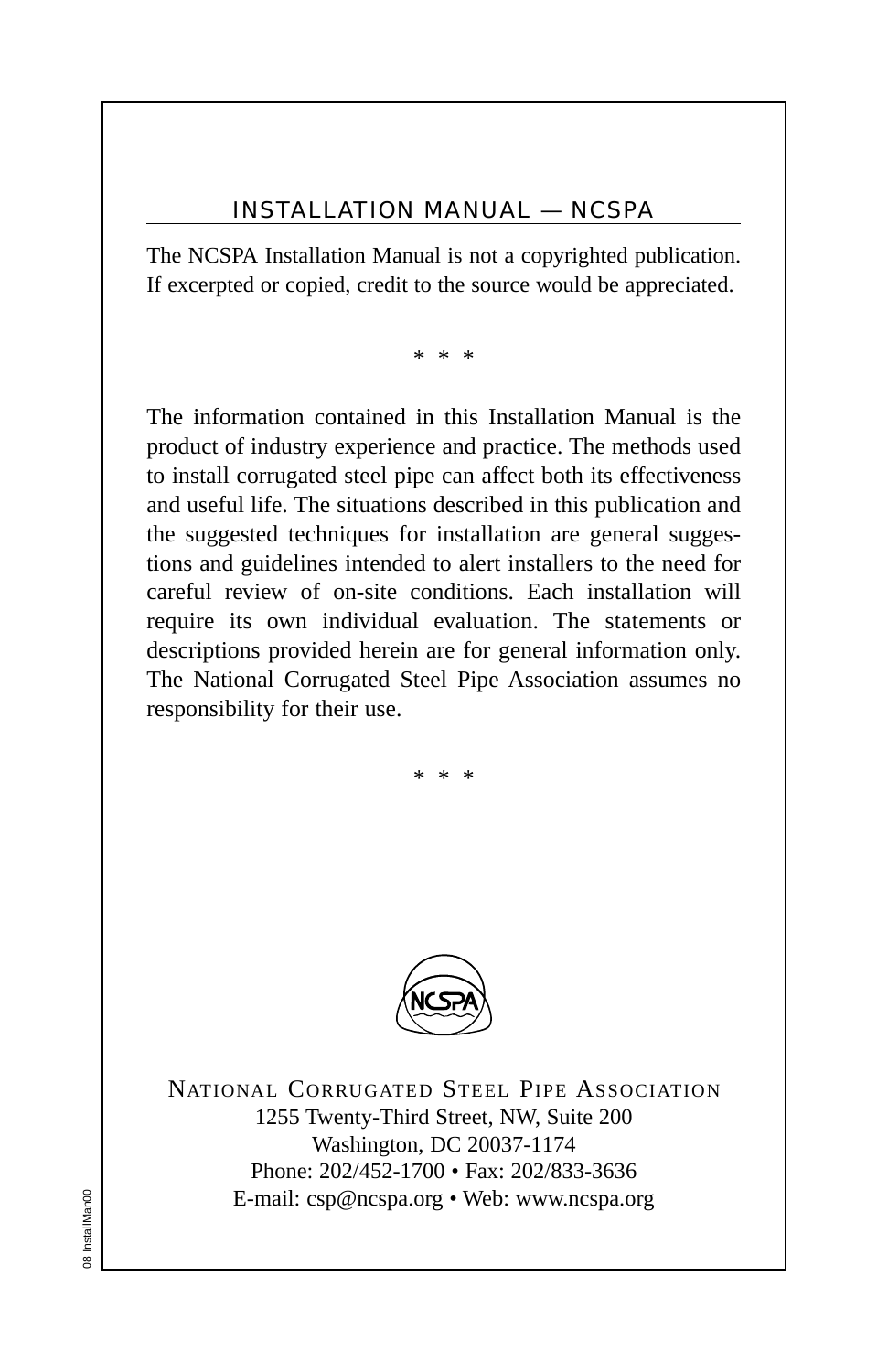# TABLE OF CONTENTS

| <b>BASIC PRINCIPLES FOR PROPER</b> |  |
|------------------------------------|--|
|                                    |  |
|                                    |  |
|                                    |  |
|                                    |  |
|                                    |  |
|                                    |  |
|                                    |  |
|                                    |  |
|                                    |  |
|                                    |  |
|                                    |  |
|                                    |  |
|                                    |  |
|                                    |  |
|                                    |  |
|                                    |  |
|                                    |  |
|                                    |  |
|                                    |  |
|                                    |  |
|                                    |  |
|                                    |  |
|                                    |  |
|                                    |  |
|                                    |  |
|                                    |  |
|                                    |  |
|                                    |  |
|                                    |  |
|                                    |  |
|                                    |  |
|                                    |  |
|                                    |  |
|                                    |  |
|                                    |  |
|                                    |  |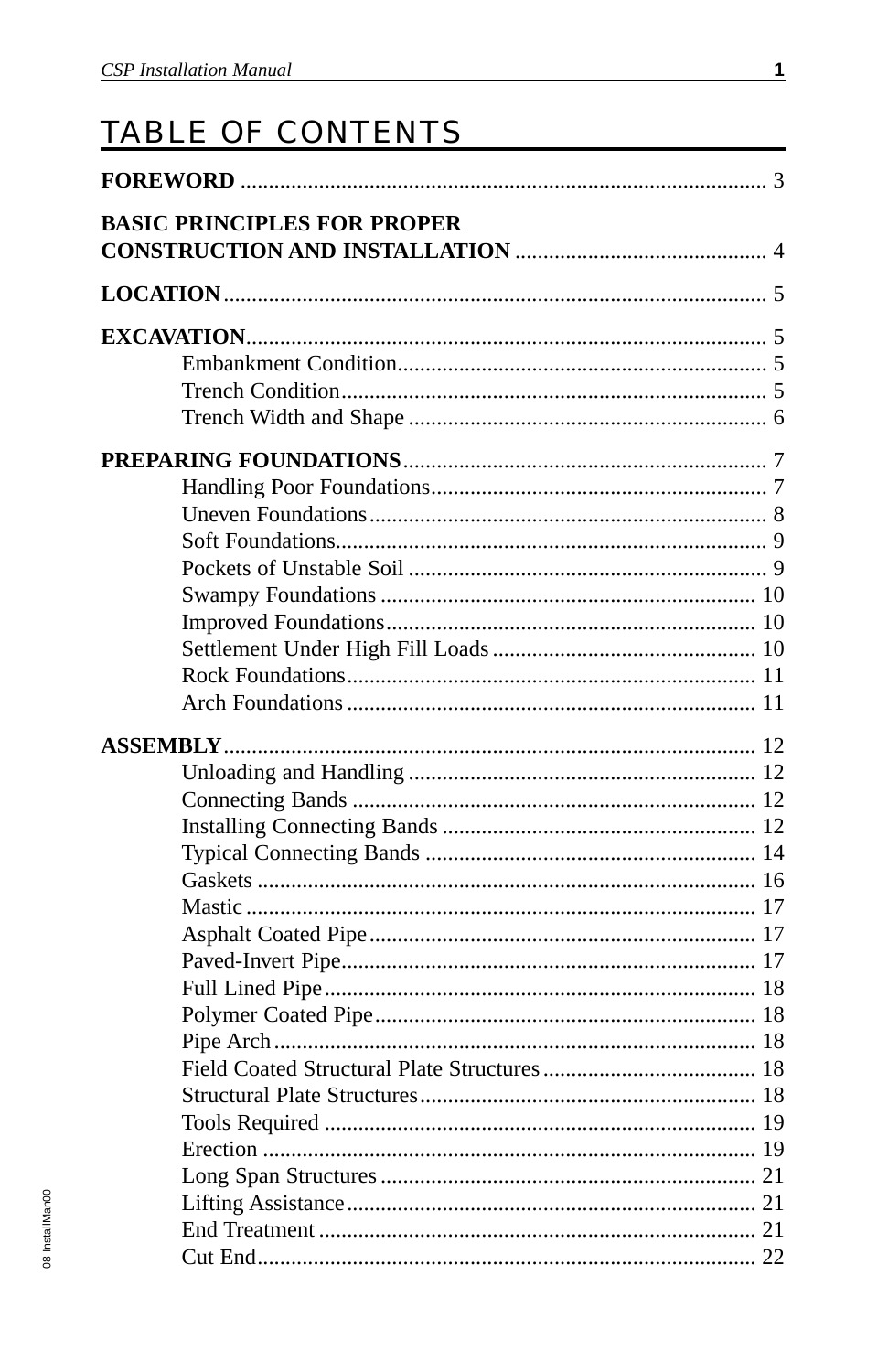| <b>ASSEMBLY</b> (continued) |  |
|-----------------------------|--|
|                             |  |
|                             |  |
|                             |  |
|                             |  |
|                             |  |
|                             |  |
|                             |  |
|                             |  |
|                             |  |
|                             |  |
|                             |  |
|                             |  |
|                             |  |
|                             |  |
|                             |  |
|                             |  |
|                             |  |
|                             |  |
|                             |  |
|                             |  |
|                             |  |
|                             |  |
|                             |  |
|                             |  |
|                             |  |
|                             |  |
|                             |  |
|                             |  |
|                             |  |
|                             |  |
|                             |  |
|                             |  |
|                             |  |
|                             |  |
|                             |  |
|                             |  |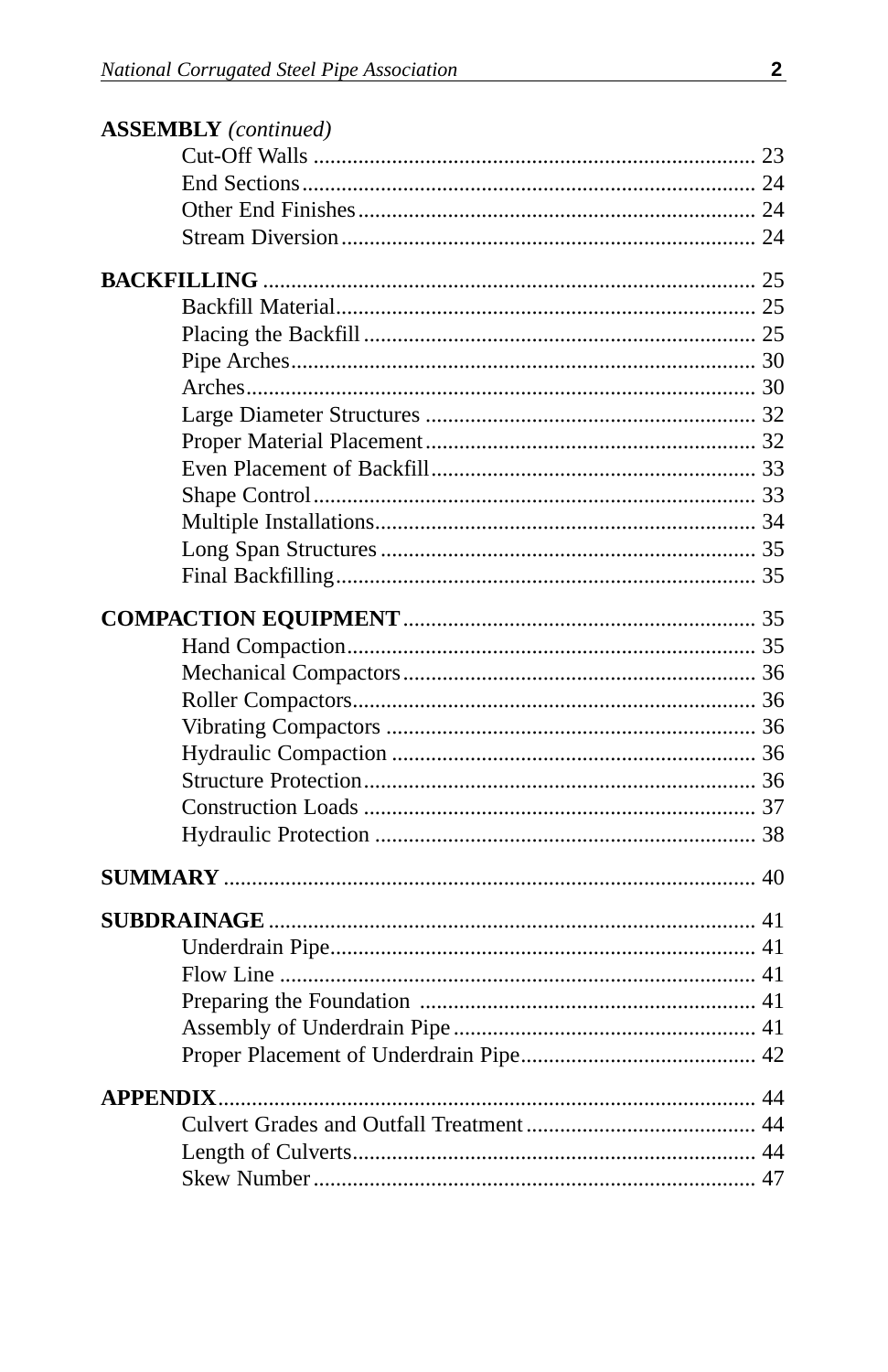# FOREWORD

This manual is intended for both the contractor and the engineer. It provides practical information for the installation of corrugated steel pipe as storm sewers or culverts. It also provides the necessary considerations for proper design to achieve long term performance of the culvert or storm sewer.

Corrugated steel pipe with its high load carrying capacity, strong joints and exceptional beam strength is installed more easily than other types of conduit. However, *the correct installation procedures must be followed to insure full investment value in the structure.*

**It is the intent of this manual to suggest ways and means of improving installation practices. It is not intended to be used as a direct specification, but rather as a practical field guide for the installation of corrugated steel pipe, pipe arch and structural plate.**

**Too much emphasis cannot be placed on the necessity of adequate compaction of backfill. Faulty compaction has led to more trouble with pipe installations, flexible and rigid, than all other factors combined!**

OSHA safety regulations and guidelines must be observed during all phases of construction including foundation preparation, excavation, pipe handling, assembly and backfilling.

Additional information is available in the AISI *Handbook of Steel Drainage and Highway Construction Products* and ASTM Specifications A 798 and A 807.

This manual uses dual units of measure with Imperial units shown first followed by metric units in parentheses. Complex drawings or tables may be duplicated in metric.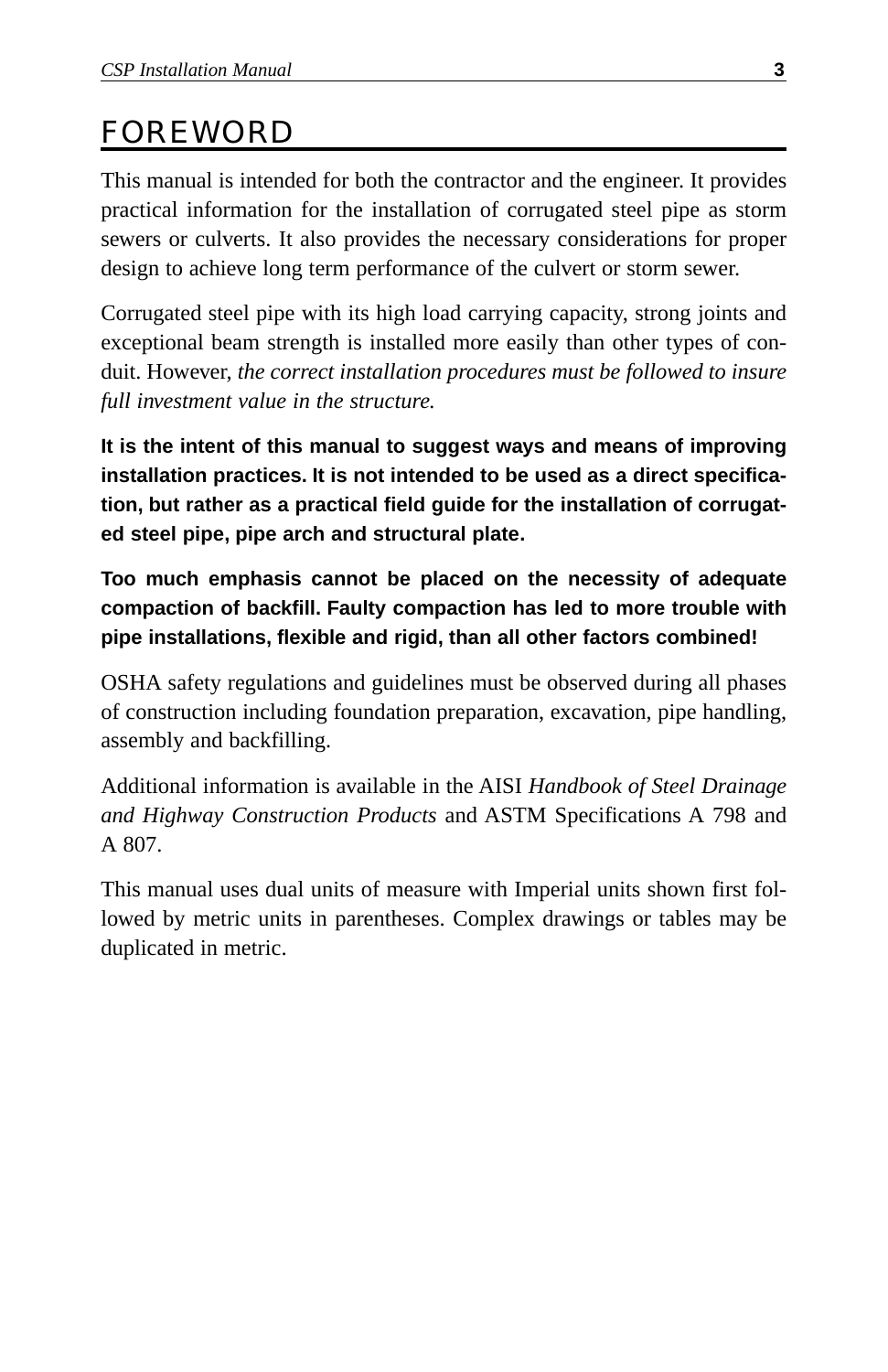## BASIC PRINCIPLES FOR PROPER CONSTRUCTION & INSTALLATION

Project plans and specifications provide the basic requirements for construction and installation. However, site conditions often vary from those anticipated during design. The contractor and construction engineer must recognize these variations. Often, alternate or additional construction considerations are necessary. The following guidelines provide specific considerations and details for various conditions in a step-by-step construction sequence.

The following summary will appear again near the end of the manual. However review it now as a basic outline of the steps required for a proper installation:

- 1) Check alignment in relation to the plans as well as the actual site conditions.
- 2) Make certain the pipe length(s), necessary appurtenances, etc. are correct.
- 3) Excavate to the correct width, line and grade.
- 4) Provide a uniform, stable foundation—correct site conditions as necessary.
- 5) Unload, handle and store the pipe correctly.
- 6) Assemble the pipe properly—check alignment, follow special procedures for the connecting bands, gaskets, and other hardware used. (For structural plate structures, achieve properly aligned plate laps, bolt torque, and assembled dimensions.)
- 7) Use a suitable (granular) backfill material as required in the plans and specifications.
- 8) Maintain proper backfill width.
- 9) Haunch the pipe properly.
- 10) Place and compact the backfill in 6 to 8 inches (150 to 200 millimeters) of thickness of compacted lifts.
- 11) Install the necessary end treatment quickly to protect the pipe and your efforts.
- 12) Protect the structure from heavy construction equipment loads, other heavy loads and hydraulic forces.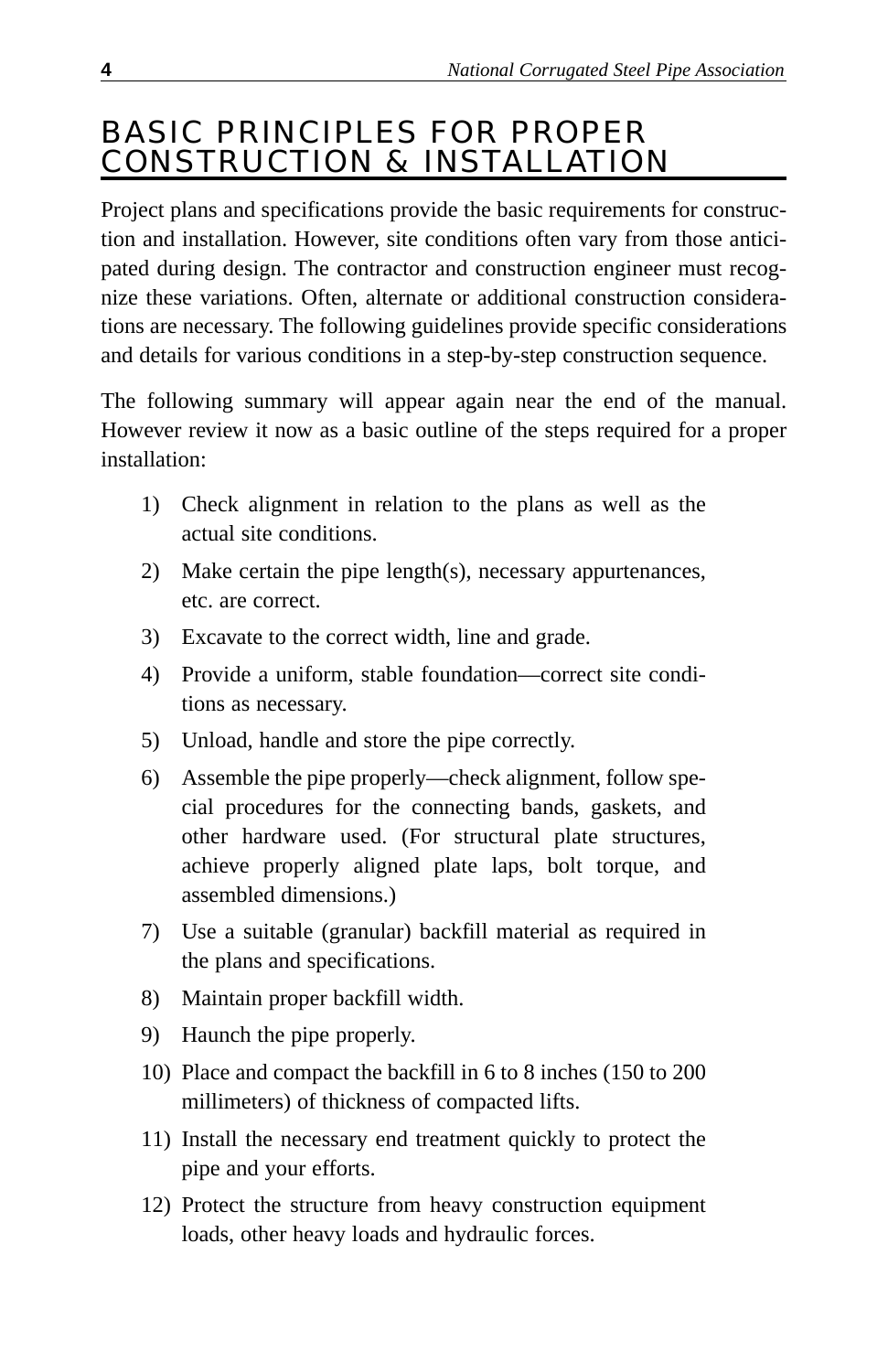# LOCATION

Before installing any drainage structure, it is best to first recheck the planned alignment and grade (position and percent of slope) of the pipe in relation to the topography of the site. Even when complete construction plans are supplied, a careful examination of the site should be made.

# EXCAVATION

#### Embankment Condition

The only excavation typically required for an embankment condition is to remove the topsoil, muck and organic matter and prepare a stable foundation at the proper elevation and grade.

#### Trench Condition

Most storm sewers are installed in trenches. Although pipes can be easily installed in a trench, there are some general guidelines that should be followed.

All trench excavation should proceed only after OSHA and other safety requirements are met. Trench excavation normally proceeds in the upgrade direction. Most trenching equipment is more efficiently operated in this manner, and pipe sections are also more easily joined when progressing in this direction. If excavated spoil is to be used as backfill, it should be stockpiled at a safe distance from the edge of the trench. As a general rule, when trench walls are unsupported, the distance from the trench edge to the toe of the stockpiled material should not be less than one-half the depth of the trench. When trench walls are protected by some form of sheeting or shoring, a safe minimum distance between the trench edge and stockpiled material must still be maintained, but will vary with soil and bracing types.

Care should always be exercised in the operation of equipment in the vicinity of an open trench. Operated too close to the trench, equipment weight and vibration may collapse the trench walls. The three phases of construction in a trench (excavation, pipe installation, and backfilling) should be scheduled in close sequence with each other. An open trench is dangerous and vulnerable to accidents. An open excavation can result in damage to the project under construction. The two main hazards that must always be considered in trenching work are:

- ➤ Stability of trench walls; and
- ➤ Water that may accumulate in the trench resulting from seepage and surface runoff.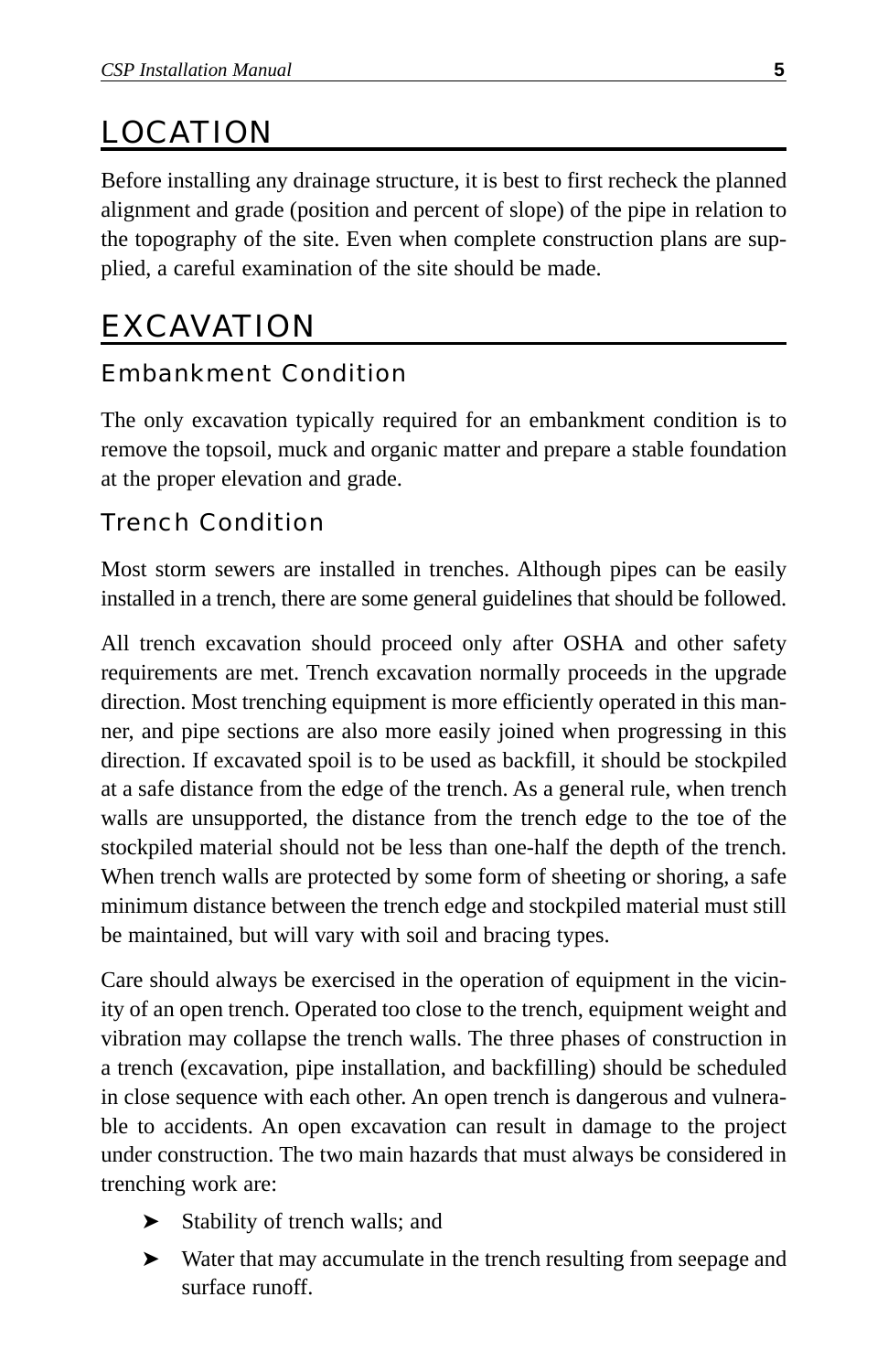To minimize accidents and losses resulting from trenching operations the following procedures should be followed:

- ➤ Begin excavation only when installation of pipe can immediately follow.
- ➤ Protect trench walls to insure their stability throughout the construction period.
- ➤ Follow procedures that will keep the trench free of seepage and surface waters.
- ➤ Excavate the trench at the same rate as pipe installation with a minimum distance, as dictated by safety, separating the two operations.
- ➤ Backfill the trench as soon as practicable after pipe installation.

#### Trench Width and Shape

The width and shape of the trench should be as shown on the plans. Any change should be approved by the Engineer.

Generally, the trench width will be specified as 12 to 48 inches (300 to 1200 millimeters) wider than the pipe. However, it must be wide enough to allow the critical lower quadrants of the pipe to be properly backfilled (haunched). Figure 16 provides guidelines about minimum spacing between multiple structures. These same guidelines can be used to provide the necessary width between the pipe and trench wall to adequately place typical backfill. Lesser spacing may be used with slurries and other backfill materials that do not require mechanical compaction.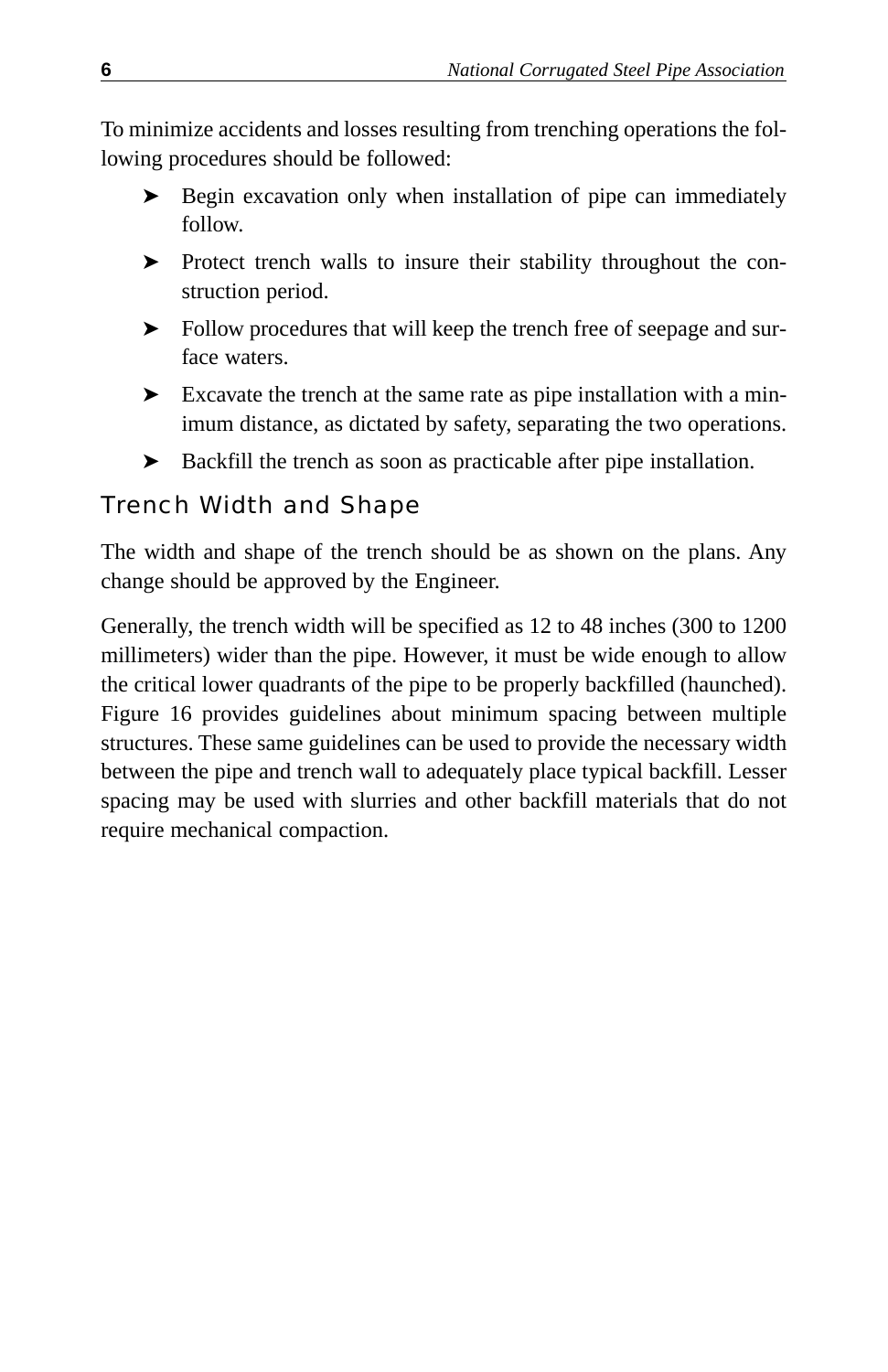# PREPARING FOUNDATIONS

Foundation requirements should be detailed on the plan sheets. However, field conditions often vary requiring special attention and alterations that are discovered only during excavation. Any alterations should first be approved by the Engineer.

Although corrugated steel drainage structures can experience some uneven settlement without disjointing or breaking, they should be placed on a firm, uniform foundation for best performance and long service life.

All storm sewers and culverts must be installed with the area under the haunches well compacted and all voids filled.

For corrugated steel pipe, the most popular method of preparing the foundation is by excavating to a flat surface and then carefully tamping the fill under the haunches of the pipe. Proper backfill density can be achieved by compacting the soil with a wooden pole,  $2 \times 4$ , or the smaller sizes of pneumatic tampers to eliminate all voids under the structure. See Figure 1 for typical methods of bedding corrugated steel structures and the 2 x 4 description.

This "flat foundation" technique works well except for larger pipe-arches and horizontal ellipses. The vee-shaped bedding technique for these structures is shown in Figure 12.

All pipe must be placed on stable earth or fine granular foundation. Never install them on sod, frozen earth or on a bed that contains large boulders or rock. When poor foundations with low bearing strength are encountered, investigate the possibility of a change in pipe location. Otherwise, it may be necessary to stabilize the poor foundation by a method described in the next section.

*Care must be taken to prevent water leaking through the fill or along the pipe.* When granular materials have been added for bedding, the ends of the fill should be sealed against infiltration. This can be done by bedding the ends in well compacted clay or by adding some type of end treatment such as an end section or a cut off wall.

#### Handling Poor Foundations

If poor or non-uniform foundations are encountered, they must be treated correctly to assure satisfactory results. The critical factor is to achieve uniformity along the pipe with a tendency for the foundation to yield under the pipe in relation to alongside the pipe.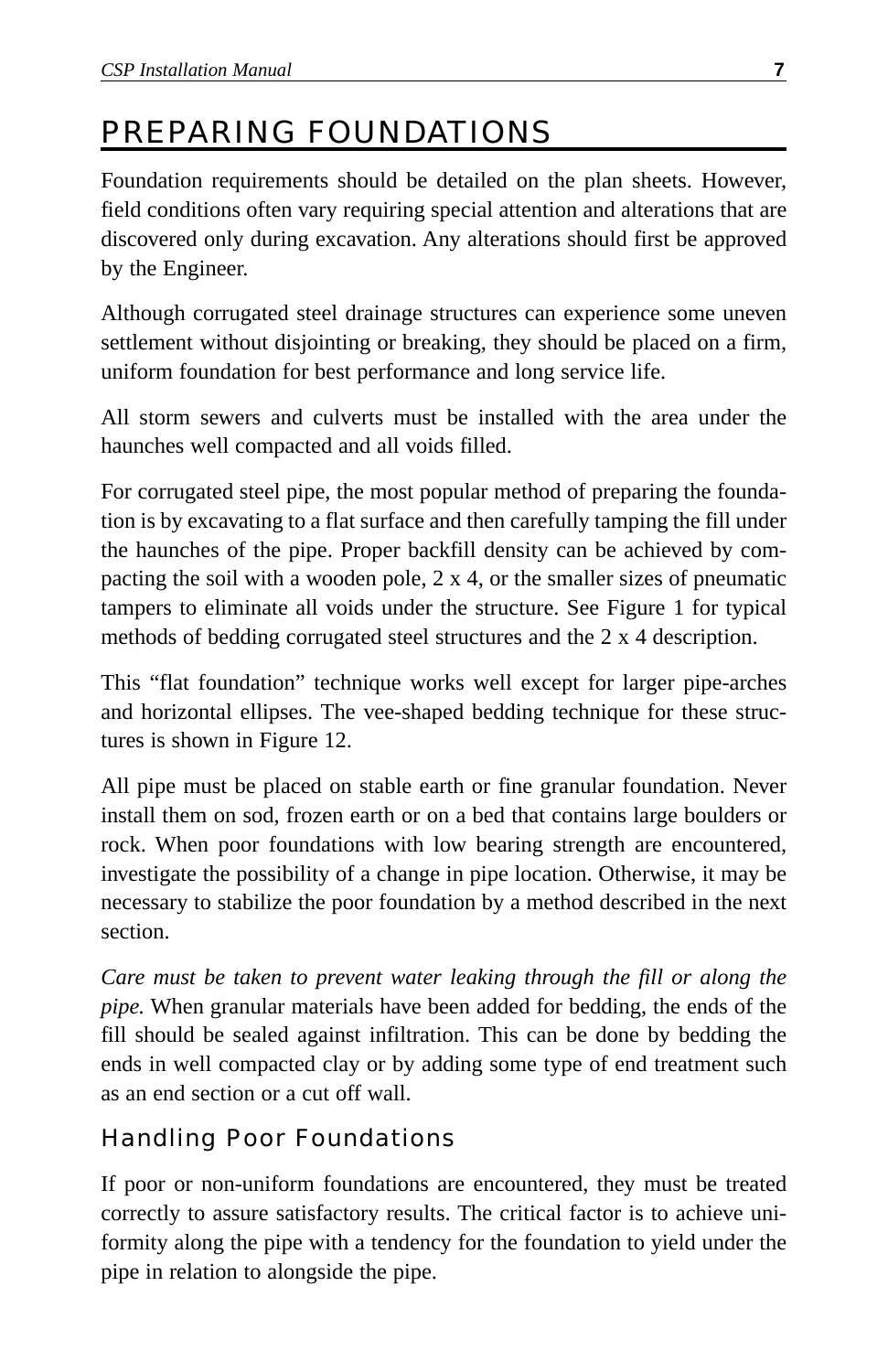#### Uneven Foundations

When the excavated grade line reveals both soft and hard spots, the foundation must be changed to make it as uniform as possible. Sometimes hard spots can be excavated below grade and replaced with softer material. Alternatively, it may be more economical to excavate the entire foundation slightly below grade line and replace it with suitable, uniform material. In any event, any abrupt changes from hard to soft foundation must be avoided.



- **Figure 1. Methods for attaining proper compaction under haunches of CSP and pipe-arch.**
- **\*Note: When tamping with a 2 x 4, the designation of 2 x 4 will remain in usage as a descriptive expression without conversion to metric. It represents an approximate lumber cross-section of 40 by 90 millimeters.**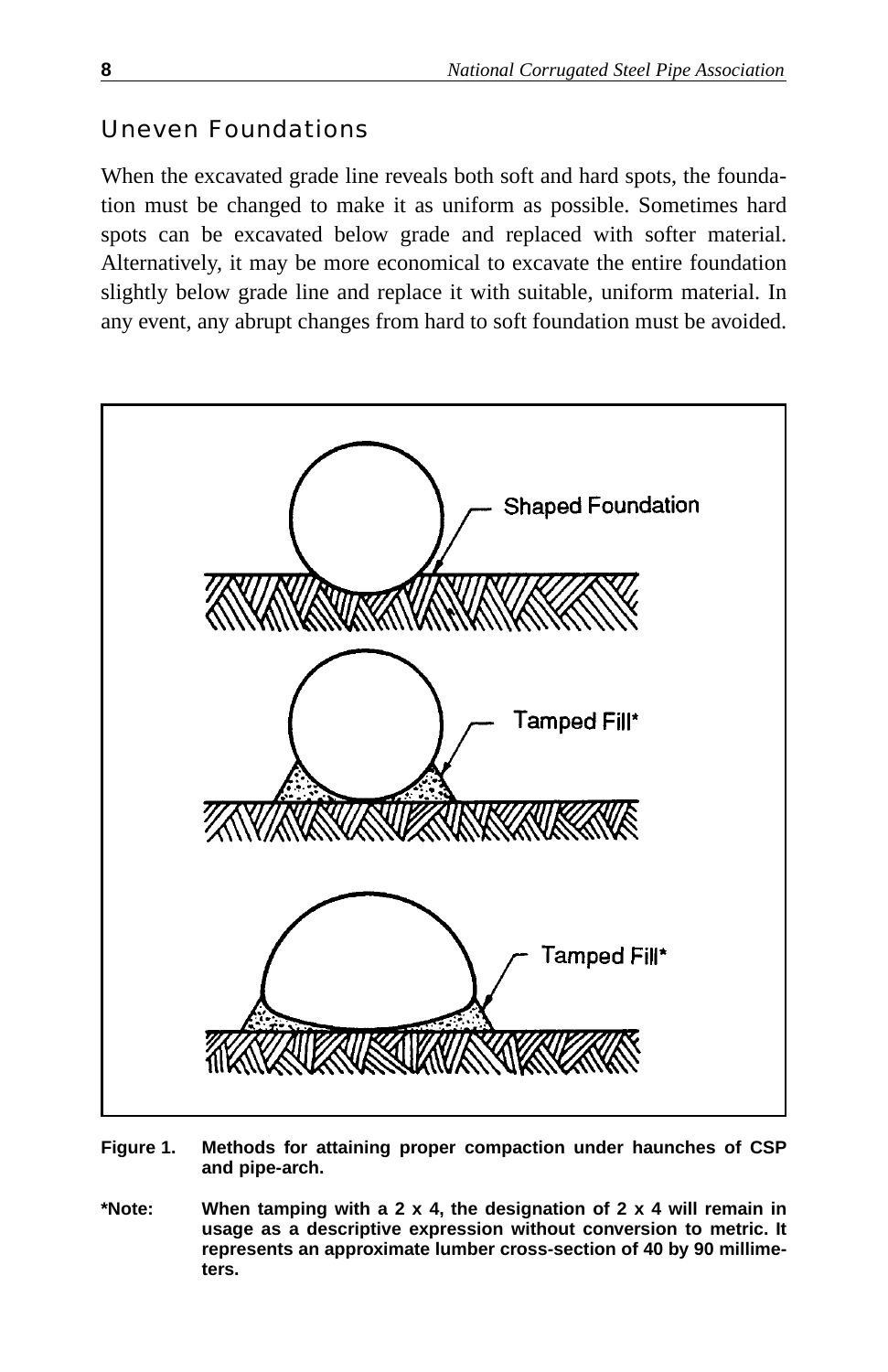

#### **Figure 2.**

#### Soft Foundations

When soft, unstable material is encountered at the foundation level, it must be excavated below the flow line grade and backfilled to grade with sand, gravel, crushed stone or other suitable material. The zone of select material must be adequate to support the pipe and backfill. When unexpected materials are encountered, consult the Engineer.

#### Pockets of Unstable Soil

If unstable foundation material is in small pockets, it is best to excavate all of the poor foundation and replace it with suitable backfill material. Frequently, a relatively thin mat of granular material will provide satisfactory support, but it may be necessary to replace very soft foundations to a depth great enough to support not only the pipe, but also the heavier backfill placed beside it.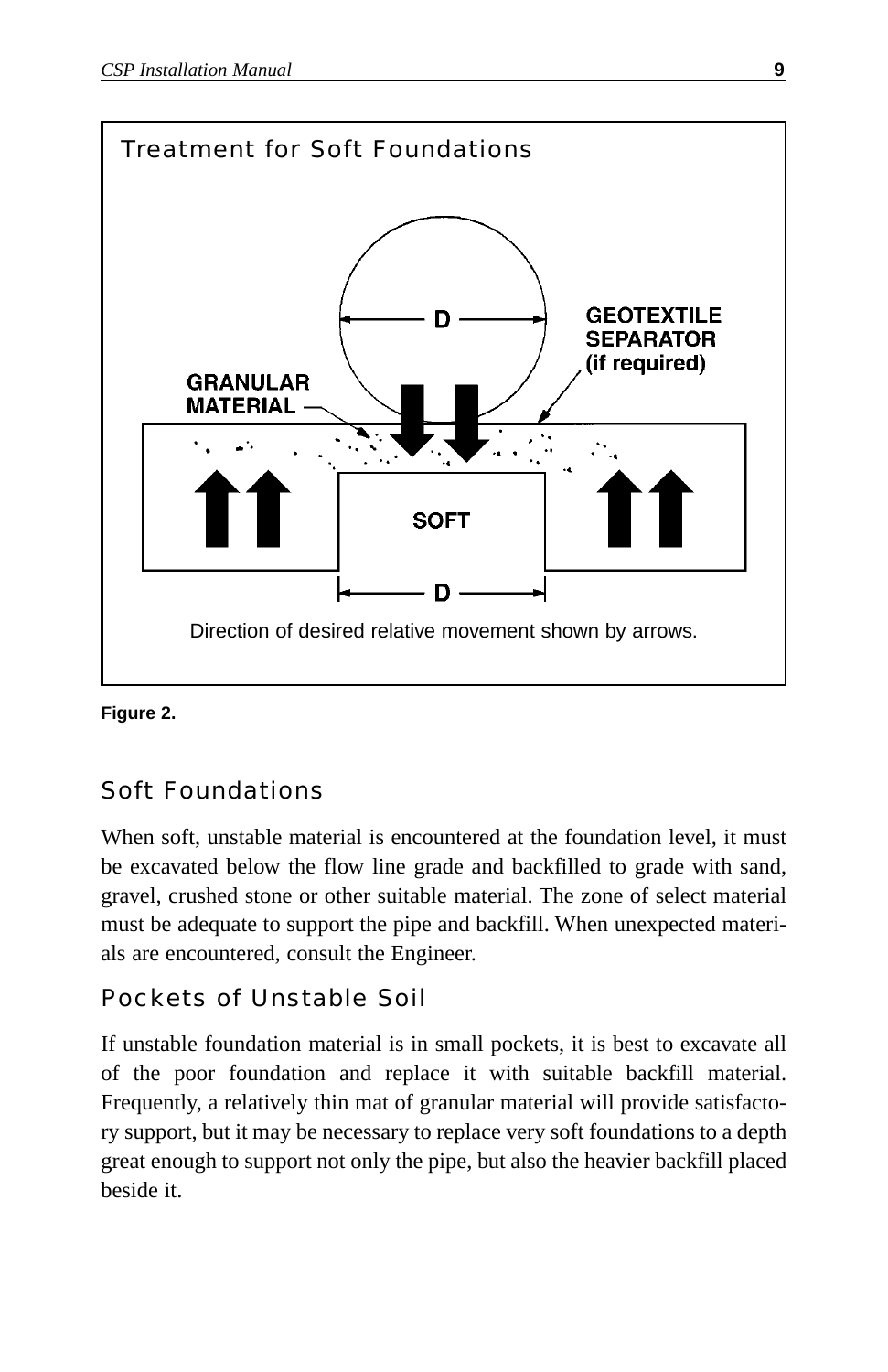#### Swampy Foundations

Corrugated steel pipe must not be placed in direct contact with pipe bents or concrete cradles that are installed to help provide a foundation. Such supports, if used, should be built with a flat top and covered with an earth cushion. In this way the flexible structure can develop side support without concentrating the load at any point.

```
Improved Foundations
(soft, uneven, unstable or swampy)
```
Whenever a foundation is stabilized by using a coarse granular material, consideration of the bedding and backfill material becomes even more important. Fine materials can migrate into coarser materials and geotextile separators are often required to prevent this migration.

```
Settlement Under High Fill Loads
(camber for embankment installations)
```
Cambering the center part of the foundation will compensate for unequal settlement under the weight of heavy embankments. This assures proper grade after settlement and prevents the structure from sagging in the middle as the foundation consolidates. Generally, sufficient camber can be obtained by installing the upstream half of the pipe on a flat grade and the downstream half on steeper than normal grade as shown in Figure 3. If camber is considered necessary based on foundation soil conditions, the amount of camber



**Figure 3. Correct method of cambering pipe to compensate for unequal settlement under high fills. Should be in accordance with procedure given in the AISI Handbook of Steel Drainage and Highway Construction Products.**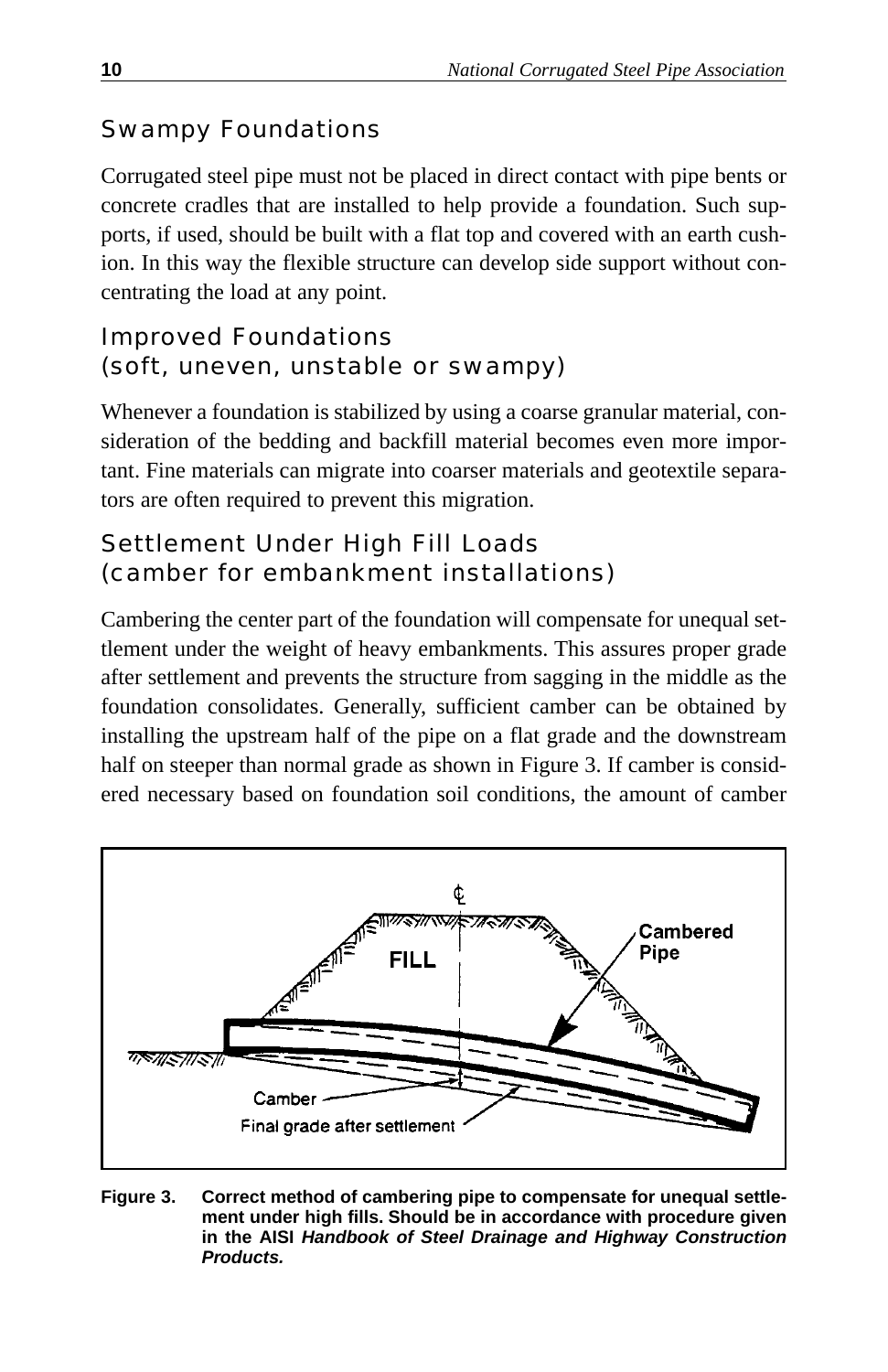must be determined by a qualified soils engineer. If the pipe is setting on cushioned rock or other adequate strength foundation, no camber is necessary, as settlement will be minor.

Be careful not to raise the center of the pipe above the inlet, as this will pocket water in the pipe.

#### Rock Foundations

Rock encountered in the foundation must be removed to provide more than the minimum bedding thickness underneath the bottom of the structure. Excavate wide enough to avoid any possibility of the pipe resting on rock and provide access to adequately haunch the pipe as shown in Figure 4. The excavated area is then backfilled with compacted, granular soil to cushion the pipe.



**Figure 4. Method of handling rock foundations. t = 1/2 inch (13 millimeters) per foot (.30 meter) of fill over pipe, with 24 inches (.60 meter) the maximum.**

#### Arch Foundations

Arches differ from other structural plate structures in that they are generally erected on concrete foundations. The key way or unbalanced channel in which the arch rests must be accurately built to the proper line, grade and spacing for easy assembly of the plates. The unbalanced channels must be carefully located to insure that the holes correctly align with those in the plates to permit bolting. They must be properly oriented (angled) to receive the plate.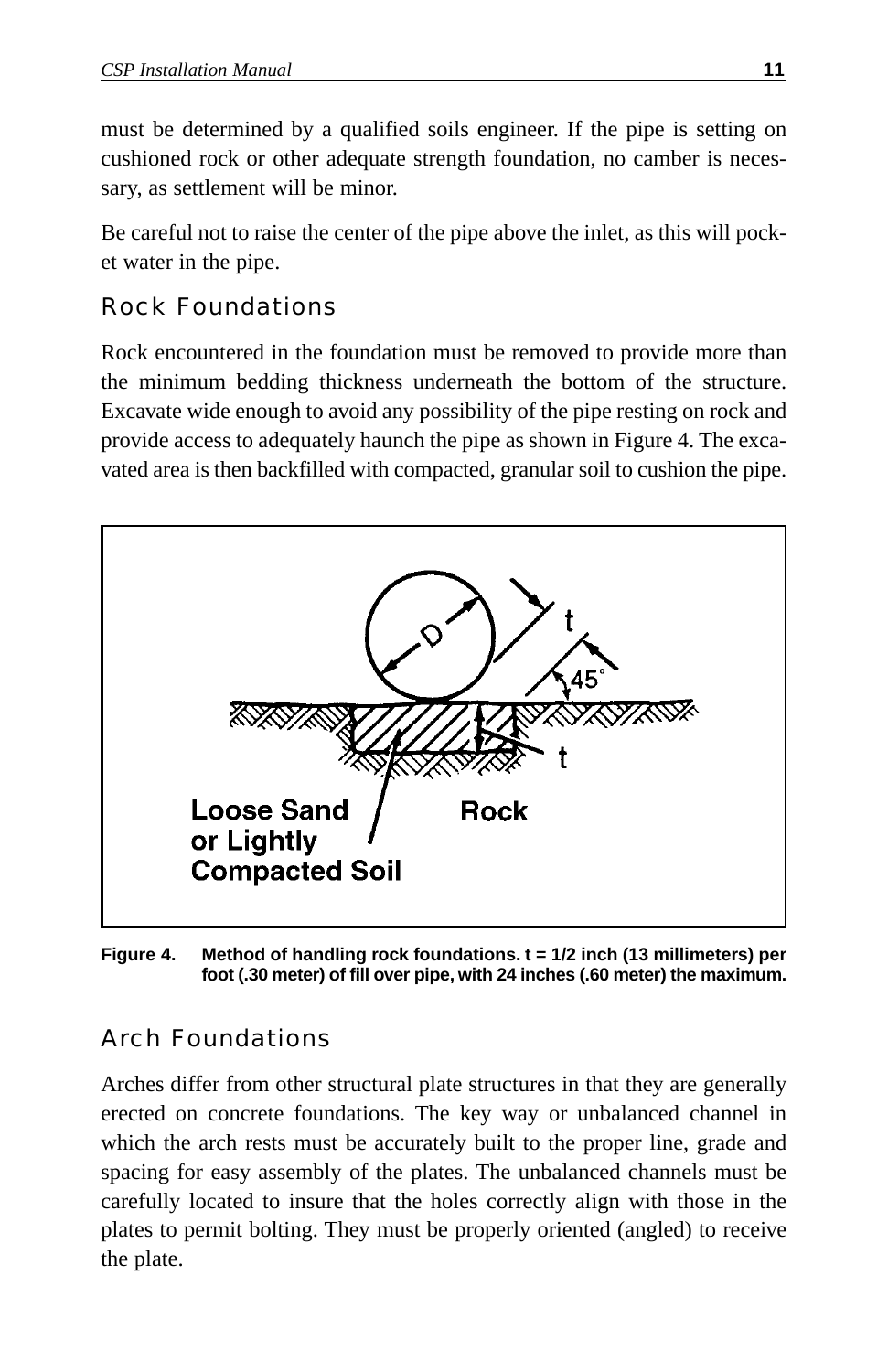# ASSEMBLY

## Unloading and handling

#### **Pipe must never be dumped directly from a truck bed while unloading.**

Although corrugated steel drainage structures withstand normal handling they should be handled with reasonable care. Dragging the pipe at any time may damage the coatings. Also avoid striking rocks or hard objects when lowering pipe into trenches.

Since corrugated steel pipes are relatively light weight, they can be handled with light equipment. Use of slings is recommended to properly handle the pipe.

#### Connecting Bands

The usual method of joining two or more lengths of pipe or pipe arch is by steel connecting bands. The bands engage the ends of each pipe section. They are placed to overlap each pipe section equally. The corrugations on the band must fit into the corrugations of each pipe. Tightening of bolts draws the band tightly around the adjacent ends of pipe lengths, providing an integral and continuous structure.

One piece bands are used for most installations of smaller sizes of pipe. "Two-piece" bands are used on larger diameter pipe and when installation conditions are difficult. "Rods and Lugs" are used on levees, aerial sewers and similar installations where bands that provide tighter and stronger joints are essential.

Typical bands, and their method of installation, are illustrated in Figures 4A to 4E. Specially fabricated bolted, welded or riveted connectors can be supplied for use in jacking and for special or unusual conditions. If the pipe ends have been match marked by the fabricator, then they must be installed in the proper sequence.

## Installing Connecting Bands

During the construction of a corrugated steel pipe system, care must be given to the assembly of joints to control both infiltration and exfiltration. Both processes will have an effect upon backfill materials since soil particle migration can occur. This is particularly true when fine "rained soils (fine sands and silts) are present in the backfill material. When necessary, a gasket, a geotextile wrap, or both can also be used to control infiltration of fines.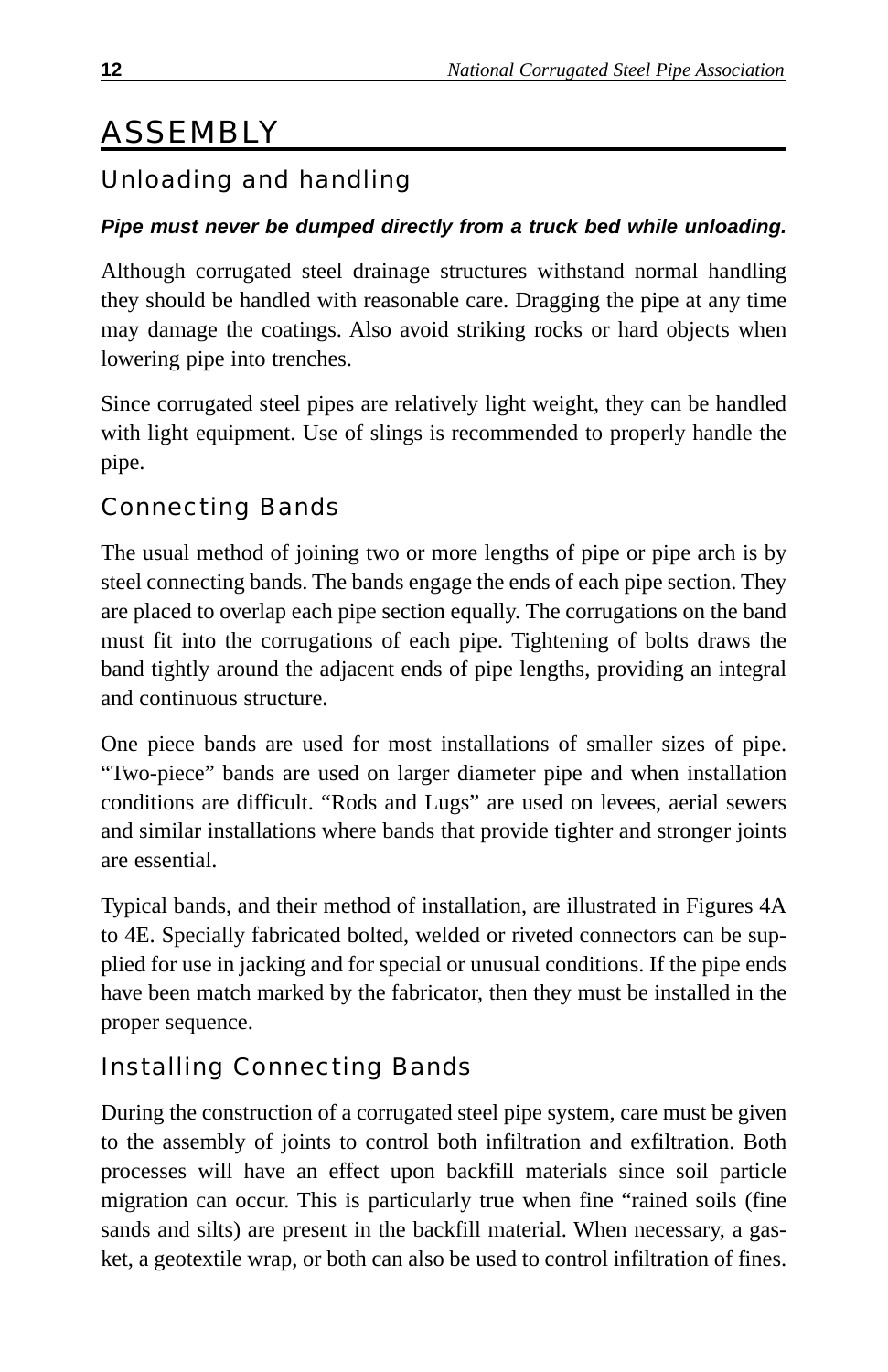Bands are put into position at the end of one section of pipe with the band open to receive the next section. The next section is brought against or to within 1 inch (25 millimeters) of the first section. After checking to see that connecting parts of both band and pipe sections match, that the interior of bands and exterior of pipe are free of dirt, stones, etc., bolts are inserted and tightened.

To speed the coupling operation, especially for large diameter structures, a cinching device will help draw the band up tight. Special coupling devices can be used to fit over the connecting bands and quickly draw them together. Advantage of these devices is that they permit faster hand-tightening of the bolts, so that a wrench is needed only for final tightening.

On large diameter pipe and asphalt coated pipe, merely tightening bolts will not assure a tight joint, due to the friction between the band and the pipe ends. In such installation, tap the band with a mallet to take up the slack as the band is tightened.

The wrench used to tighten coupling bands may be a deep socket or ratchet wrench for greater speed.



**Figure 4A. Typical connecting band is wrapped around the joint and drawn together.**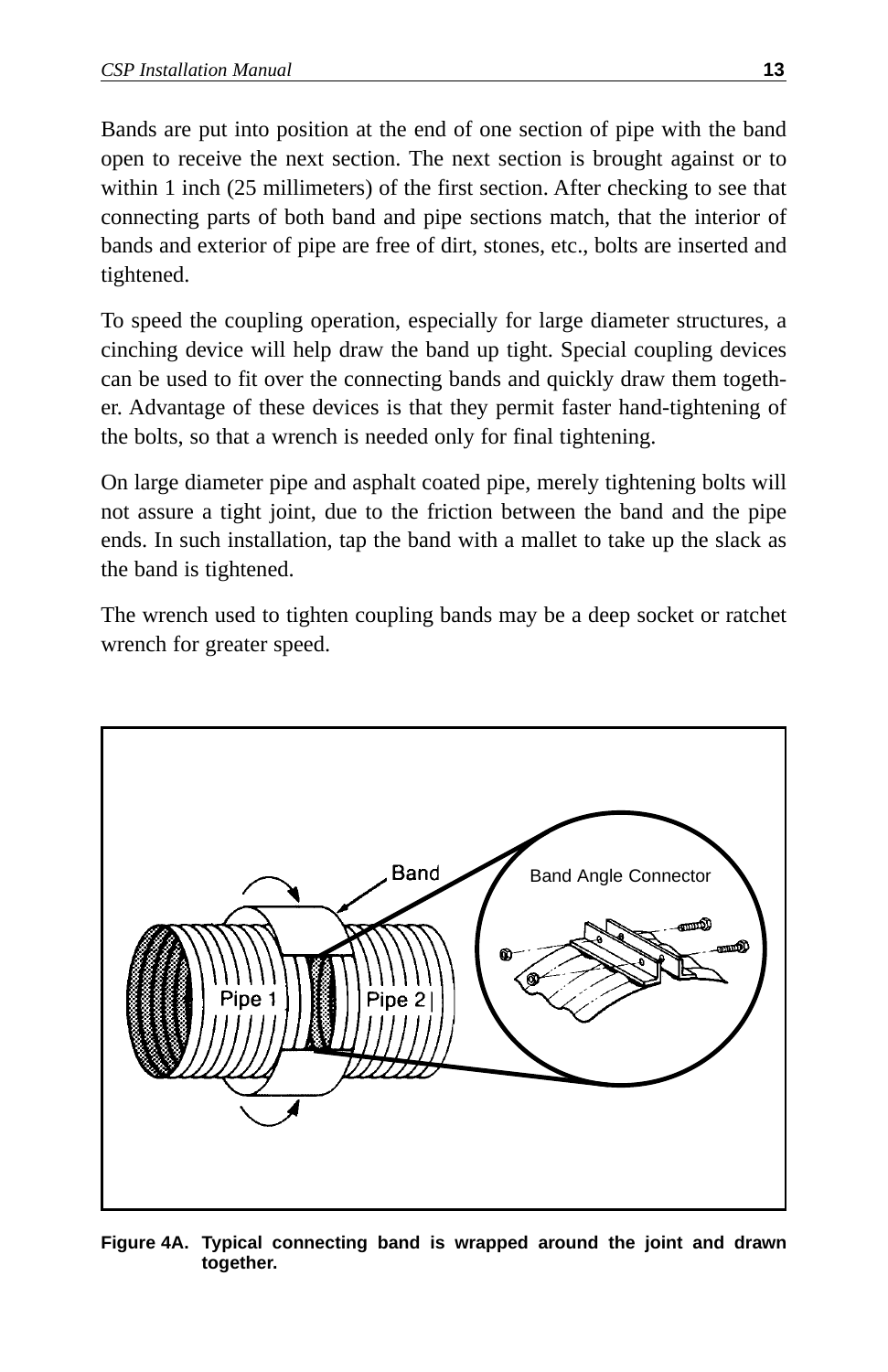

**Figure 4B. Standard and Gasketed couplers for corrugated steel pipe.**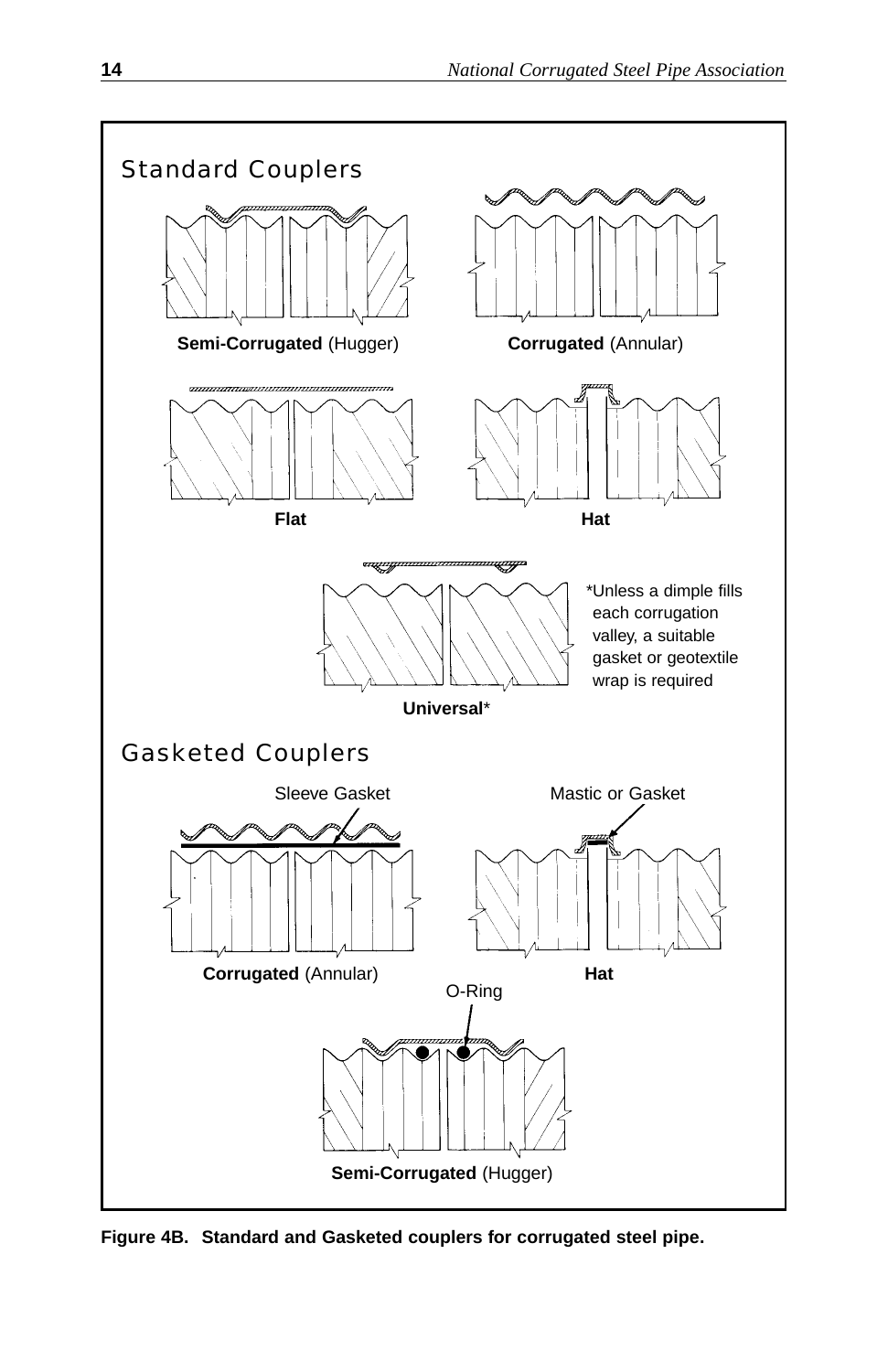

**Figure 4C. These typical band connectors are used with CSP coupling systems.**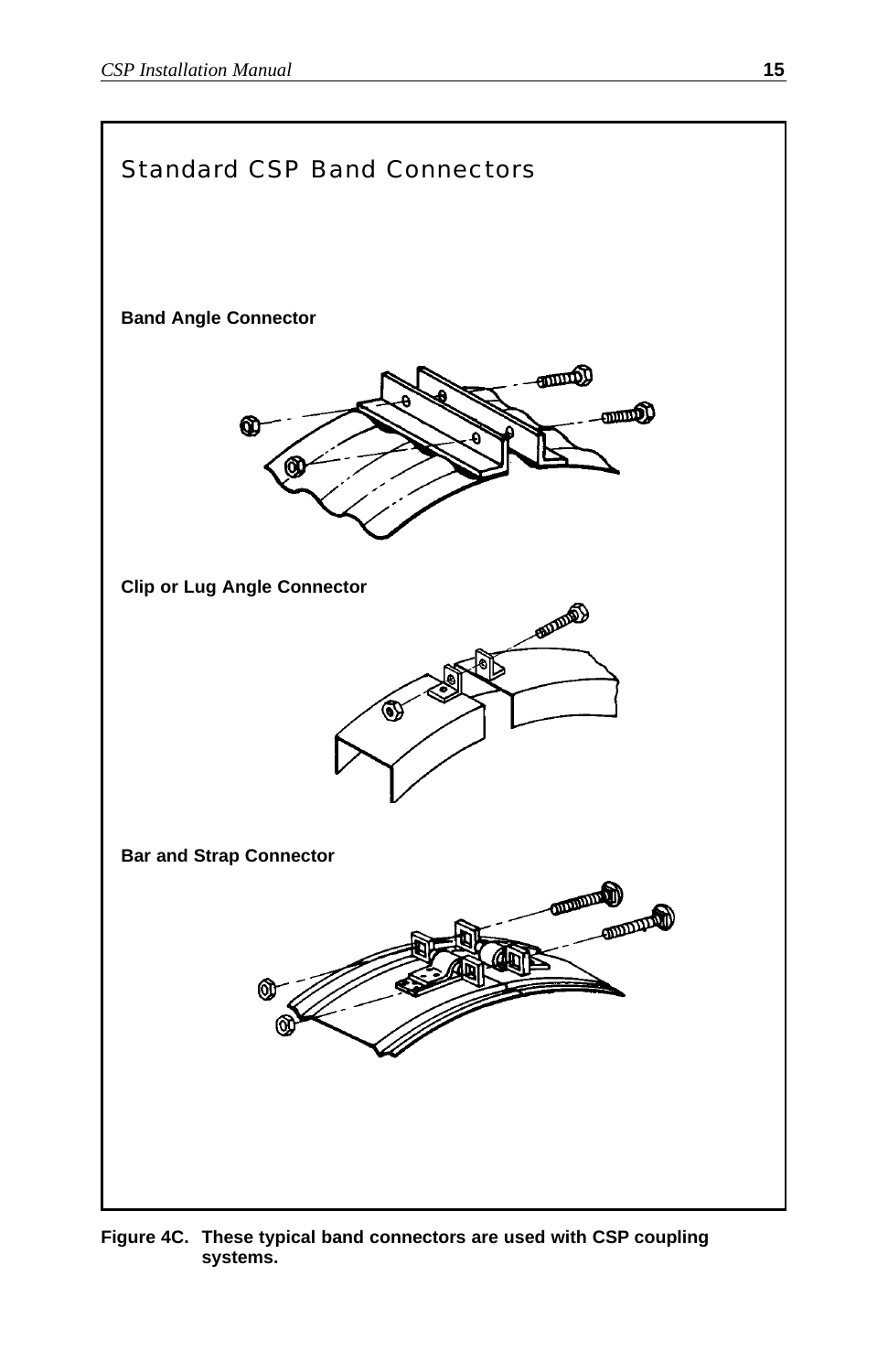When required, connecting bands can be furnished with gaskets or mastic as follows:

#### Gaskets

Closed cell rubber, butyl rubber, neoprene, or closed cell rubber sponge gaskets are the basic types of materials to provide:

- (1) "O" ring gaskets which are recessed in a corrugation and then confined by the band after the joint is completed,
- (2) flat gaskets placed on each end of the pipe forming a joint and confined by the connecting band,
- (3) a flat sheet gasket placed over the ends of both pipes,
- (4) a gasket that is normally placed in the channel of the flanged band connector.

For all field installed gaskets, a smooth round rod should be inserted under the gasket and run around the circumference two or three times to equalize the stretch in the gasket. On asphalt coated pipe it may be necessary to clean the gasket groove to properly seat the gasket. The alignment and assembly of the pipe sections is extremely important when gaskets are used. A lubricant must be applied to the gasket for proper installation as recommended by the manufacturer. When a tightness test is required for final acceptance, the contractor should conduct his own test after a few joints are assembled as a check of his assembly methods.



**Figure 4D. Typical gaskets for use with connecting bands (where required).**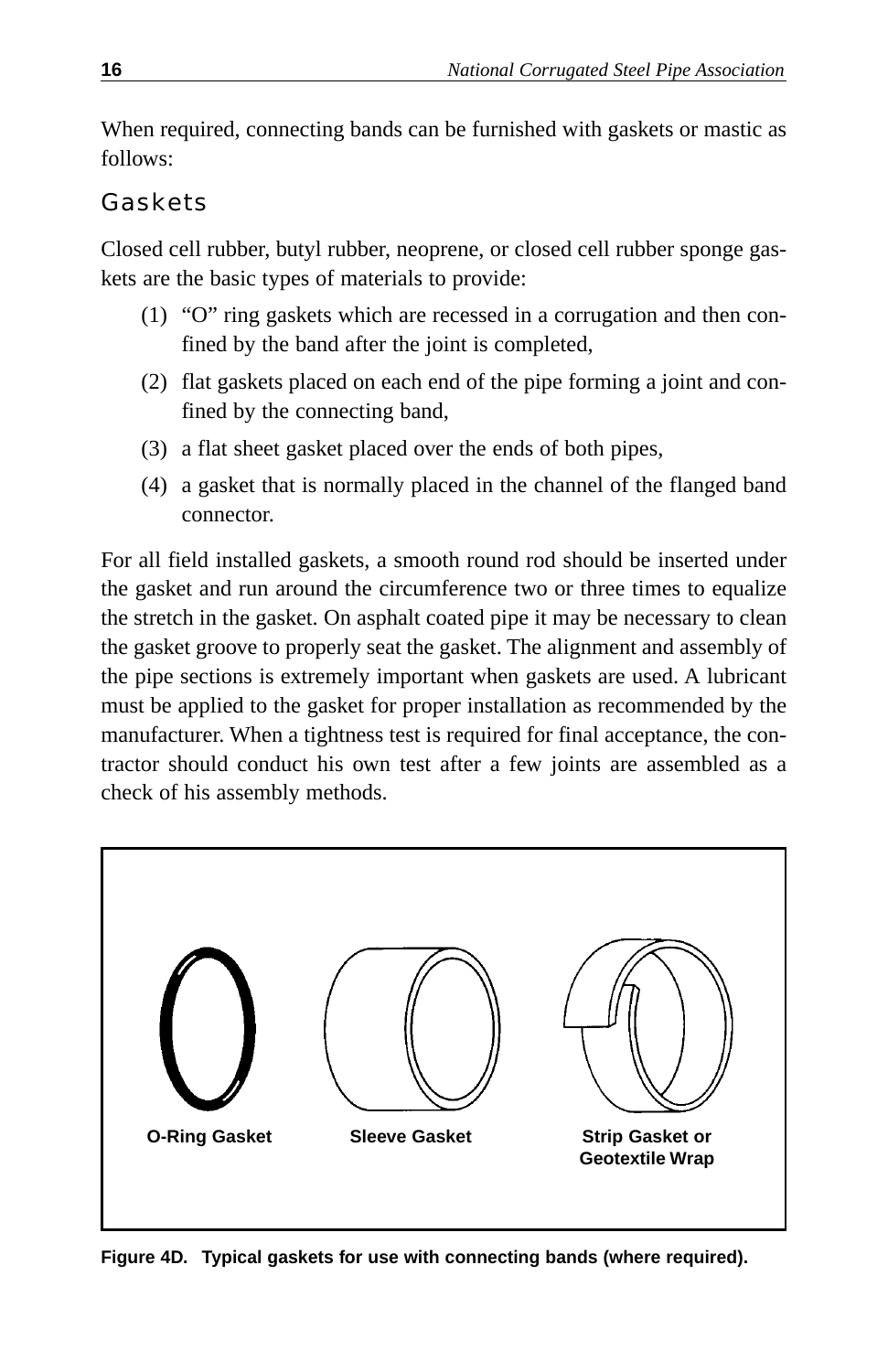#### Mastic

Mastic may be applied to the connecting band or pipe prior to placing and tensioning the connecting band. A sufficient amount of mastic should be used to fill the joint space between the corrugation and band with some squeeze out.

## Asphalt Coated Pipe

Although asphalt coated corrugated pipe is laid and jointed in the same manner as galvanized pipe, special attention should be given to attaching the connecting bands. Contacting surfaces of the bands and pipe may need to be lubricated. This allows the band to easily slip around the pipe so it can be drawn more firmly into place. Lubrication is especially needed when surfaces are cold. In addition, tapping the bands with a mallet during tightening will help to assure proper joints.

#### Paved-Invert Pipe

Pipe with an invert pavement must be stored and installed with the smooth, thick pavement in the bottom. Otherwise installation of paved-invert pipe is the same as for galvanized corrugated steel pipe.

If damage to the coating exposes the galvanizing, such areas must be patched with asphalt or bitumen before the structure is backfilled.



**Figure 5. Handling a section of large diameter pipe with sling.**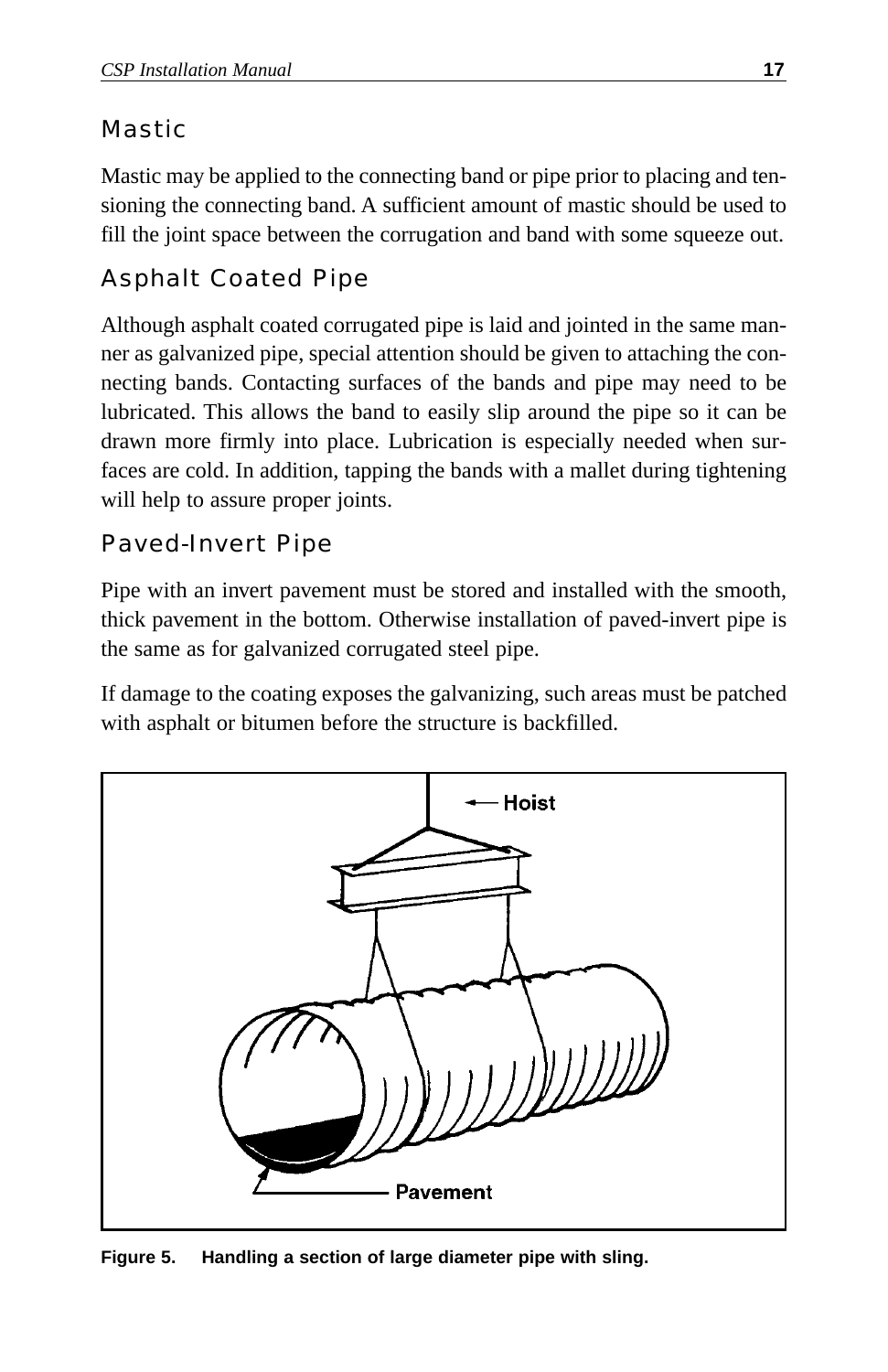## Full Lined Pipe

100% paved pipe is basically an extension of the paving in paved invert pipe to include the entire periphery. Since the paving covers all interior corrugations, the pipe should not be subjected to rough handling. Smooth steel lined pipe is fabricated with smooth steel liner suitably coated.

When installations are to be made in hot weather, pipe lengths can be ordered with an additional white coating on the pipe exterior to reduce the temperature of the pipe, if it is to be exposed to the bright summer sun for long periods. Prolonged storage of fully lined pipe should be avoided in any season.

#### Polymer Coated Pipe

Polymer coated pipe shall be installed in the same manner as asphalt coated pipe. Lubrication is not required unless gaskets are used.

#### Pipe Arch

Corrugated steel pipe arch structures are installed in the same manner as round pipe. Recommendations regarding placement and connecting of various types of pipe also apply to pipe-arch. However, because of its shape, particular care should be taken in installing pipe arch structures. (See page 30.) Because of their multiple radius shape, pipe arches are not intended for restrictive leakage or high cover applications.

#### Field Coated Structural Plate Structures

Field coated asphalt mastic coatings shall be applied per the manufacturer's application instructions and material safety data sheet (MSDS).

The coating shall be applied to a clean surface, free of dirt, oil, grease, or other foreign matter, when the atmospheric temperature is above 40°F (4°C). and the humidity is low enough that the surface of the metal can be kept dry.

Coating may be applied by spray, brush, or trowel as required by the manufacturer to attain a uniform dry thickness of 0.05 inch ( 1.3 millimeters).

#### Structural Plate Structures

The primary difference between structural plate and factory fabricated pipe is that structural plate is assembled by bolting together fabricated corrugated steel plates at the installation site. Trucks usually deliver the stacks of curved plates to the site and equipment is required to lift such stacks intact. Individual plates may be removed and positioned with light equipment.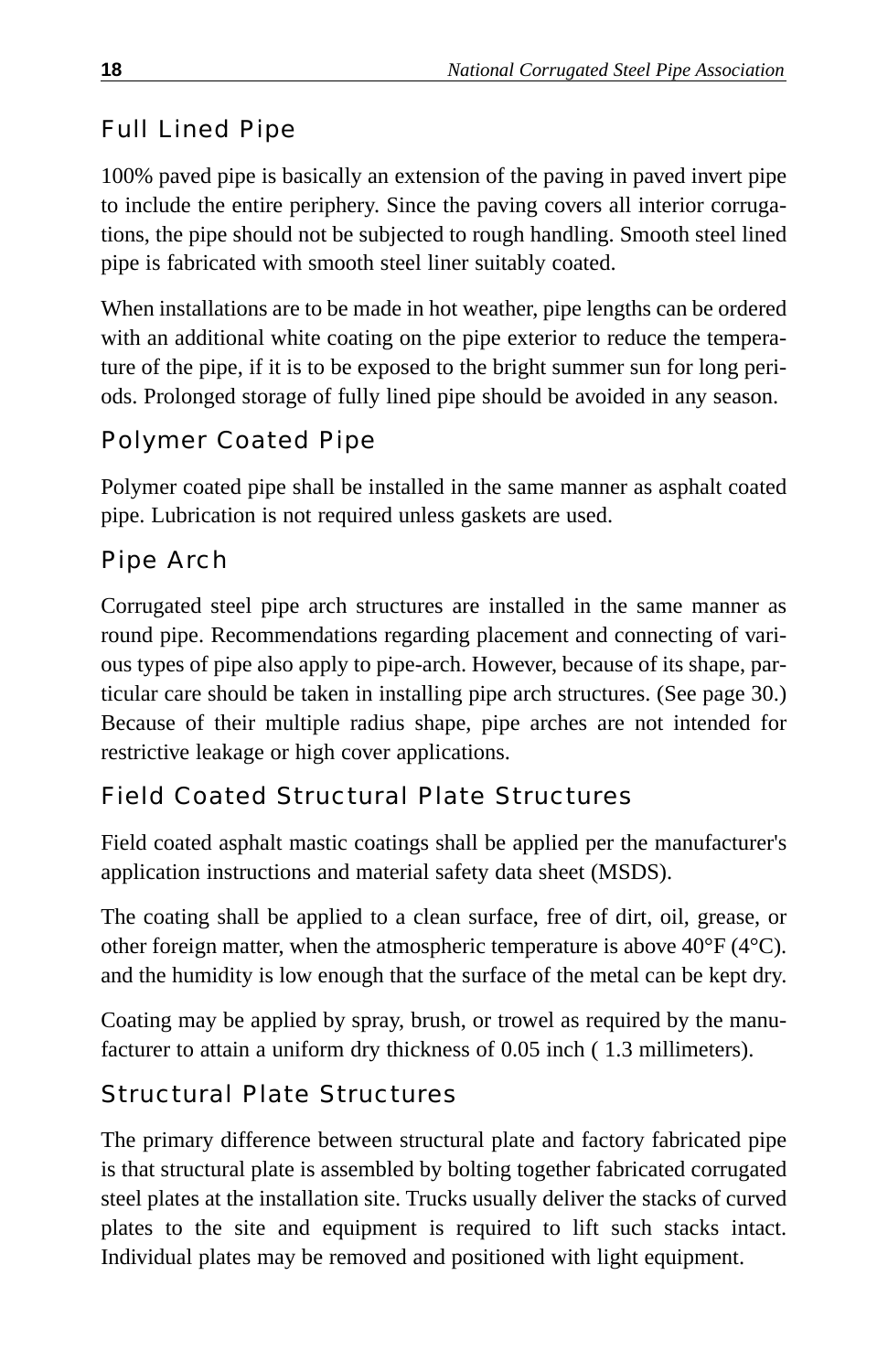Preparation of the base and backfilling are the same as those described for corrugated steel pipe.

#### Tools Required

Proper tools will speed the erection of structural plate. They include structural and socket wrenches, lining bars, drift pins and handling hooks.

If power wrenches are used, check bolt tightness very carefully as it is easy for these wrenches to get out of adjustment. The proper use of a long handled structural socket wrench or torque wrench will insure that bolts are properly tightened.

#### Erection

Every structural plate structure is shipped complete with all necessary plates, bolts and nuts for erection. Inside one of the containers of bolts (clearly marked) are detailed erection instructions, showing the position of each plate and order of assembly.



**Figure 6. Method of placing structural plate bolts.**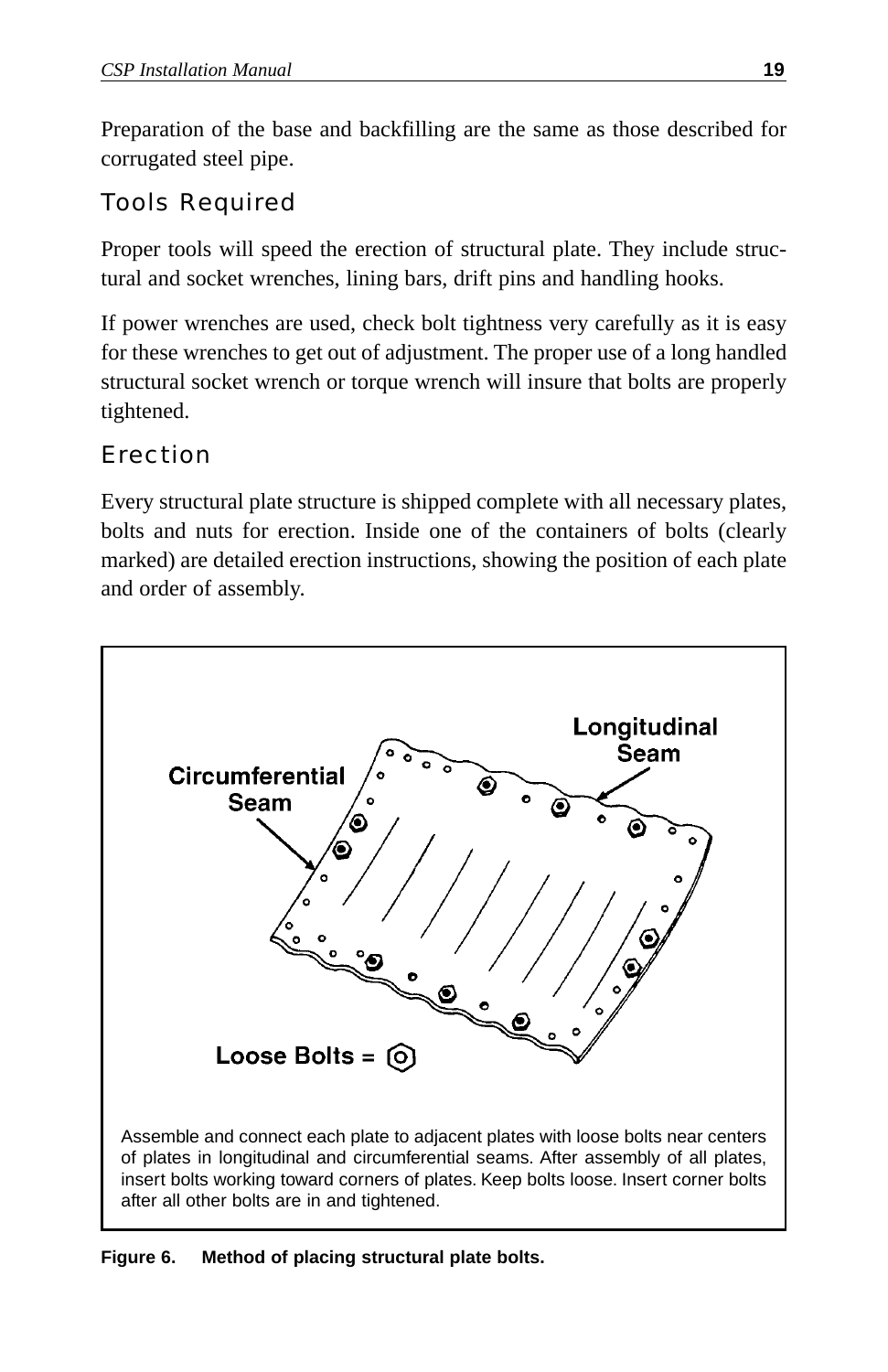Structural plate structures should be assembled with as few bolts as possible until all plates are in place. Three or four "finger tight" bolts placed near the center of each plate along the longitudinal and circumferential seams are sufficient. (See Figure 6.)

After several rings (a ring is a circumferential series of plates required to make one continuous circle) have been assembled, the remaining bolts can be installed, but not torqued tight, always working from the center of a seam toward the corner of the plates. Do not insert corner bolts until all others are in place and tightened. Aligning bolt holes with a bar is done more easily when the bolts are loose. Drifting, with a drift pin, is best done when the adjacent bolts are tight.

Tighten nuts progressively and uniformly, starting at one end of the structure, after all plates have been assembled. Then repeat the operation to be sure bolts are tight. From 100 to 300 foot-pounds (140 to 400 newton~meters) of torque should be applied. Do not over torque.

A good plate fit is far more important than high bolt torque. Some structures require alternate procedures—refer to the manufacturer's assembly instructions.



**Figure 7. Modern erection techniques are used in assembling structural plate.**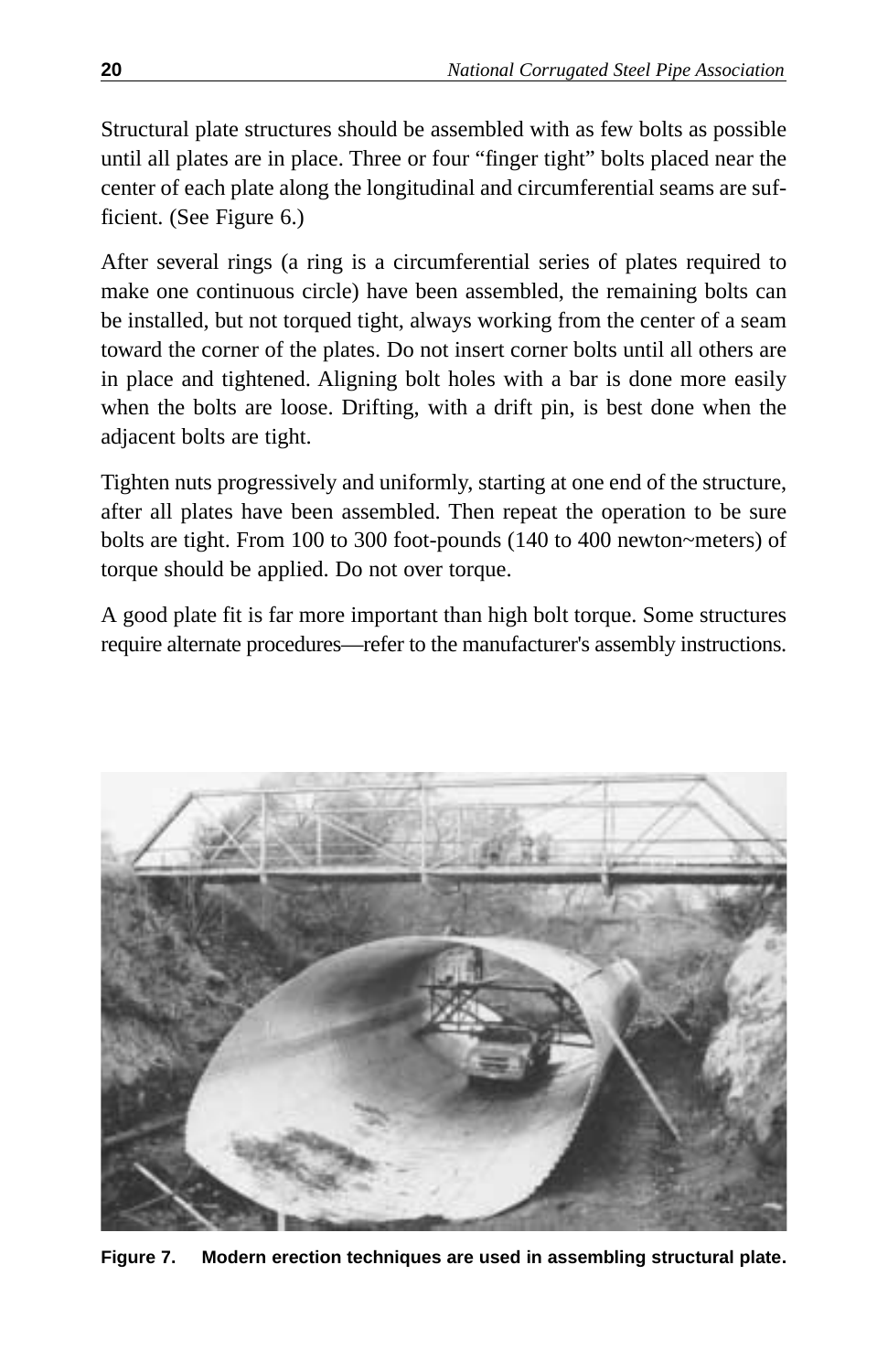#### Long Span Structures

Long span structures are large structural plate pipes or arches to which general structural plate assembly requirements apply. However, because of their size, the plates need to be tightly bolted as they are placed. Because much of the strength of these structures is derived from their shape, the rise and span of the assembled shape must be within 2 percent of the design dimensions prior to backfilling. With any long span structure, the manufacturer should cover specific requirements in a pre-construction conference.

#### Lifting Assistance

Generally speaking, if the diameter or rise of the structural plate structure is beyond the extended arms of the average construction worker, he should be provided some type of lifting equipment or scaffolding. If powered lifting equipment is not feasible or readily available, here are other ways of simplifying assembly:

- 1. An "A" frame, utilizing man-powered block and tackle.
- 2. A lifting hoist built into the bed of a flat-bed truck.
- 3. Bed of a flat-bed truck, if size of structure permits the truck to be driven inside.
- 4. A combination of scaffolding built inside the structure and ladders outside. Or a flat-bed truck plus scaffolding.

#### End Treatment

In many cases, the ends of corrugated steel pipe that project, through the embankment can be simply specified as square ends, that is, not beveled or skewed. The square end is lowest in cost and readily adaptable to road widening projects. For larger structures, the slope can be warped around the ends to avoid severe skews or bevels on the pipe end in many cases. When desired for hydraulic considerations, flared end sections can be furnished for shop fabricated pipe. Such end sections can be bolted directly to the pipe.

When specified, ends of corrugated steel structures can be cut (beveled or skewed) to match the embankment slope. However, cutting the ends destroys the ability of the end portion of the structure to resist ring compression and uplift forces. Thus, ends with severe cuts must be reinforced, particularly on larger structures. For complete details, see the AISI *Handbook of Steel Drainage & Highway Construction Products*.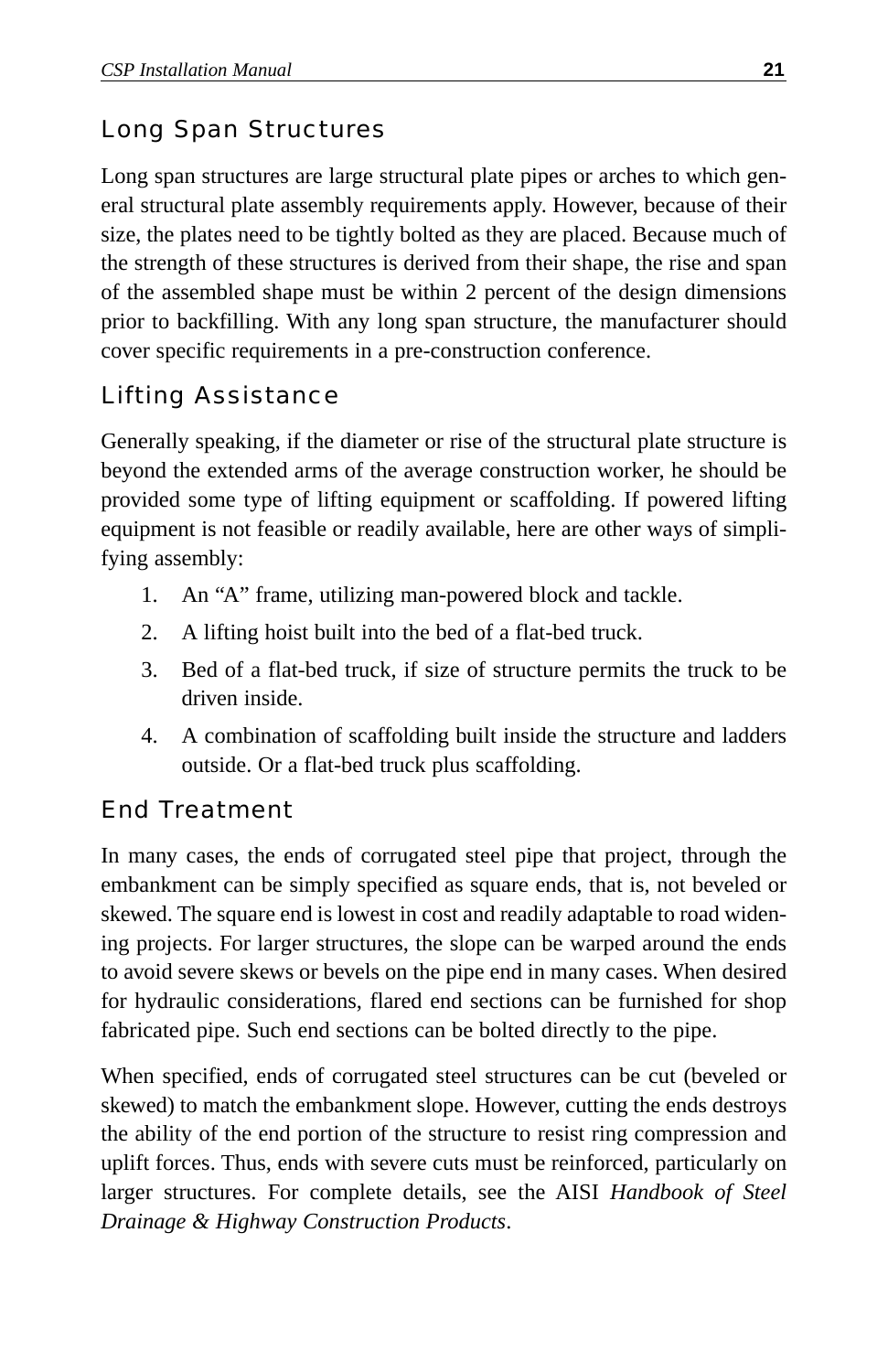

**Figure 8. End Treatment.**

End treatment must be constructed as shown in the plans and specifications. End treatment should be completed as quickly as possible to avoid problems and structure damage if a storm or other circumstance should arise.

#### Cut Ends

By cutting the ends of corrugated steel structures, the need for additional end finish can often be eliminated. The cut ends, supplied to specified embankment slopes, are furnished by the fabricator. Corrugated steel structures can be supplied with a step-bevel, bevel or a combination of skew and bevel.

It is recommended the embankment slope around the bevel or skew cut ends of a structure be protected against erosion and piping by riprapping around the structure end with stone, bags filled with dry sand-cement mixture, or by the use of a slope reinforcing pavement. See Figure 9.

The maximum angle permissible for unreinforced skew cut ends is dependent on the pipe's span (or for multiple runs, their combined span) as well as the fill slope. Greater spans or steeper fill slopes limit the degree of skew that can be used without reinforcement. When the permissible skew angle is exceeded, the cut ends must be reinforced with masonry, concrete headwalls or ring beams.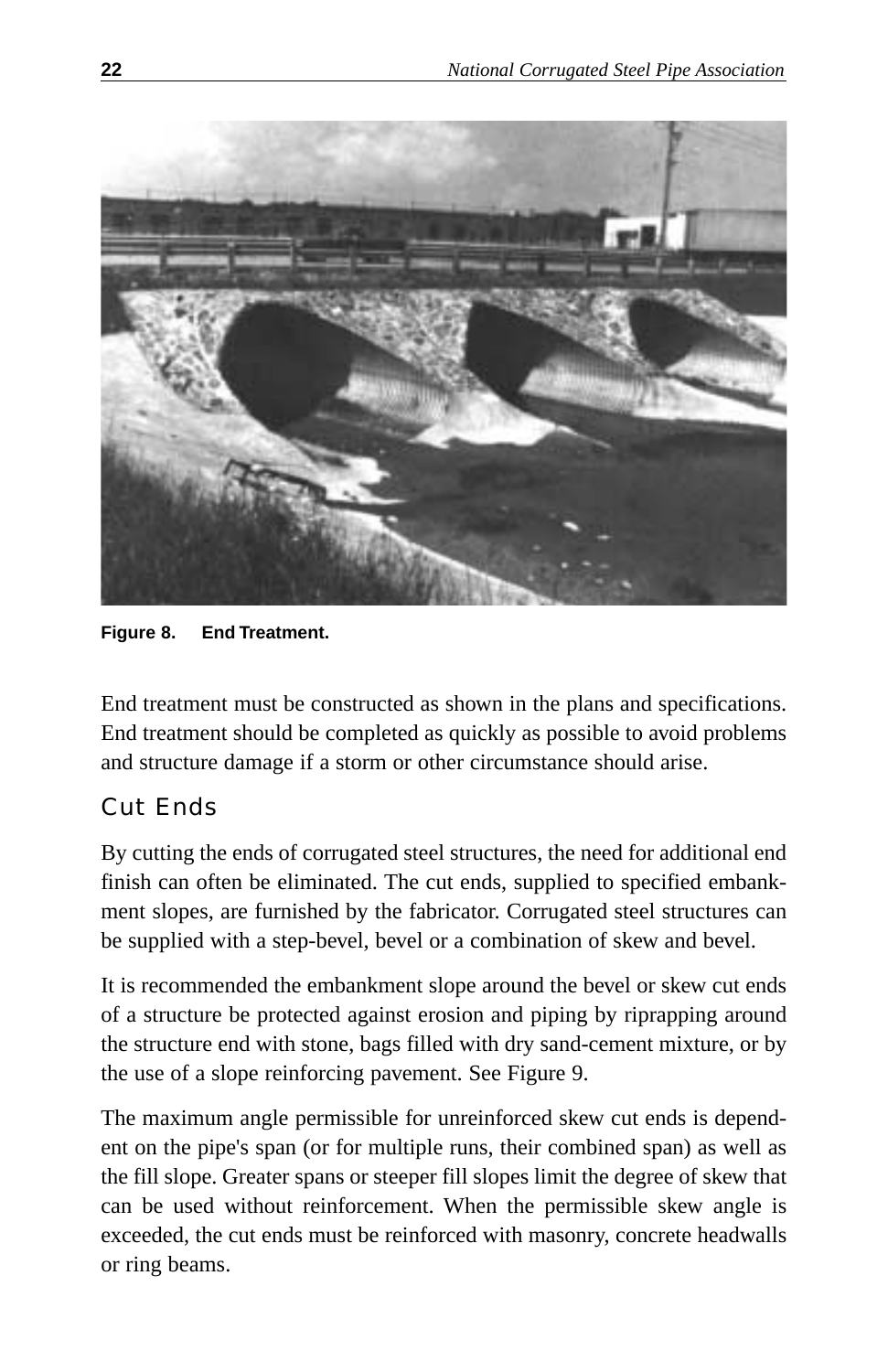

**Figure 9. Embankment erosion protection using bags filled with sand-cement mixture.**

For larger span structures or multiple runs, this limit needs to be viewed in regard to maintaining a reasonable balance of soil pressures from side to side, perpendicular to the structure(s) centerline. For single or multiple structures, the design engineer must provide the proper reinforcement and end protection in the plans and specifications.

Long bevels for slopes greater than 2:1 with or without skews, should be avoided. The long cut ends require extra care in design, erection and backfill. It is preferable to use a steep bevel without a skew and then warp the fill slope to fit the structure. Cut ends of corrugated steel structures, where the bevel exceeds 2:1 and/or the skew is greater than 15 degrees, should have the ends reinforced with masonry or concrete headwalls and anchored in accordance with specifications. More in depth information on design limits is provided in the AISI *Handbook of Steel Drainage and Highway Construction Products.*

#### Cut-off Walls

Cut-off walls protect the structure from hydraulic uplift pressures below its invert and from dynamic flow forces. While cut-off walls are often unnecessary in small diameter applications, equalizer pipes, etc., larger structures,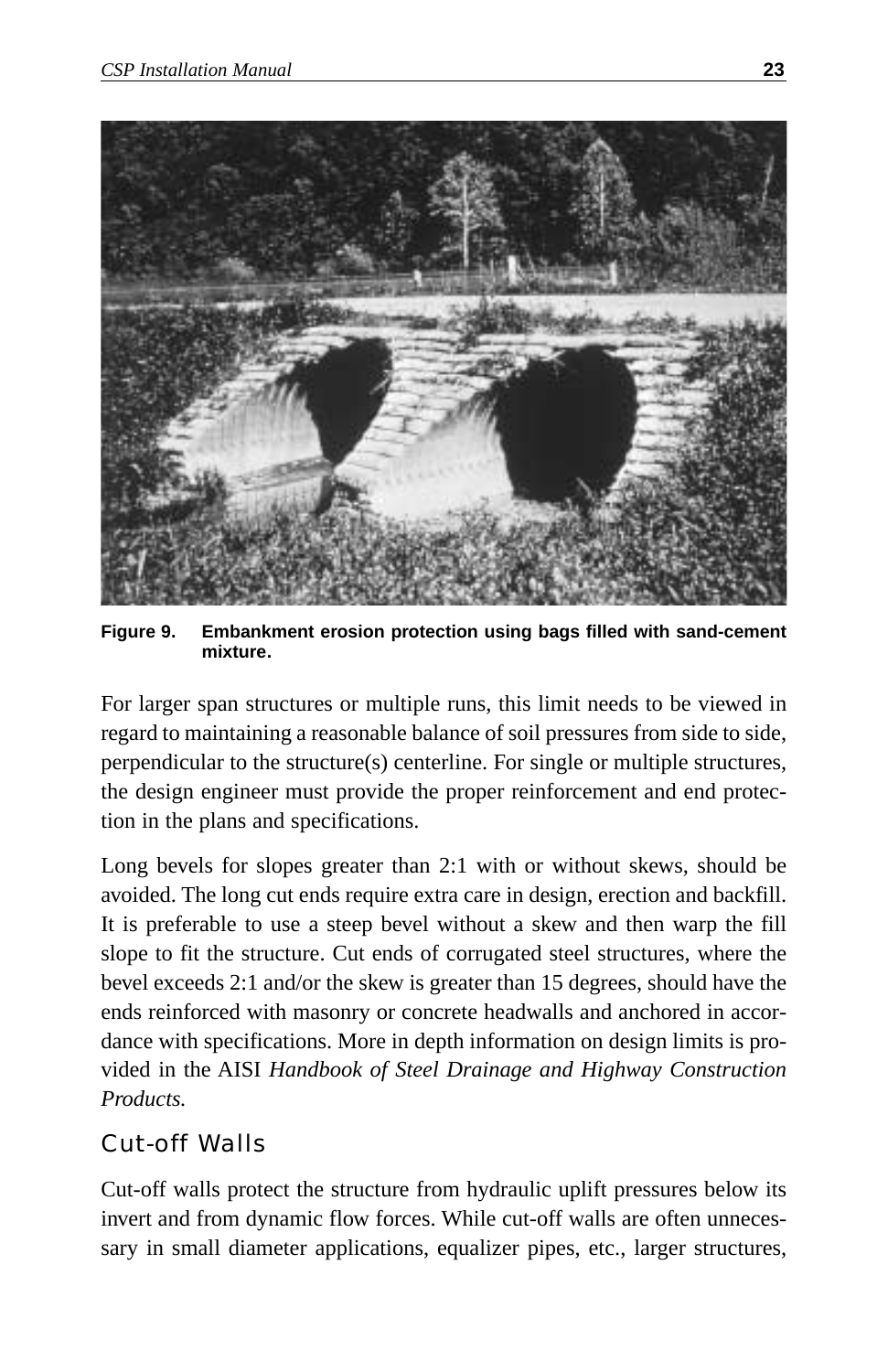pipes with a large bottom radius such as pipe arches or other pipes in applications where currents are swift or water levels rise or fall quickly are more susceptible to hydraulic damage. These latter conditions should be investigated by the design engineer.

#### End Sections

End Sections provide a practical and economical method of finishing culverts. Sections are attached to the pipe or pipe arch ends by simple connectors—similar to coupling bands used in joining pipe sections—and can be completely salvaged if lengthening or relocating the culvert is necessary.

#### Other End Finishes

While corrugated steel structures do not usually require headwalls, practically any type can be used. Where embankments must be confined, full or halfhigh steel sheeting headwalls are both efficient and economical. If required for appearance, concrete or masonry headwalls or half headwalls can also be used on all types of corrugated steel drainage structures. However, as is the case with rigid pipe, the headwalls must be supported by an adequate foundation.

#### Stream Diversion

If the stream is temporarily diverted during construction, the diversion ditch or temporary drainage pipe must be adequate to carry the storm flow. Short construction times of course are helpful in limiting this exposure. The pipe installation must be protected from storm flows by a temporary dike, cofferdam, etc.

If the structure must carry the flow during the construction stage, the upstream end must be protected with the proper end treatment, etc. to ensure that the flow is not diverted around or beside the pipe thereby scouring out backfill as it is placed or floating the pipe. In phased construction, it is desirable to construct and backfill the upstream end first. (See Hydraulic Protection, page 38.)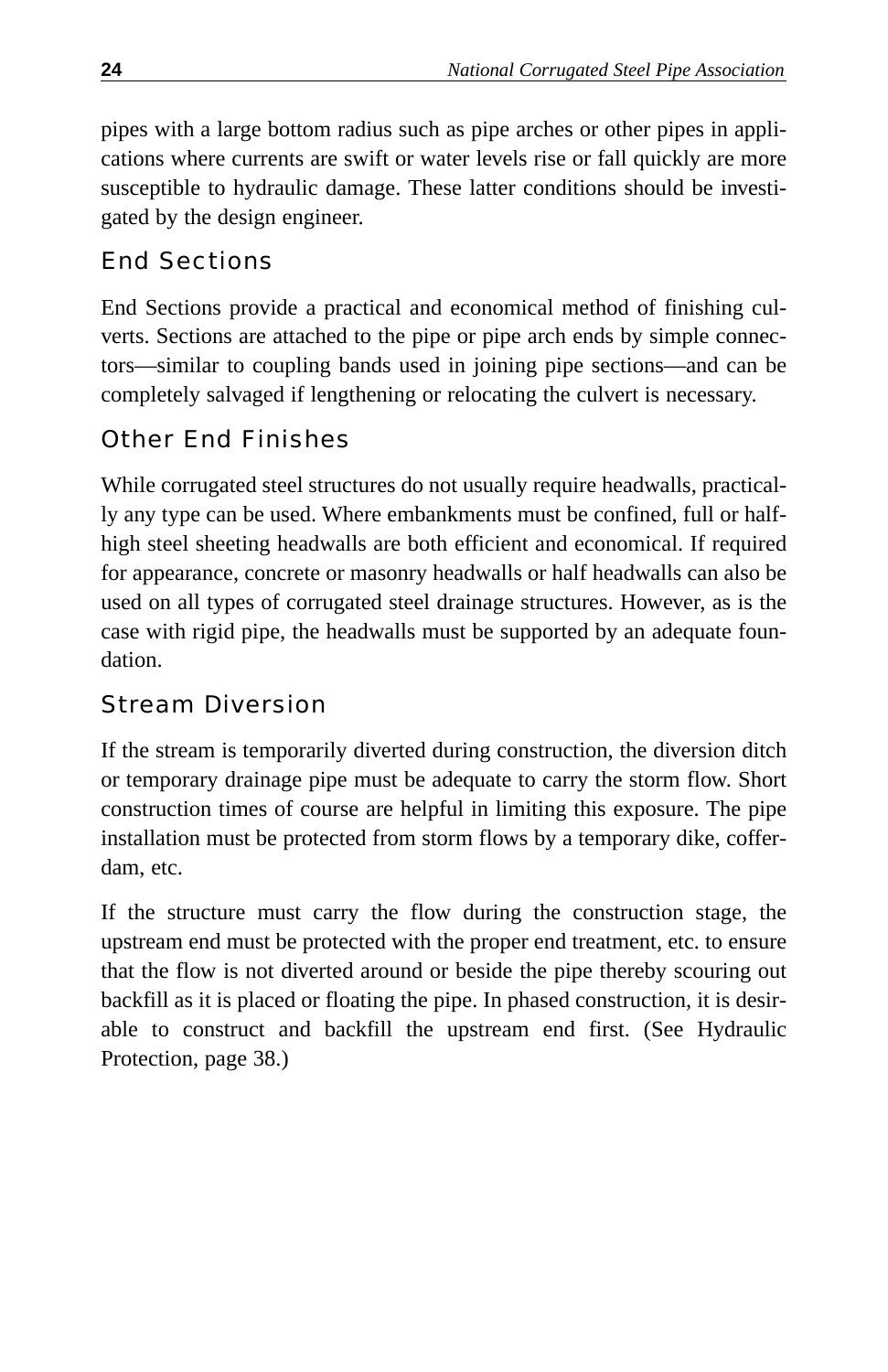# BACKFILLING

The load carrying capacity of any type of pipe is largely dependent upon proper backfilling. Corrugated steel pipes build up side support as they deflect under load.

Therefore to obtain maximum strength and prevent washing out and settlement, it is necessary that the backfill be made of good material, properly placed, carefully compacted and protected.



**Figure 10. Pipe side support is developed by slight pipe deflection under load.**

#### Backfill Material

Selected, drainable materials achieve the best results. However, many local fill materials may do the job if carefully placed and compacted. Consult the design engineer or a soils engineer for proper backfill selection. Well graded granular material containing a small amount of silt or clay is ideal because is makes a dense, stable fill. Fill material must be free from rocks and hard earth clods larger than 3 inches (75 millimeters) in size. It must not contain any frozen material, sod, cinders or earth containing organic matter.

## Placing the Backfill

**Too much emphasis cannot be placed on the necessity of adequate compaction of backfill. Faulty compaction has led to more trouble with pipe installations, flexible and rigid, than all other factors combined!**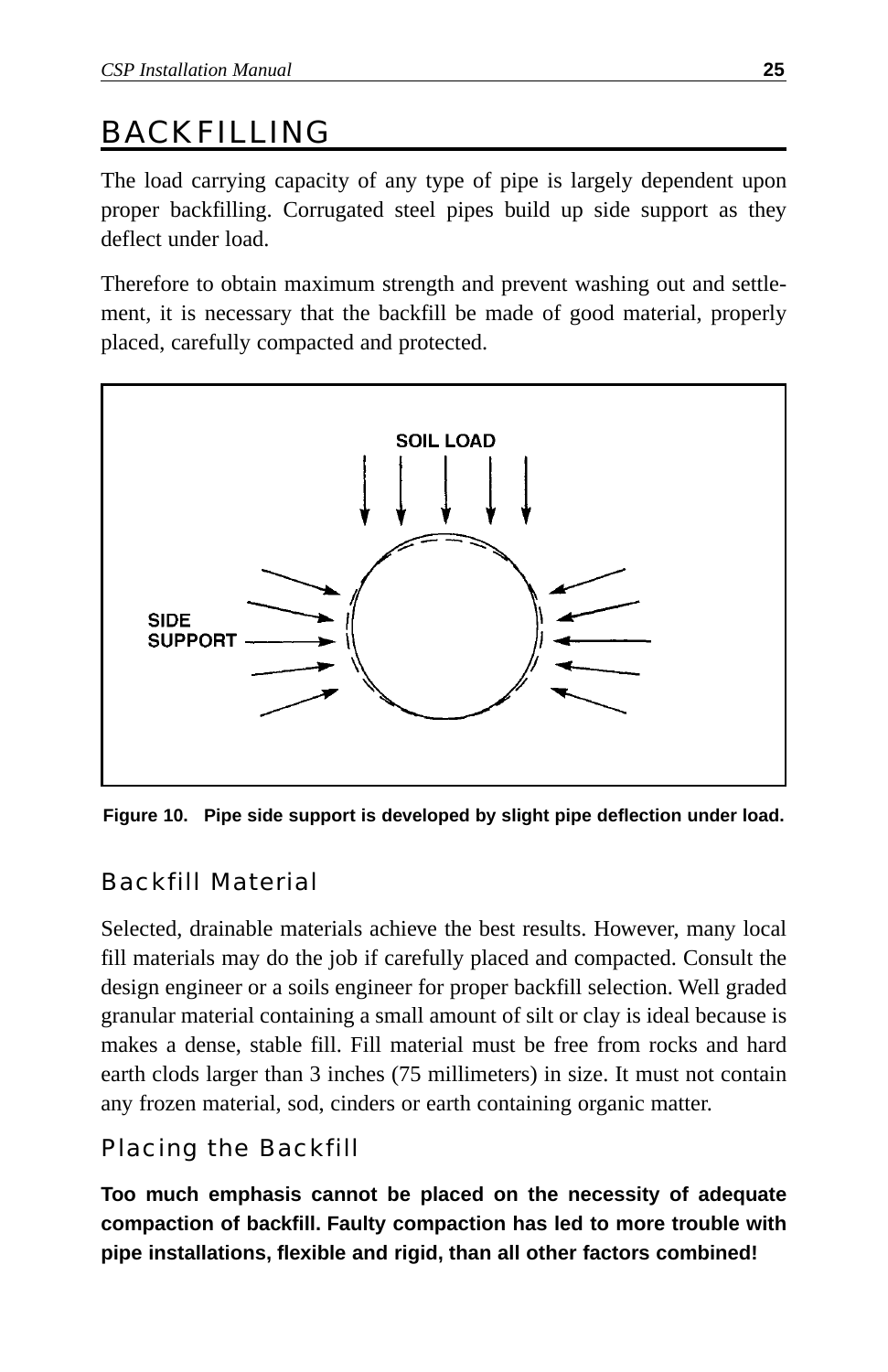For trench installations, backfill must follow as closely behind the excavation and assembly stages as possible. Embankment installations typically are backfilled after the entire structure, or a major portion of it, is assembled. Unless the embankment and backfill materials are placed simultaneously, one must be benched so the other can be compacted against it.

The backfill should be carefully compacted under the haunches (lower part of structure exterior, below widest part); special care should be taken in doing this for pipe-arches.

Continue placing the backfill equally on both sides of the pipe in 6 to 8 inches (.15 to .20 meters) of compacted layers thoroughly compacting each layer to a 90% Standard Proctor density (AASHTO T99). Such compacted layers must extend to the limits shown on the plans on each side of the structure, or to the side of a trench, or to the natural ground line.

One problem in backfilling is the frequent inclination of installing crews to have the backfill material dumped in piles around the pipe. Such piles of material are seldom spread so that there is a maximum depth of a 6 to 8 inches (.15 to .20 meters) of compacted layer. If the filling crew works too fast, the compaction crew never has a chance to adequately compact the first material before more is placed in the trench. If backfill material is properly selected, well placed and then adequately compacted. there is little danger of anything going wrong with the installation. See Figure 11.

Backfill must be placed and fully compacted to the minimum cover level over the structure before the pipe is subjected to highway or light construction loads. **When construction equipment that exceeds legal highway loads will cross the pipe, an extra thickness of compacted fill, beyond that required for minimum or planned cover, is required. See Construction Loads, page 37.**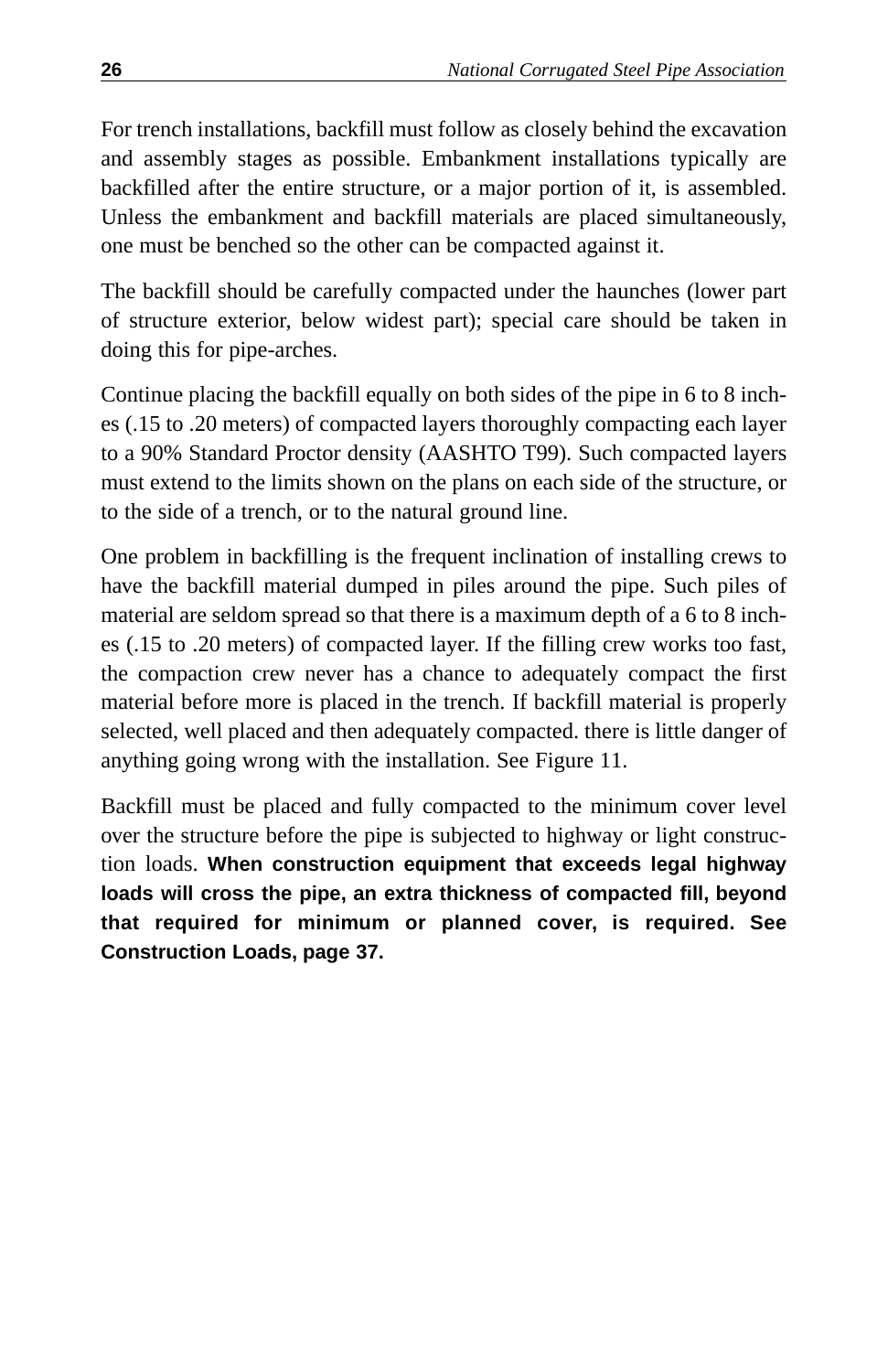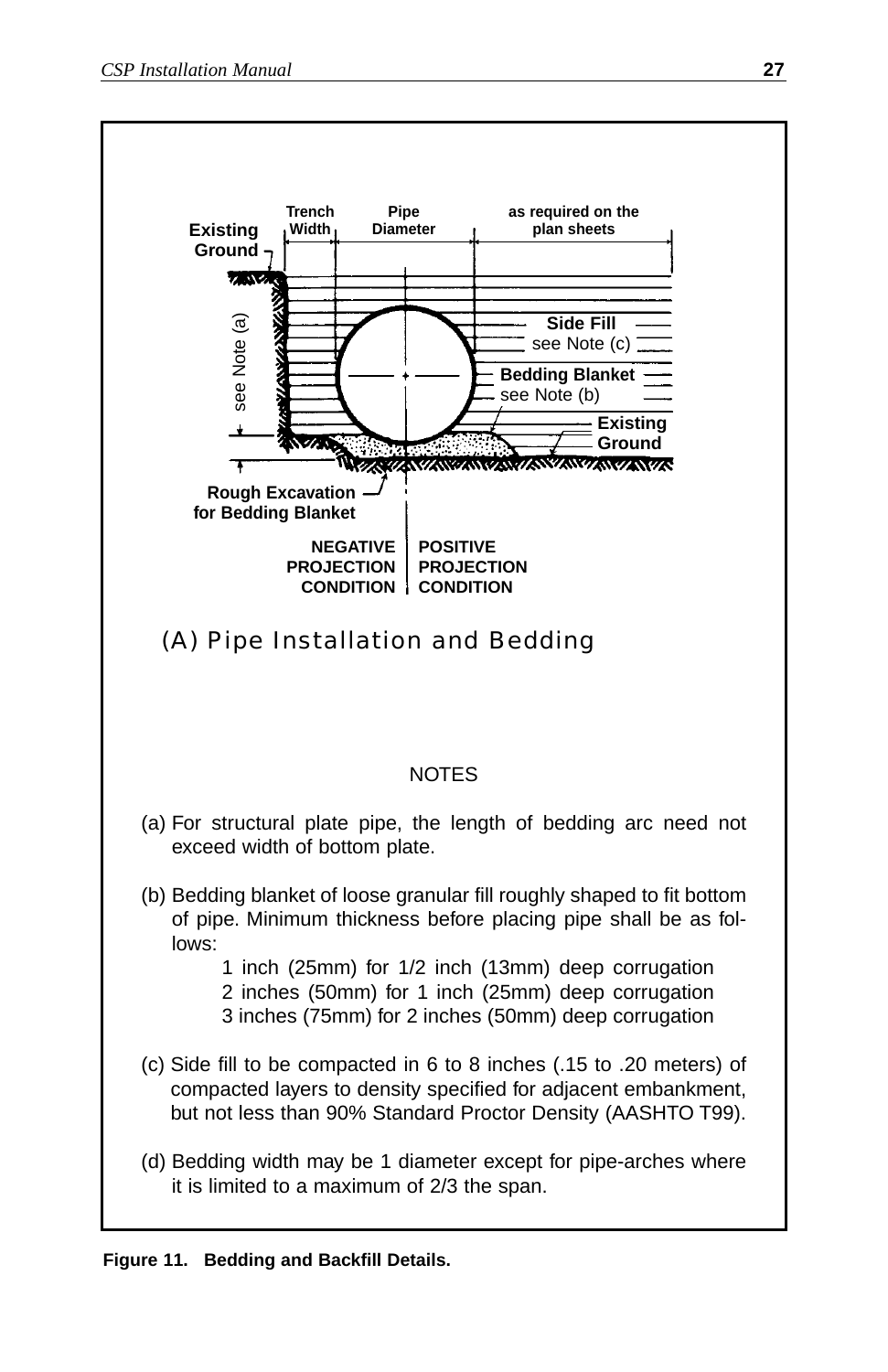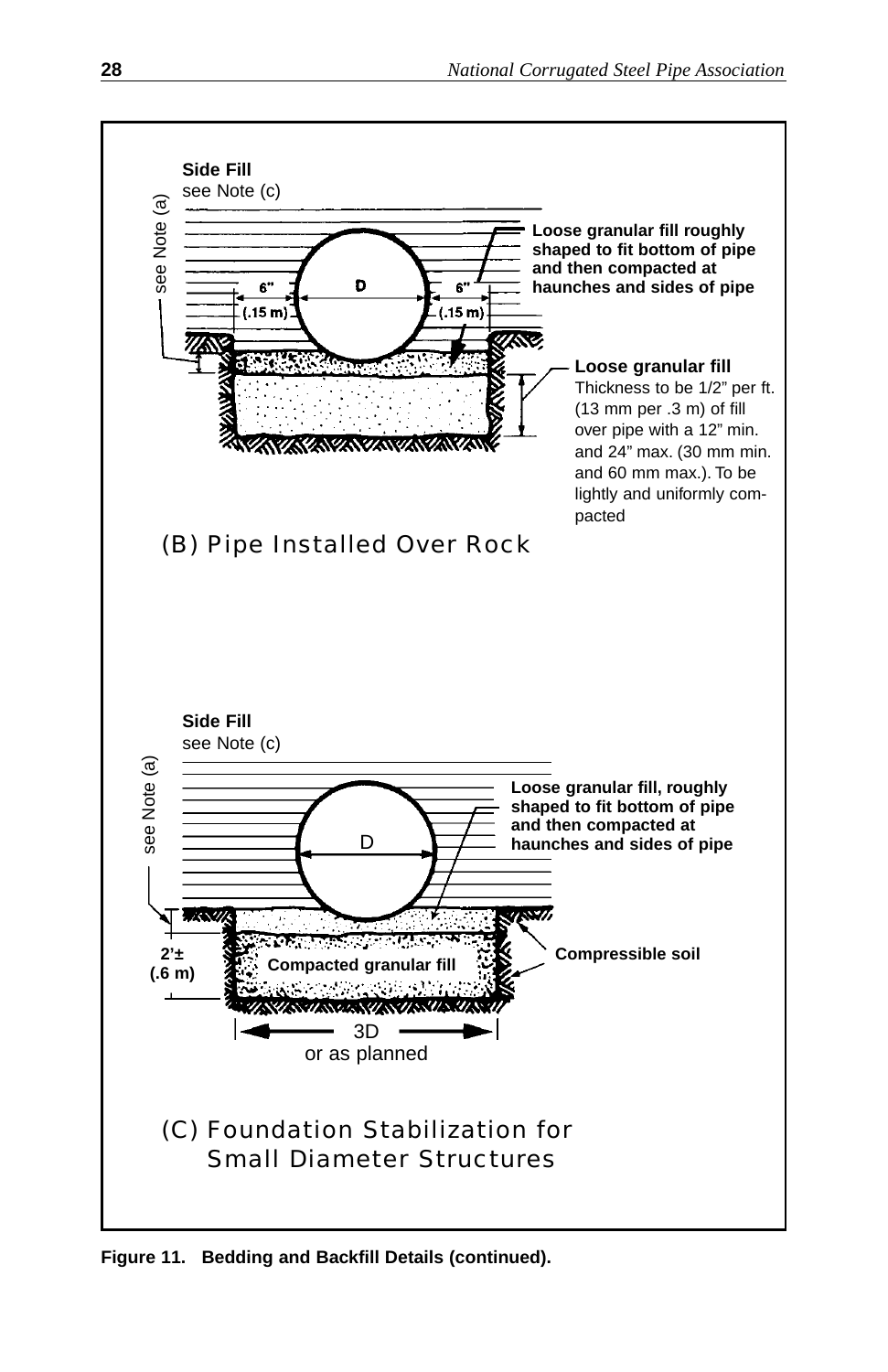

**Figure 11. Bedding and Backfill Details (continued).**



**Figure 12. Recommended backfilling practice for larger pipe arch, using a veeshaped bed.**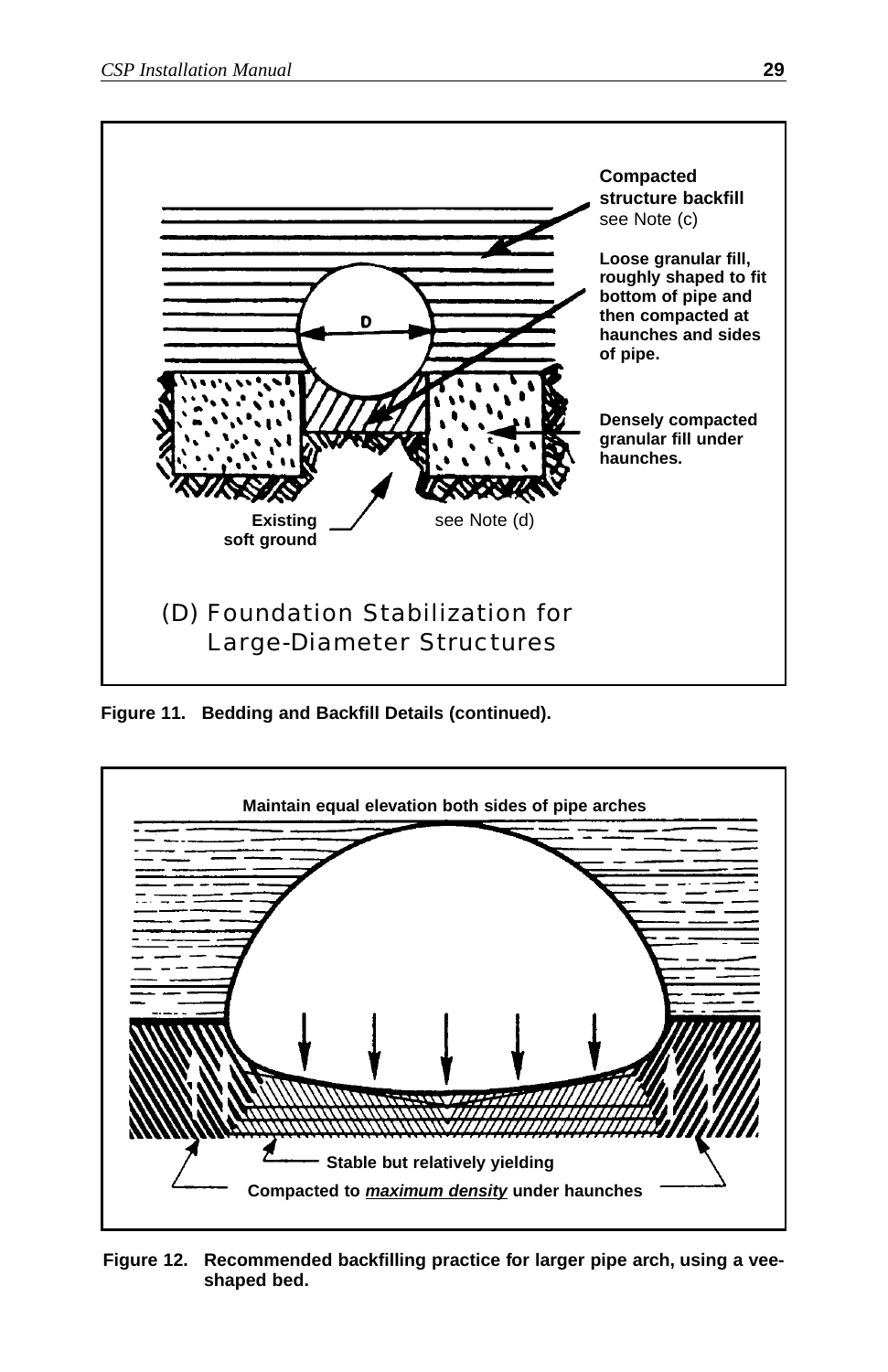## Pipe Arches

Special attention must be given to compaction of the backfill under the haunches of the pipe arch. A softer or yielding foundation under the bottom, as compared to the corners, is essential. See Figure 12. A vee-shaped bed for larger pipe arches is recommended.

## Arches

Care must be taken in backfilling arches, especially half-circle arches, because they have a tendency to shift sideways or to peak under backfilling loads. The ideal way is to cover an arch in layers-each layer conforming to the shape of the arch. If one side is backfilled more than the other, the arch will move away from the larger load. If both sides are backfilled equally and tamped thoroughly, the top of the arch may peak unless enough fill has been placed over it to resist the upward thrust. These precautions apply also to other corrugated steel structures, but to a lesser degree.

When backfilling arches before headwalls are placed, the first material should be placed midway between the ends of the arch, forming as narrow a ramp as possible until the top of the arch is reached. The ramp should be built evenly from both sides and the backfill material should be thoroughly compacted as it is placed. After the two ramps have been built to the depth specified to the top of the arch, the remainder of the backfill should be placed and compacted by extending the ramp both ways from the center to the ends, and as evenly as practicable on both sides of the arch.

If the headwalls are built before the arch is backfilled, the backfill material should first be placed adjacent to each headwall, placing and compacting material uniformly on both sides of the structure until the top of the arch is reached. Then backfill should proceed toward the center by extending the ramp; with care being taken to place and compact the material evenly on both sides of the arch. Top loading will help control peaking.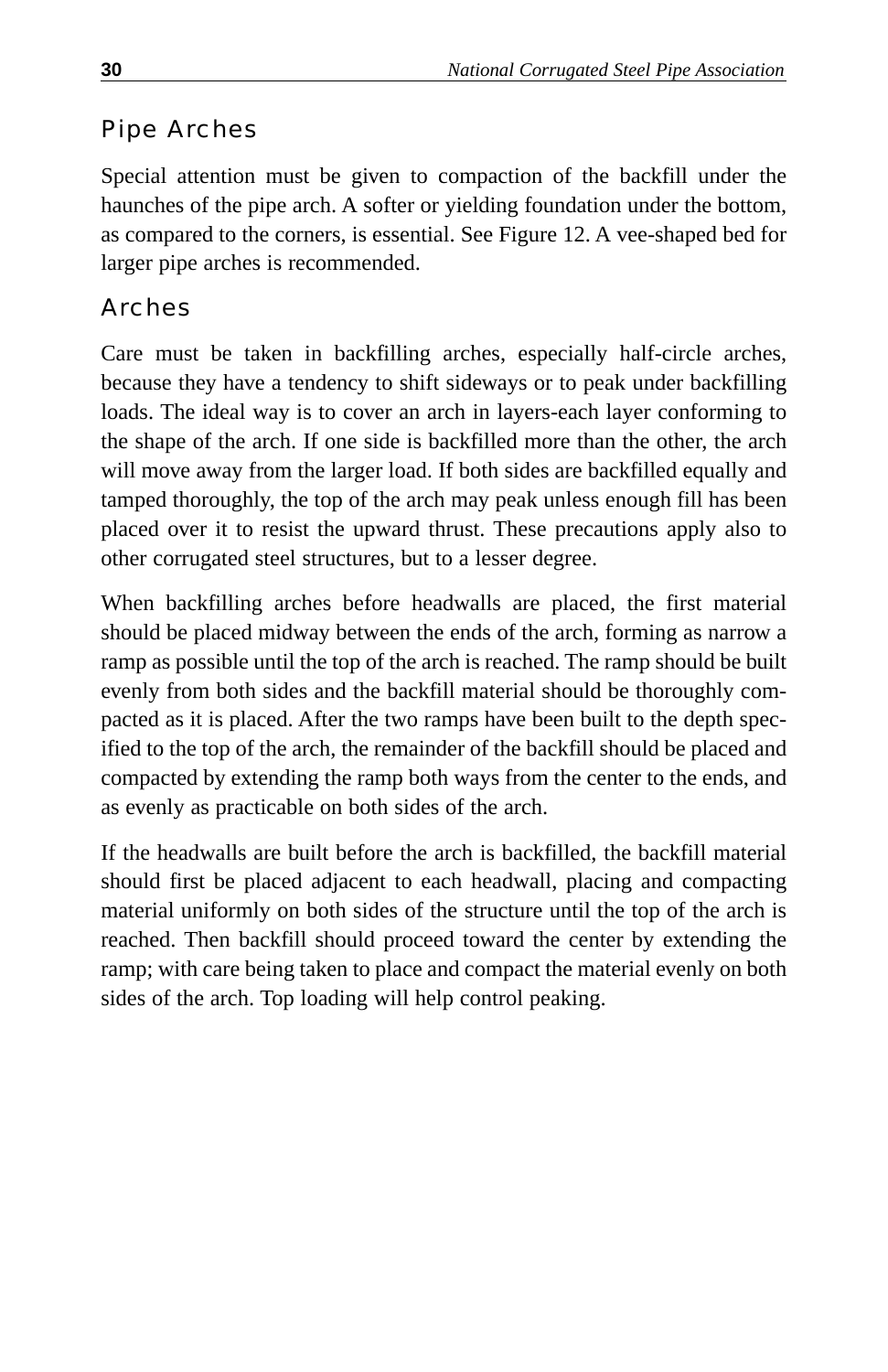

**Figure 13. Recommended backfilling practice for structural plate arches.**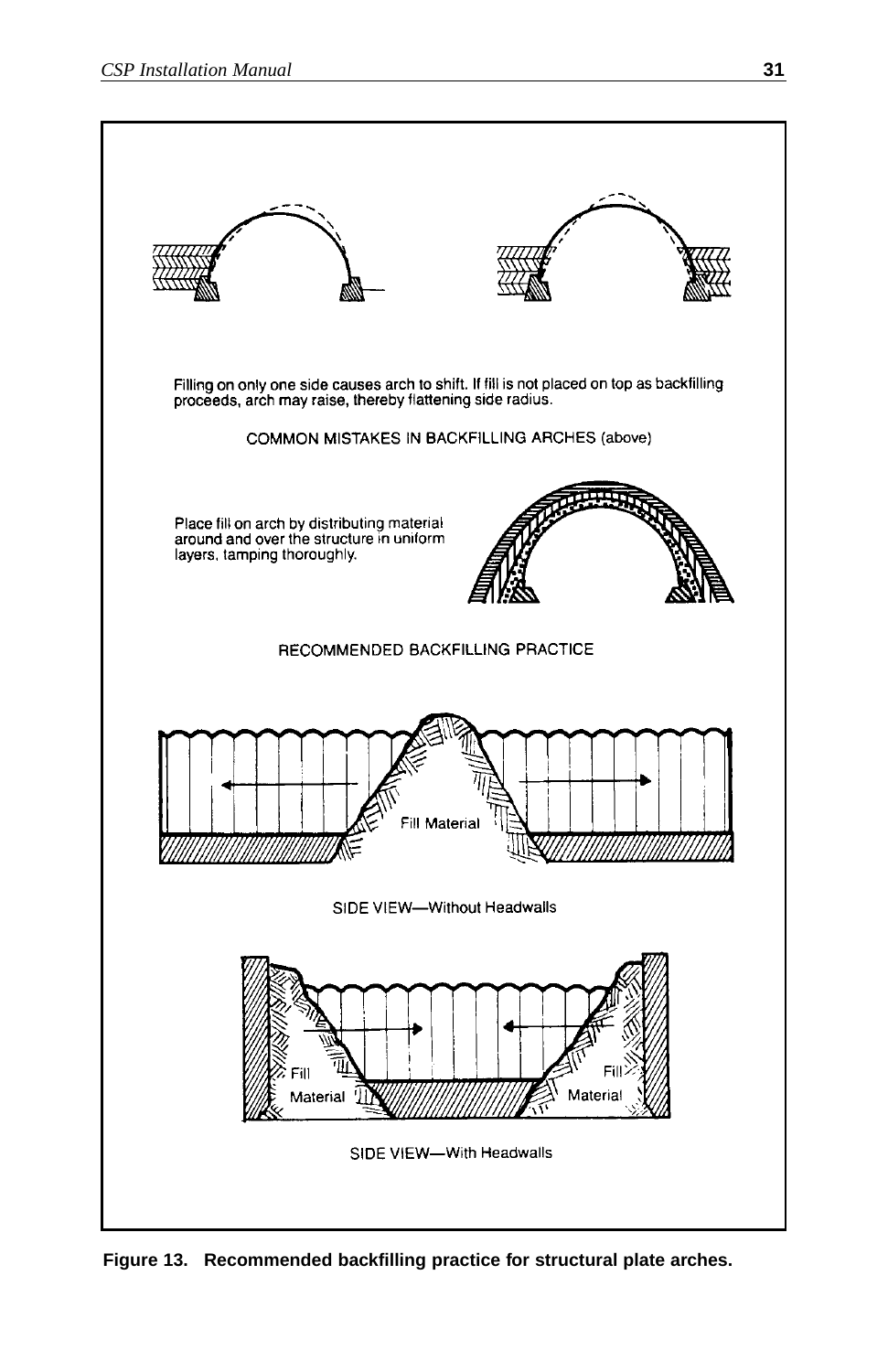#### Large Diameter Structures **(Embankment Installations)**

Large diameter structures are not to be confused with Long Span Structures (see page 35).

#### Proper Material Placement

The areas immediately next to the pipe must be compacted by hand-operated methods, although heavy compaction equipment may be brought quite close, (within 2 ft. (.6 m) in most embankment installations.) Changes in dimension or plumb of the structure warn that heavy machines must work further away.

Spread backfill material with equipment running parallel to, not at right angles to the structure.



**Figure 14. Hand compaction and heavy equipment procedure.**



**Figure 15. Proper material placement.**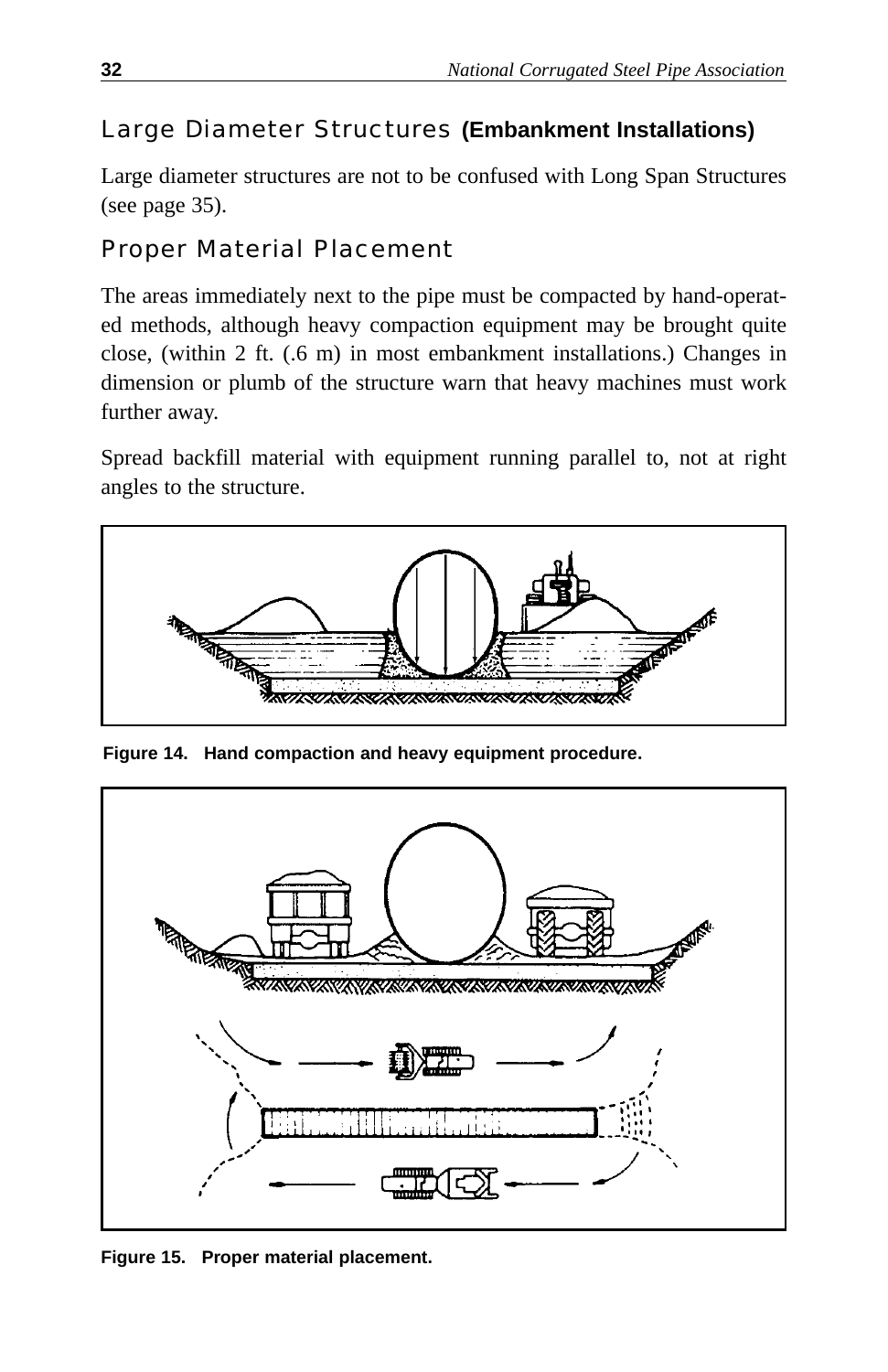## Even Placement of Backfill

Compact the backfill by working parallel to, not against, the structure.

Place fill evenly on both sides. Peaking or rolling of the structure must be avoided. (Note discussion of shape control, page 33.)

For multiple installations, sufficient space between the pipes must be allowed for compaction equipment to operate properly (see Figure 16).

When the fill on both sides approaches the crown of the pipe, the same techniques of spreading shallow layers and compacting thoroughly must be followed as the fill covers the pipe. For the initial layers over the pipe, light hand or walk-behind compaction equipment is necessary.

After backfilling 2 ft. (.6 m) over the top or to a depth of 1/8th the span, whichever is greater, and the soil-steel structure is "locked-into-place," then further filling to grade may continue using procedures applicable to embankment construction. For construction loads see page 36.

The bedding and backfill operation should be entirely conducted in the dry if at all possible, but with enough moisture to meet compaction standards. There are cases where large CSP are preassembled, and rolled or lifted into the stream bed "in and wet," where is it not possible to build a cofferdam and divert the stream. Such conditions make it very difficult to ensure good base preparation and proper backfill. Strength consideration must be made by the designer in these cases, and expert advice obtained on backfill procedures.

#### Shape Control

Shape control refers to controlling the symmetry of the structure during backfill by control of the backfill technique. Two movements may occur during backfilling "peaking," caused by the pressure of the compaction of the sidefill, and sidewall distortion-caused by generating compaction forces on one side of the structure relative to the other.

Shape changes are limited by using proper backfill compaction procedures and equipment as well as backfill, material quality, gradation and moisture content. Special attention should be paid to maintaining the structure's rise dimensions, concentricity and smooth, uniform curvature.

The "plumb-bob" method of deflection control is most convenient and effective for large structures. Suspend plumb bobs from the shoulder (2 and 10 o'clock) positions so that the points are a specific vertical distance from a marked point on the invert at start of backfill.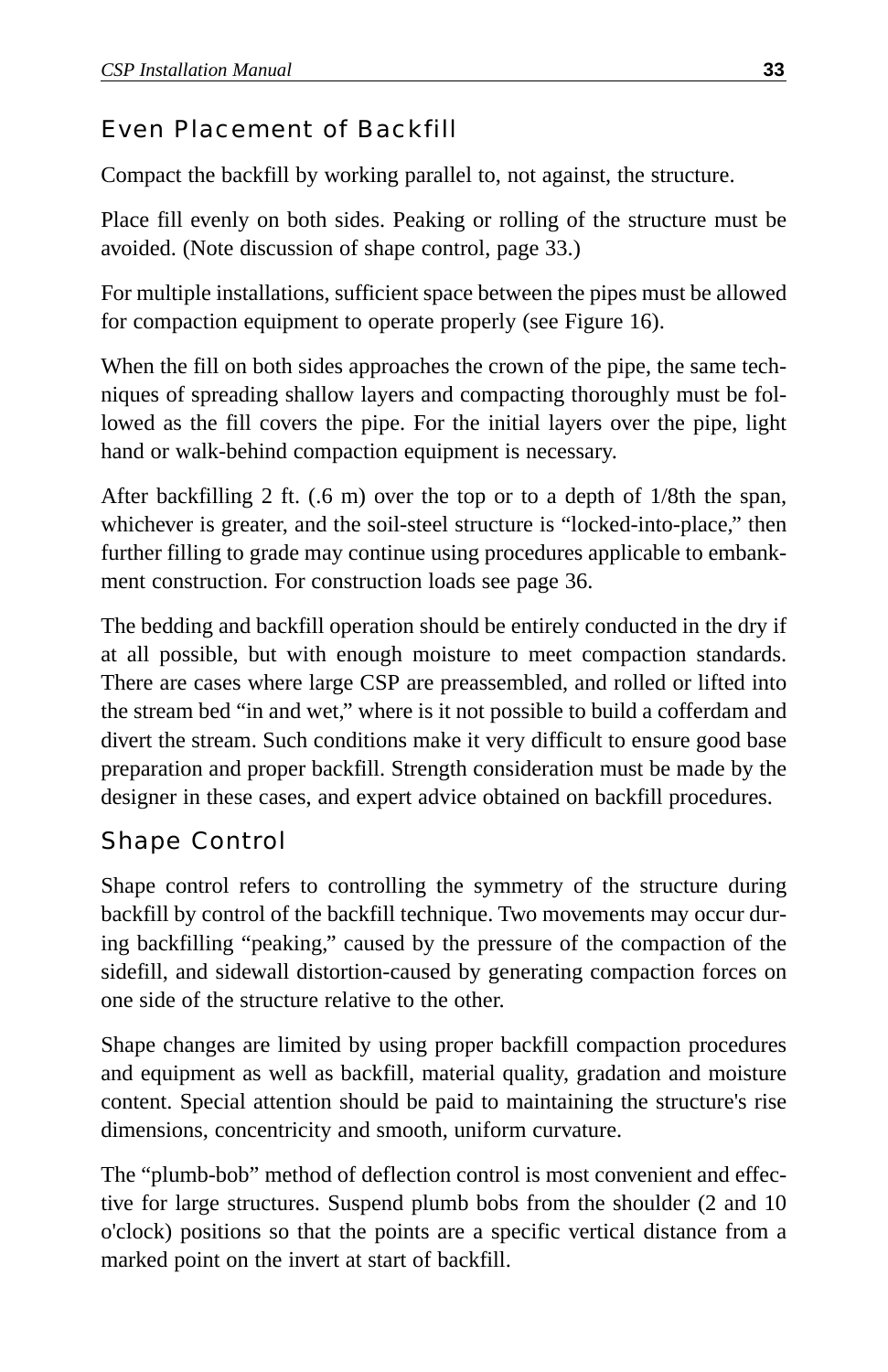Peaking or deflection action can be detected when the points of the bobs move vertically. Corrective action is usually to keep heavy equipment further away from the structure. Placing and compacting backfill in thinner lifts and/or bringing the backfill to the proper moisture content will reduce the necessary compactive effort and help to control peaking.

Rolling action can be detected when the plumb-bobs move laterally. It is corrected by filling or compacting on the side towards which the plumb-bob has moved. For example, a roll to the right will be corrected by higher fill on the right.

Careful observance of the deflection control plumb-bobs and prompt remedial steps prevents peaking or rolling action from distorting the structure.

#### Multiple Structure Installations

Backfill must be balanced across all the structures at all times. Placement may require a hoe, stonebucket, conveyor or other device to assure that even pressure is felt on both sides of all the structures. The design should have provided adequate room between the structures to operate the equipment required for proper compaction of the backfill. Flowable fills that require no compaction effort can be used with minimal spacing between the pipes.



**Figure 16. Minimum Spacing.**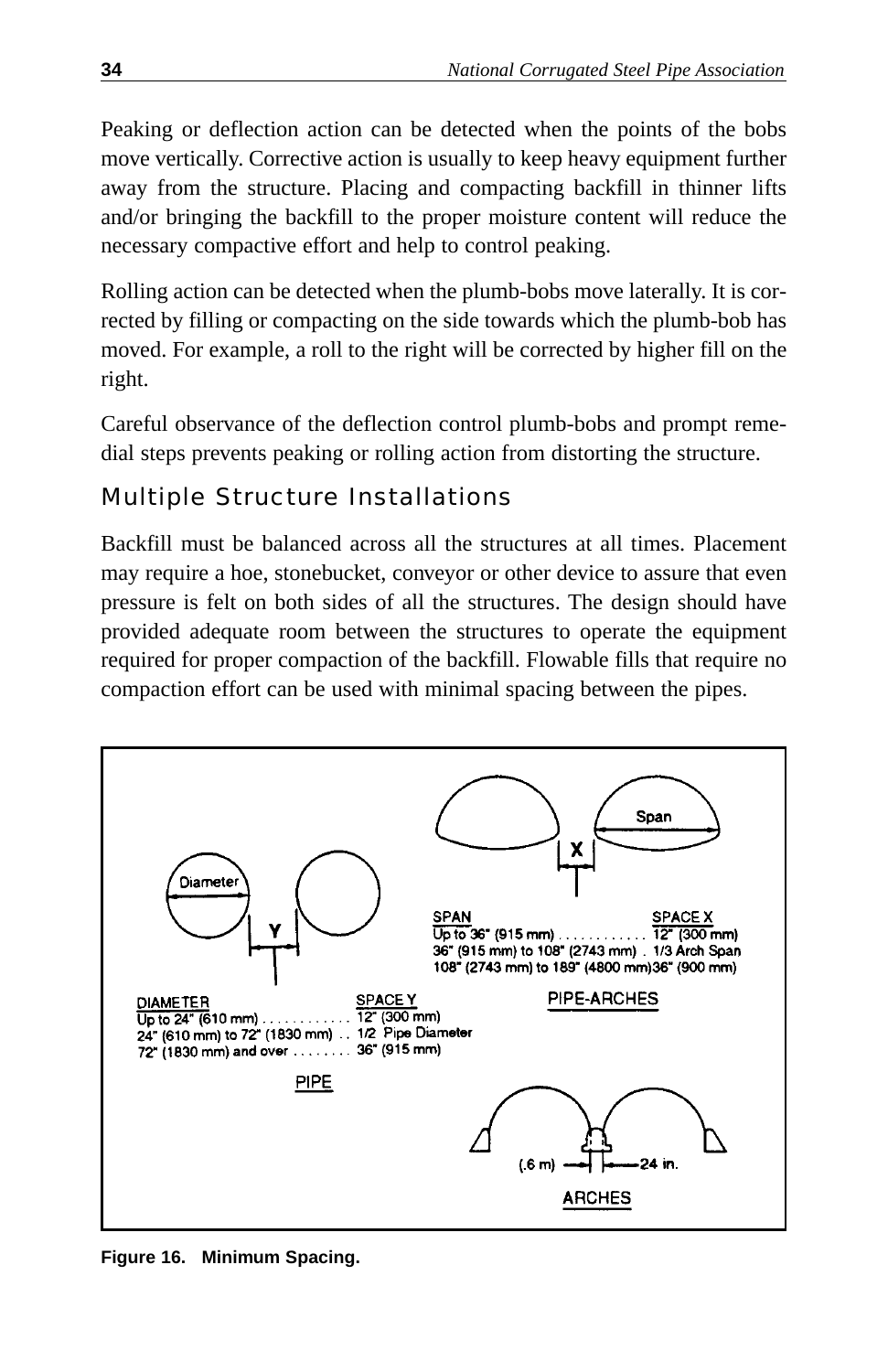Recommended minimum spacings for pipe, pipe-arch and arches are shown in Figure 16. The spacings are for the use of all, standard backfill materials and allow room for compacting the backfill.

The minimum spacing shown also provides adequate room between the pipe and the trench wall for adequate material placement and compaction.

Whether the structure is large or small, keep in mind that the requirements of economical equipment should also be considered in determining spacing between the structures. For example, with structural plate structures it may be desirable to utilize mobile equipment for compaction between the structures. The space between pipes should allow efficient operation and selection of compaction equipment.

#### Long Span Structures

Long span structures use only the best, non-plastic granular materials. Because of their size, the manufacturer will supply a shape control inspector to aid in the critical portion of the backfilling process. Specific backfill and placement requirements will be reviewed in the pre-construction conference.

#### Final Backfilling

Once the envelope of backfill material is placed around and over the pipe and properly compacted, the remainder of the fill, the final backfill, should be placed and compacted to prevent settlement at the surface. The backfill material and compaction level specified has been selected to prevent surface subsidence, protect the pavement, etc.

When thick sheeting, such as wood, has been used to support the trench walls be sure to fill and compact the voids left when it is withdrawn or, cut it off above the crown of the pipe.

Final backfill is compacted by conventional methods. The use of water flooding or jetting should be limited to compacting soils which are sufficiently permeable to dispose of the excess water and should not be used with cohesive soils. However, final backfill can be compacted with fewer restrictions on materials and layer thickness than the backfill in the envelope around and immediately above the pipe.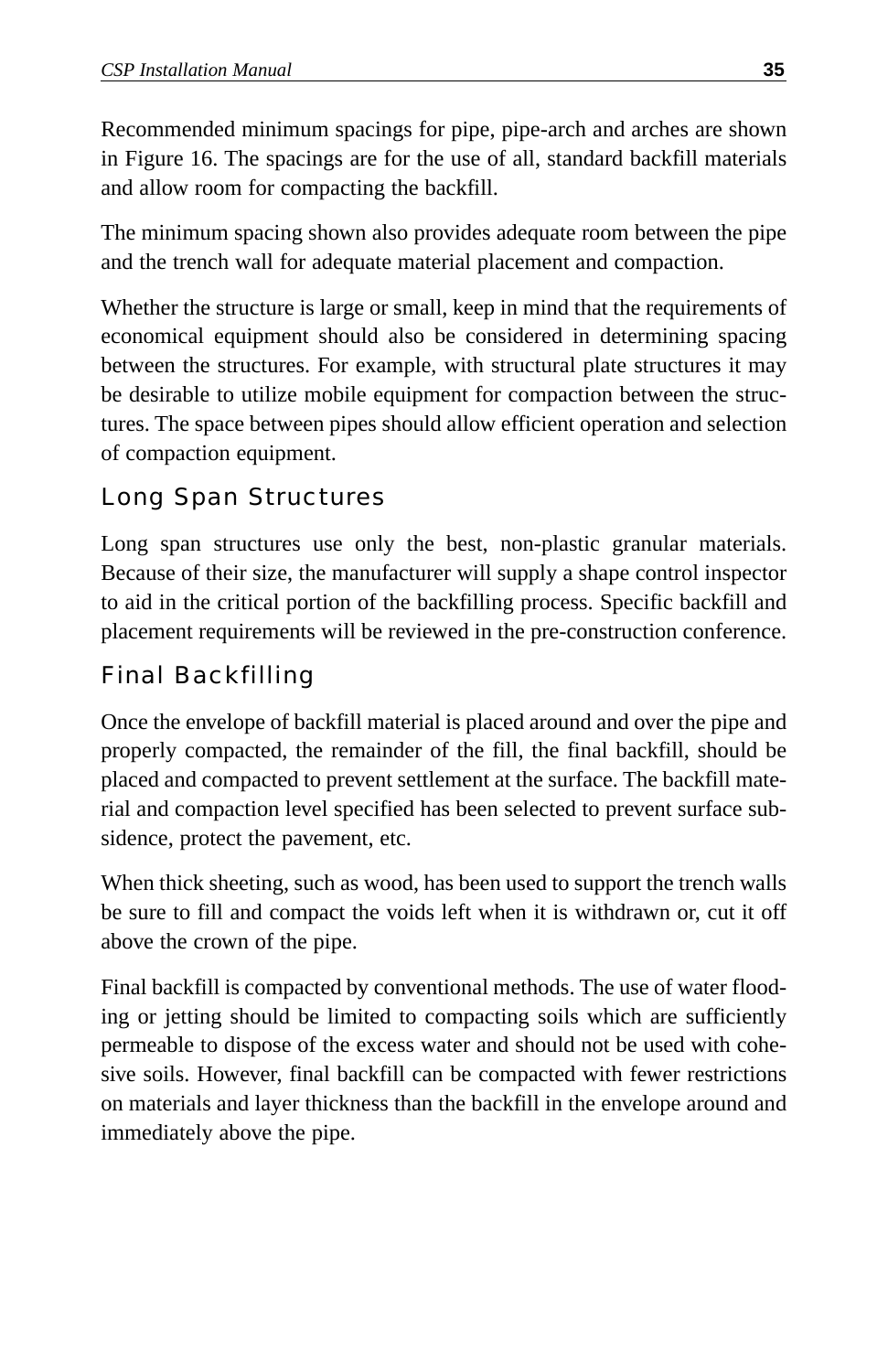# COMPACTION EQUIPMENT

## Hand Compaction

For compacting the small areas under the haunches of a structure, a pole or 2 x 4 (see note under Figure 1) is generally needed. Hand tampers for horizontal layers should weigh not less than 20 pounds (9 kilograms) and have a tamping face not larger than 6 by 6 inches (150 x 150 millimeters).

## Mechanical Compactors

Most types of power tampers are satisfactory in all except the most confined areas. However, they must be used carefully and completely over the entire area of each layer to obtain the desired compaction. Avoid striking the structure with power tamping tools.

#### Roller Compactors

Where space permits, sheepsfoot (recommended for clays and silts only), rubber tired and other types of rollers—with the exception of smooth rollers—can be used to compact backfill. But the fill adjacent to the structure should be tamped with hand or hand-held power equipment.

#### Vibrating Compactors

Vibrating compactors can be used effectively on all types of backfill except heavy clays or other plastic soils. Small walk behind equipment is especially suited to trench installations.

#### Hydraulic Compaction

The use of water flooding and/or jetting for compacting backfill around the pipe is limited to compacting clean, granular soils. To be effective, the foundation below the pipe must be sufficiently permeable to carry the water down and away quickly. Backfill around and immediately above the pipe must be placed and compacted in individual lifts of 6 to 8 inches (150 to 200 millimeters) of compacted thickness.

#### Structure Protection

Often, construction loads exceed the finished design loads for the structure. Additionally, during the various phases of assembly, backfill and construction the structure typically is more vulnerable to loadings and hydraulic forces because its backfill, end treatment, etc. are not complete. The corrugated steel structure must be properly protected.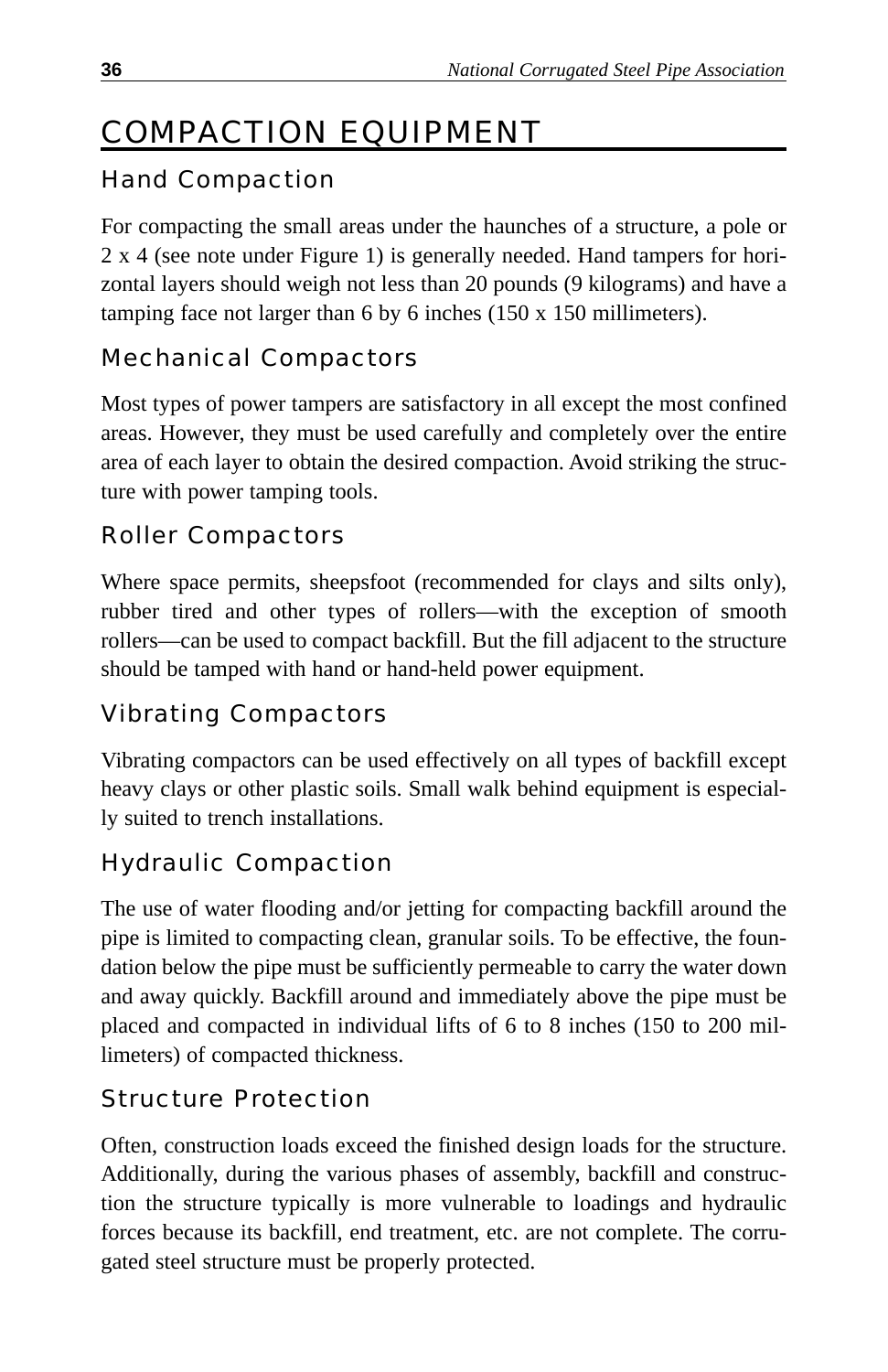## Construction Loads

Frequently, it is necessary for heavy construction equipment to travel over installed corrugated steel structures during completion of grading, paving or other site work. Heavy construction equipment can impose concentrated loads far in excess of those the structure is designed to carry.

Adequate protection of the corrugated steel structure may require more than finished design fill. The amount of additional fill needed depends on the equipment axle loads as well as the frequency of use.

Figures 17 and 18 provide the minimum cover for typical structure sizes, axle loads and construction use. While providing extra cover is a simple way to protect the structure, it must be maintained so that rutting, surface grading, etc. does not reduce its effect. A minimum crossing width of 24 feet (7.3 meters) is recommended for typical equipment.

| Pipe Span, in. | 18-50 | 50-75 | 75-110 | 110-150 |
|----------------|-------|-------|--------|---------|
| 12-42          | 2.0   | 25    | 3.0    | 3.0     |
| 48-72          | 3.0   | 30    | 3.5    | 4.0     |
| 78-120         | 3.0   | 3.5   | 4.0    | 4.0     |
| 126-144        | 3.5   | 4.0   | 4.5    | 4.5     |

construction roadway surface. \*In unpaved situation, the surface must be maintained.

#### **Figure 17. Minimum Cover.**

| Pipe Span,<br>mm. | $8-23$ | 23-34 | 34-50 | 50-68 |
|-------------------|--------|-------|-------|-------|
| 305-1067          | .6     | .8    | .9    | .9    |
| 1219-1829         | .9     | .9    | 1.0   | 1.2   |
| 1981-3048         | .9     | 1.0   | 1.2   | 1.2   |
| 3200-3658         | 1.0    | 1.2   | 1.4   | 1.4   |

\*In unpaved situation, the surface must be maintained.

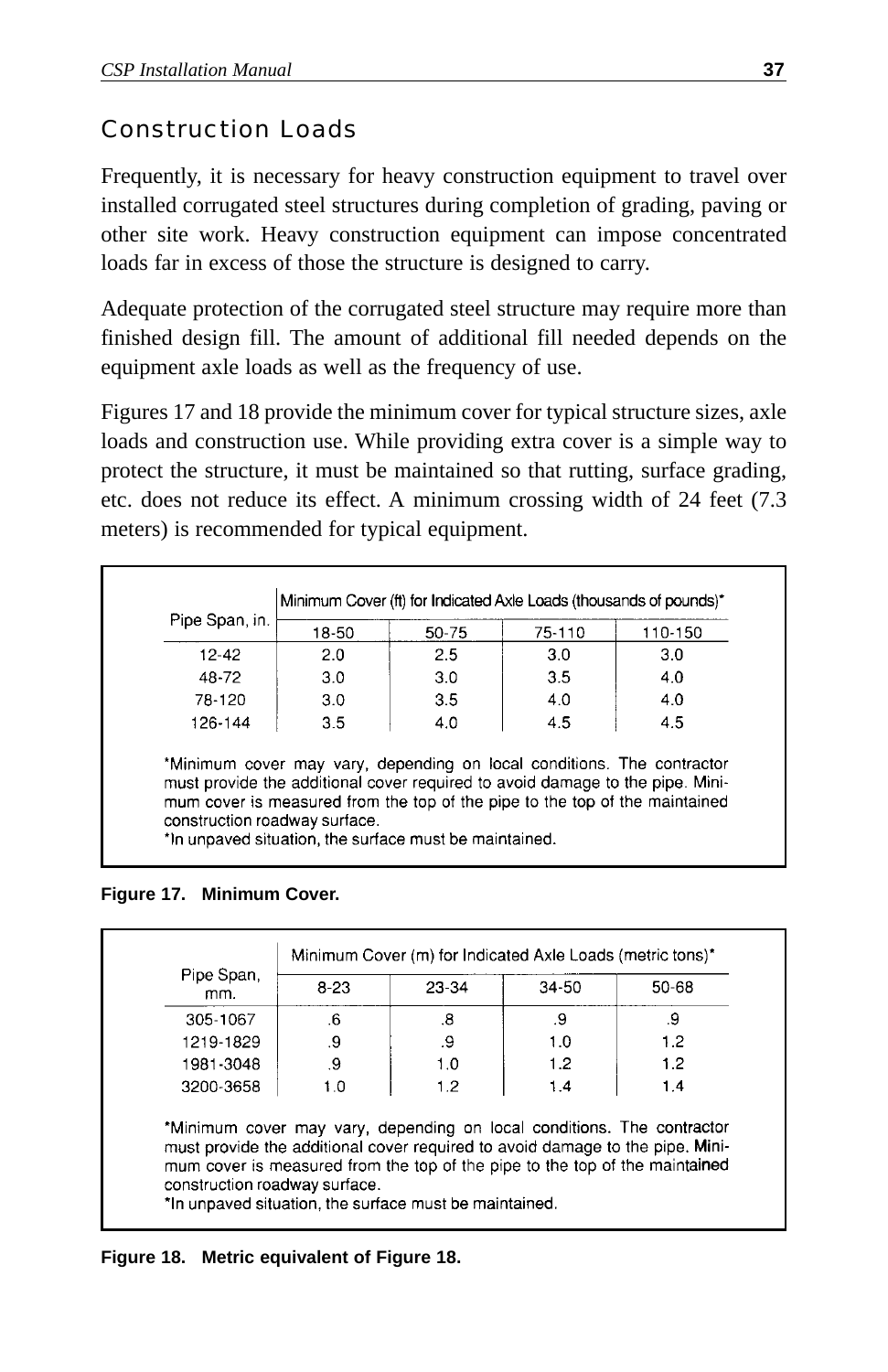

**Figure 19. Compacted side fill should be completed on both sides of structure before fill is "carried over" for construction traffic.**

Temporary dead loads resulting from storage piles, crane placements, etc. must be evaluated as to structure capacity, loading balance, backfill support, adequate foundation strength, and other factors that may be applicable to the conditions.

#### Hydraulic Protection

During installation, prior to the completion of backfilling, permanent end treatment, slope protection, flow controls, etc., the structure is vulnerable to storm and flow conditions less than the final design levels. Hydraulic flow forces on unprotected ends, unbalanced backfill loads, loss of backfill and support due to erosion and uplift forces are examples of factors to be considered. While guidance is offered in some of the above sections, temporary protection may need to be constructed.

Hydraulic forces can float in complete structures without protection or buckle inverts (large radius inverts are especially vulnerable to buckling) if the foundation, bedding or backfill becomes saturated. Proper channeling of flow through active structures, placing end treatment and slope protection as early as possible are advised. Protecting cofferdamned structures and trench installations from ponding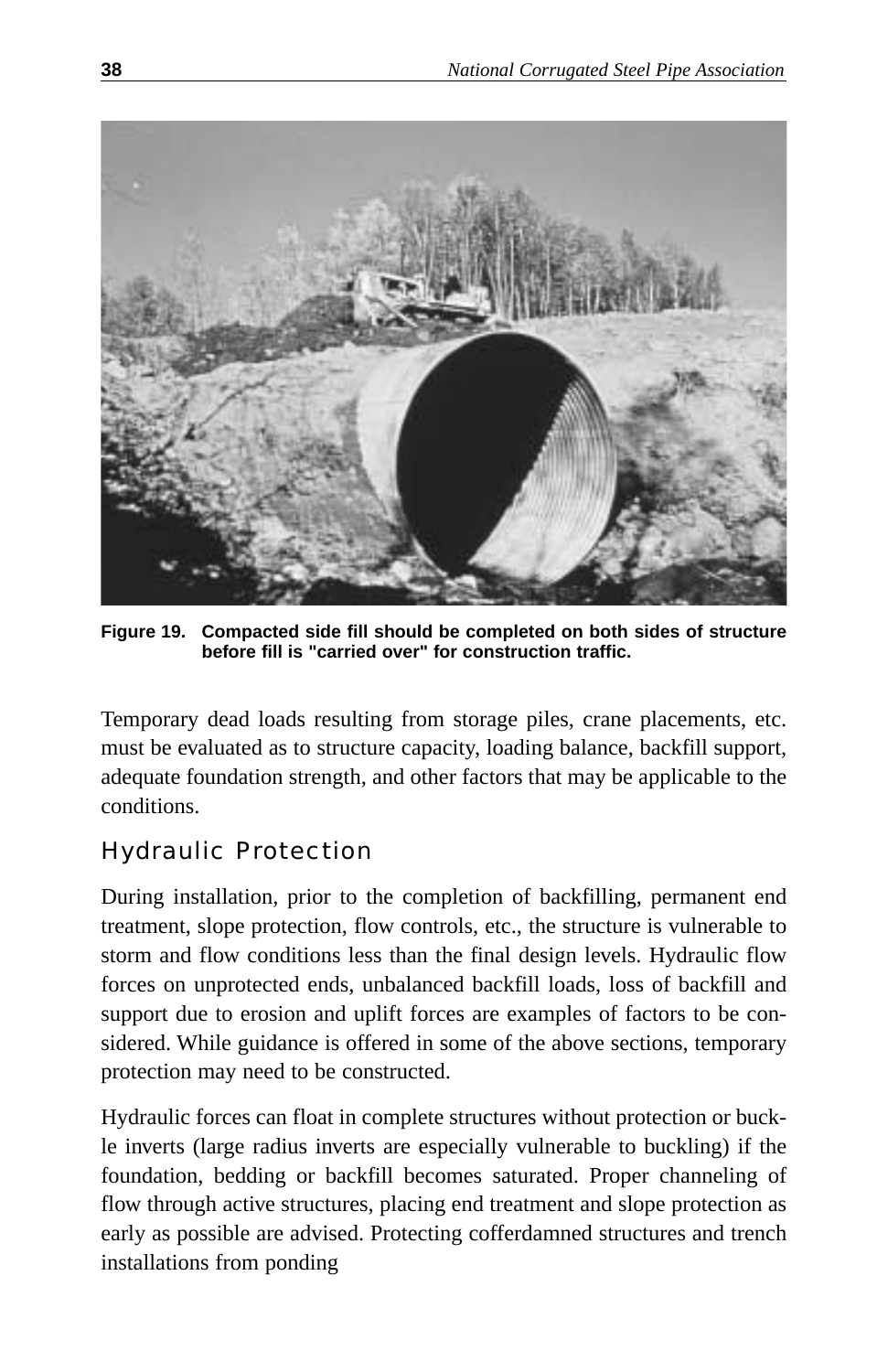

**Figure 20. Minimum cover for construction leads.**



**Adequate, uniform compaction is the secret to building soil and steel structures.**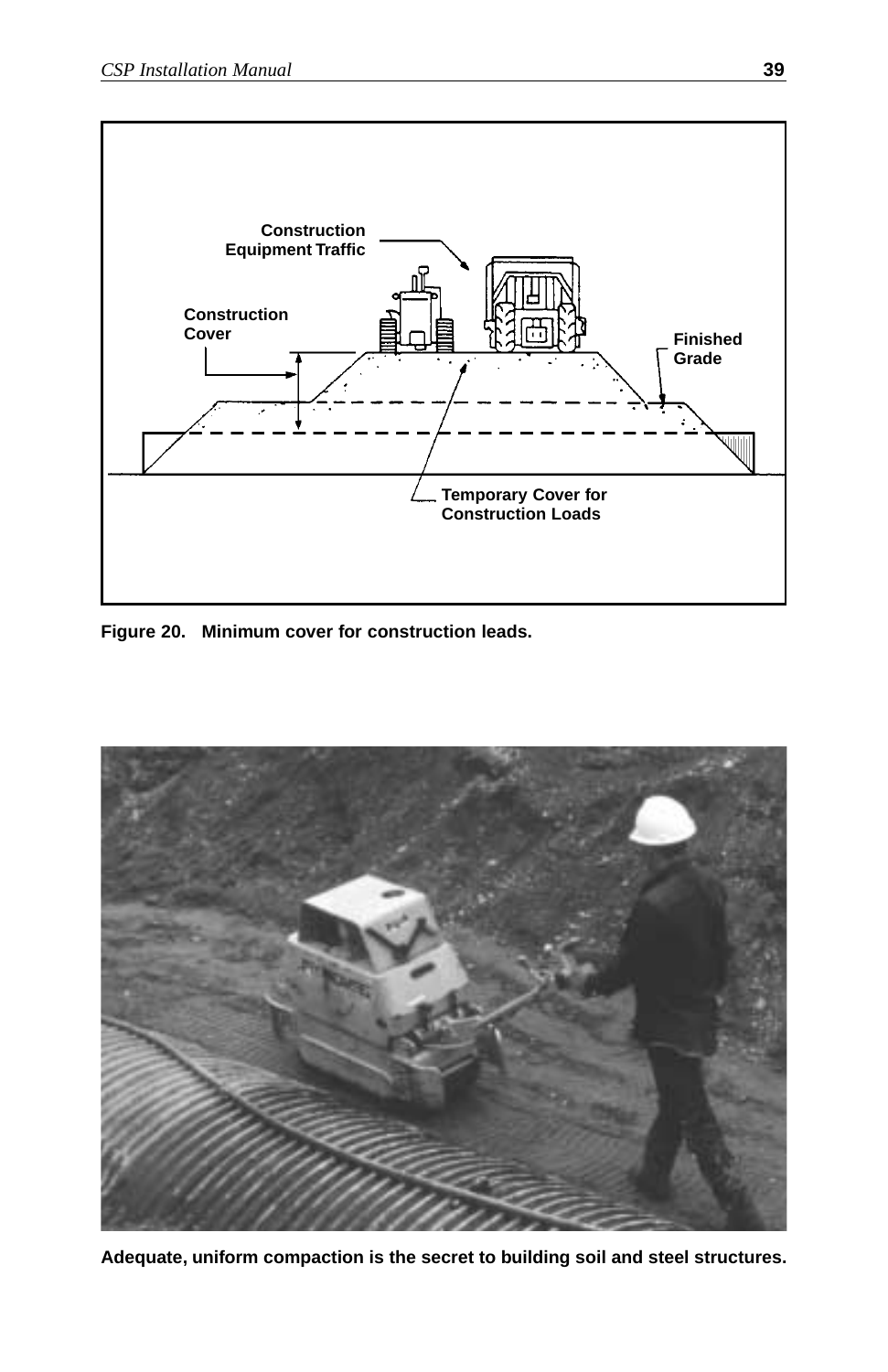# SUMMARY

Proper installation of any drainage structure will result in longer and more efficient service. This installation manual is intended to call attention to both good practice and to warn against possible pitfalls. The principles apply to most conditions. It is not a specification but an aid to your own experience.

The following items should be checked to insure proper installation:

- **1) Check alignment in relation to the plans as well as the actual site conditions.**
- **2) Make certain the pipe length(s), necessary appurtenances, etc. are correct.**
- **3) Excavate to the correct width, line and grade.**
- **4) Provide a uniform, stable foundation—correct site conditions as necessary.**
- **5) Unload, handle and store the pipe correctly.**
- **6) Assemble the pipe properly check alignment, follow special procedures for the connecting bands, gaskets, and other hardware used. (For structural plate structures, achieve properly aligned plate laps, bolt torque, and assembled dimensions.)**
- **7) Use a suitable (granular) backfill material as required in the plans and specifications.**
- **8) Maintain proper backfill width.**
- **9) Haunch the pipe properly.**
- **10) Place and compact the backfill in 6 to 8 inches (150 to 200 millimeters) of thickness of compacted lifts.**
- **11) Install the necessary end treatment quickly to protect the pipe and your efforts.**
- **12) Protect the structure from heavy construction equipment loads, other heavy loads and hydraulic forces.**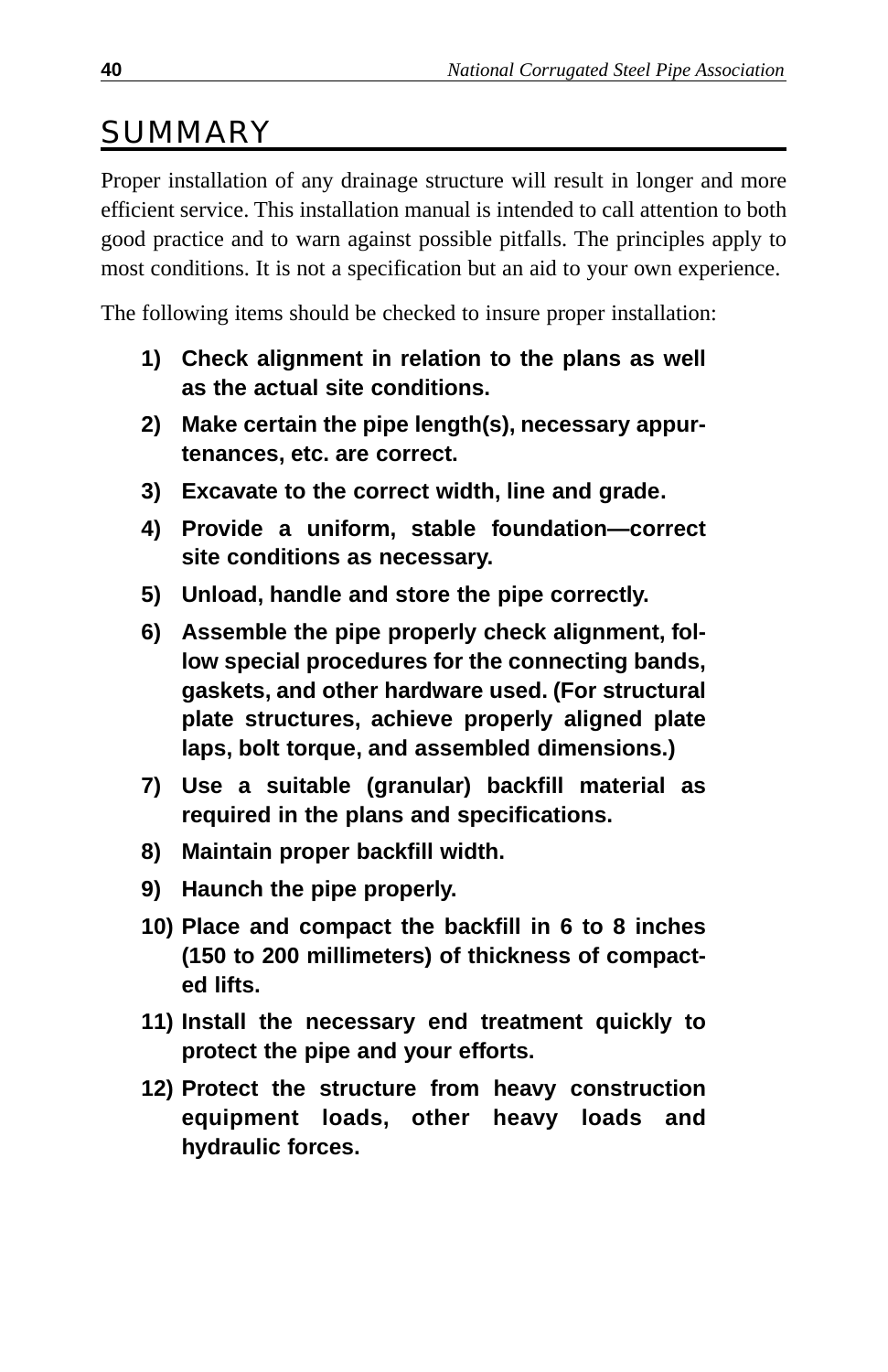# SUBDRAINAGE

#### Underdrain Pipe

Underdrains, to remove ground water, must be properly installed to give long, satisfactory service. With perforated steel underdrain pipe, correct installation is fast and easy.

#### Flow Line

The flow line should be placed below water-bearing strata for most effective drainage. However, if the strata is too deep to permit draining to a natural outlet, the pipe can be placed within the water-bearing material if this would permit natural drainage or a sump pump may be used. This does not provide complete drainage but will lower the natural water table to a desirable level. Outlets should be free and not subject to flooding or restriction by freezing or debris and protected against damage by maintenance equipment.

Where possible, it is desirable to use a 0.2 percent minimum slope for all subdrainage lines.

#### Preparing the Foundation

Underdrain pipe should be laid on a stable foundation. If the bottom of the trench can be set below the water-bearing strata and the pipe placed in an impervious layer, the foundation will generally be stable. But if the pipe must be located in water-bearing strata, it may be necessary to stabilize the bottom of the trench by placing granular material under the pipe. However, corrugated steel underdrains will hold alignment on soft foundations much better than rigid or plastic pipes. Steel pipe is supplied in much longer lengths and thus diminishes the hazards of disjointing, settlement, and loss of alignment.

#### Assembly of Underdrain Pipe

Assembly or installation of a subdrainage system is usually started at the downstream or outlet end to allow ground water to drain out of the trench, keeping it reasonably dry during construction.

If not specified, pipe perforations should be positioned at the lower quarter points, as shown in Figure 21. Placing holes in this position lowers the water table efficiently while reducing the tendency of filter material or silt to flow into the pipe.

Connecting bands for helically corrugated perforated pipe (usually supplied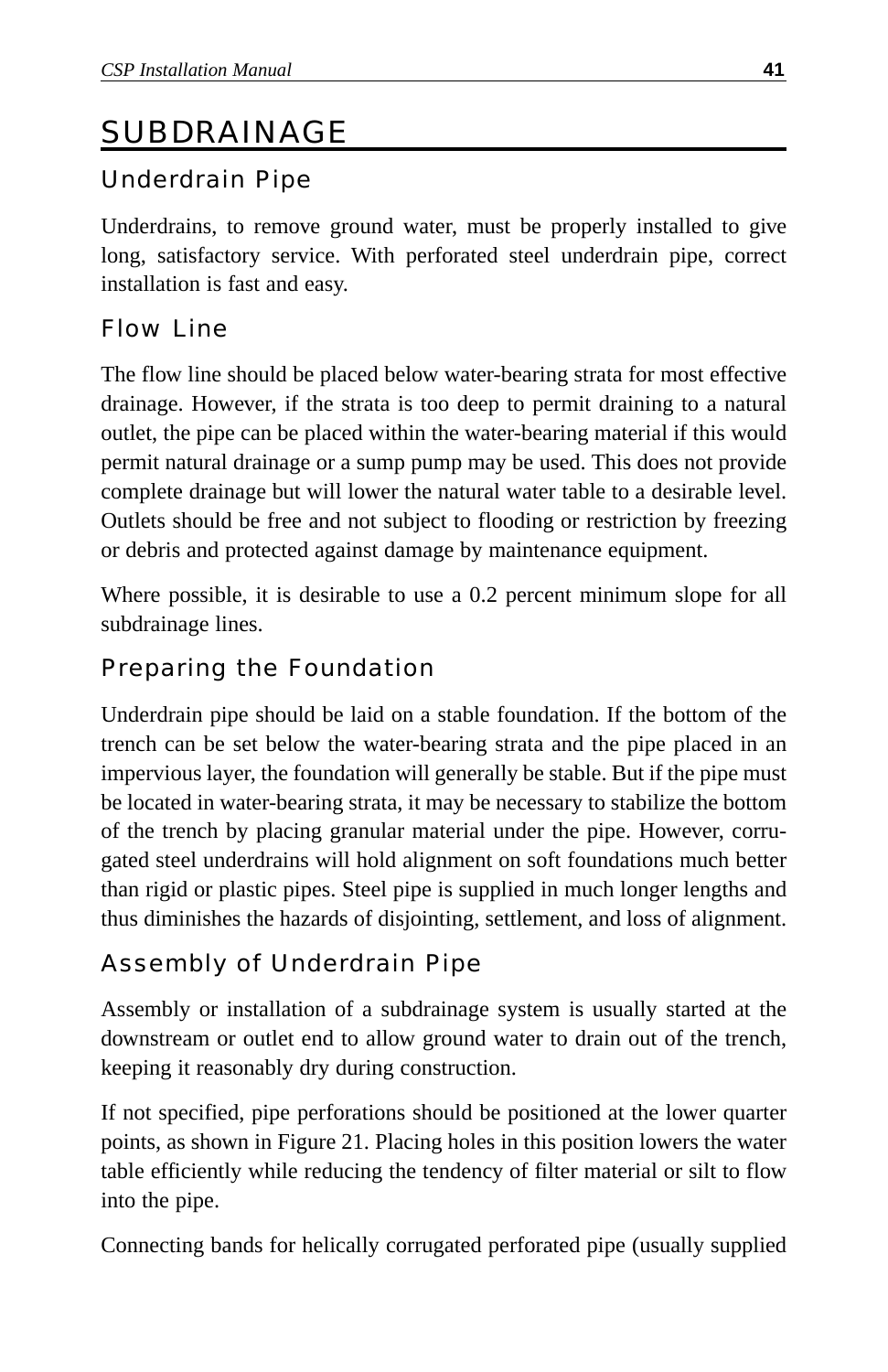

**Figure 21. Correct placement of perforated steel underdrains.**

for small diameter drains) may be in two pieces with matching corrugations to fit this helically corrugated steel pipe or sleeve bands.

#### Proper Placement of Underdrain

Subdrain material must permit ready flow of water while acting as a filter to keep fine soil from entering and clogging the subdrain system. Proper grading will help prevent backfill from being carried into the pipe.

Many bank-run sands and concrete sand will make a satisfactory backfill for perforated steel underdrains. Also, material having not more than 10% of its weight in particles larger than 3/8-inch (9.5 millimeter) will also make a satisfactory backfill.

This backfill material should be placed for a width of at least 6 inches (150 millimeters) on each side of the pipe and for the depth over the pipe necessary to intercept all possible water-bearing strata. Above this area the trench could be capped with other normal types of backfill material.

To control settlement, subdrain backfill should be placed in layers and well compacted. A geotextile may be used to prevent infiltration of fines, particularly at the joint.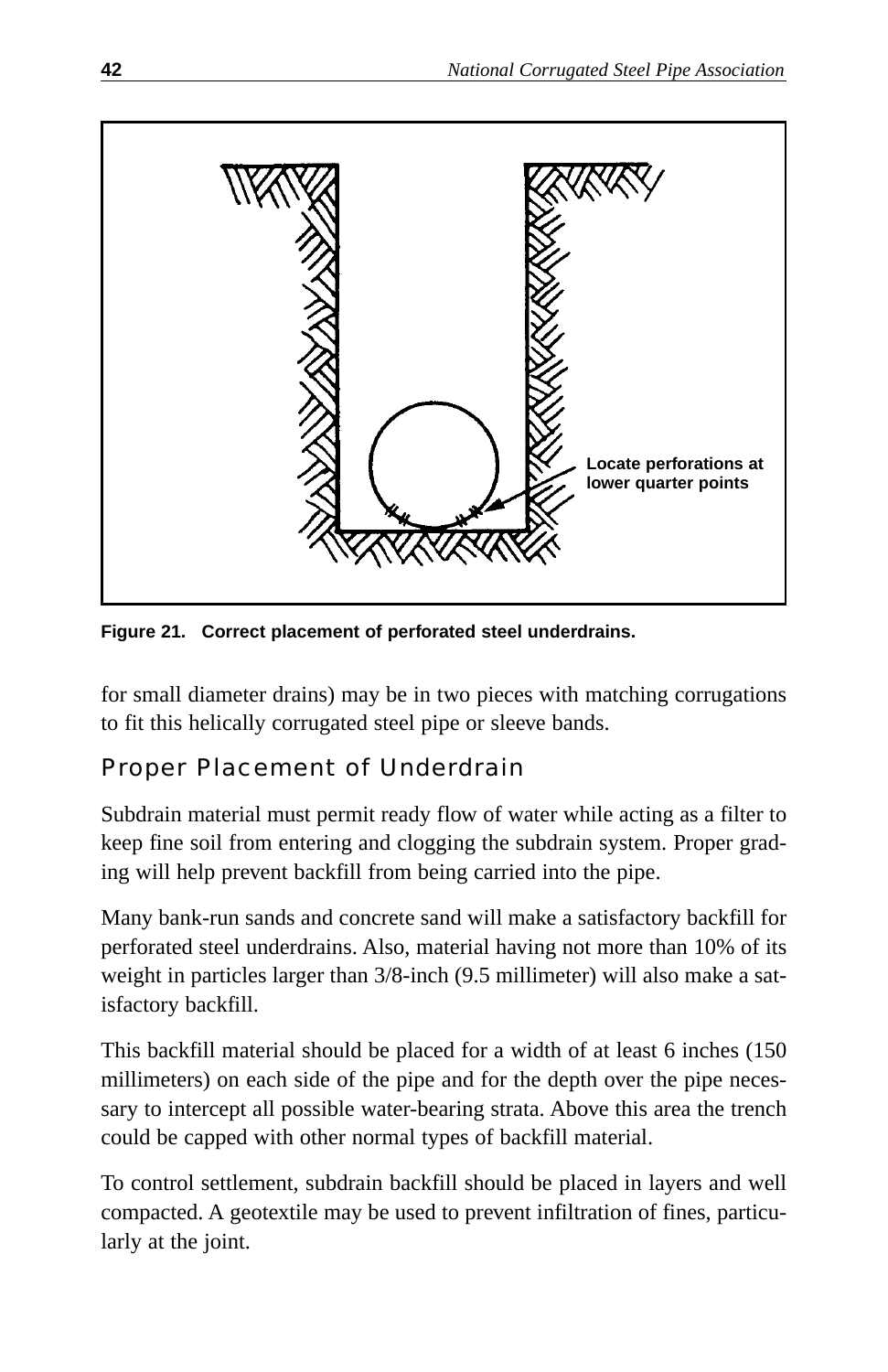

**Figure 22. Corrugated steel pipe underdrain.**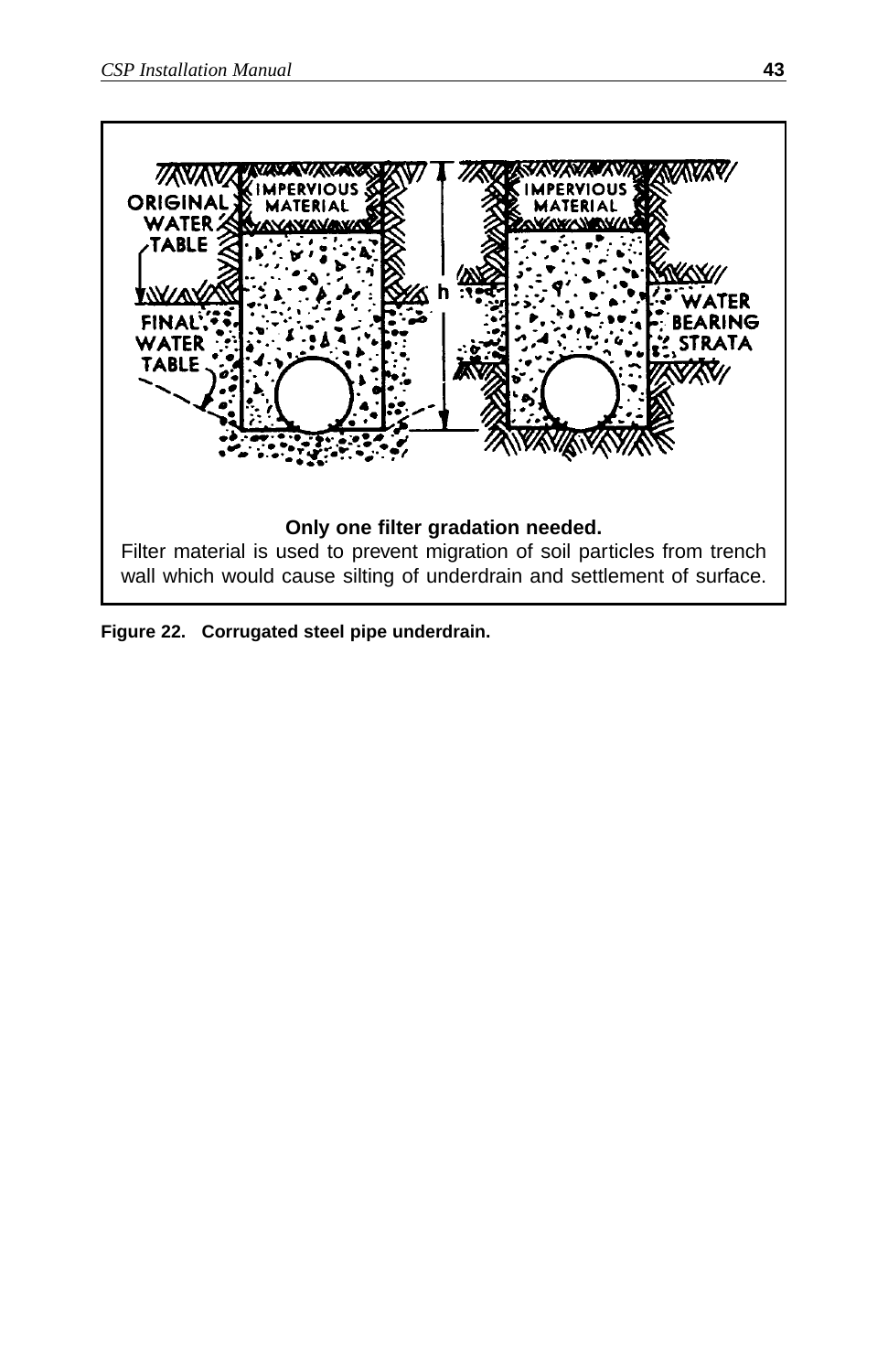# APPENDIX

## Culvert Grades and Outfall Treatment



**Figure 23. Methods of obtaining correct culvert grade.**

#### Length of Culverts

Length of a culvert depends upon roadway width from shoulder to shoulder height of fill above flow line, side slope of the embankment, as well as alignment and grade.

Where culverts are to be installed at right angles to the road, their length can be computed by the method presented in Figures 24 and 25. Note that when culverts are on steep grades, their centers are offset with respect to roadway centerline.

In calculating length of skewed culverts (those at less than 90 degree angle to roadway centerline), length must be increased according to skew angle (See page 46).

Lengths of corrugated steel pipe and structural plate pipe are normally supplied in even increments of 2 ft. (.6 meter).

In order to obtain the correct skew cut on a pipe, use Figure 27 to determine the proper skew number to give the manufacturer.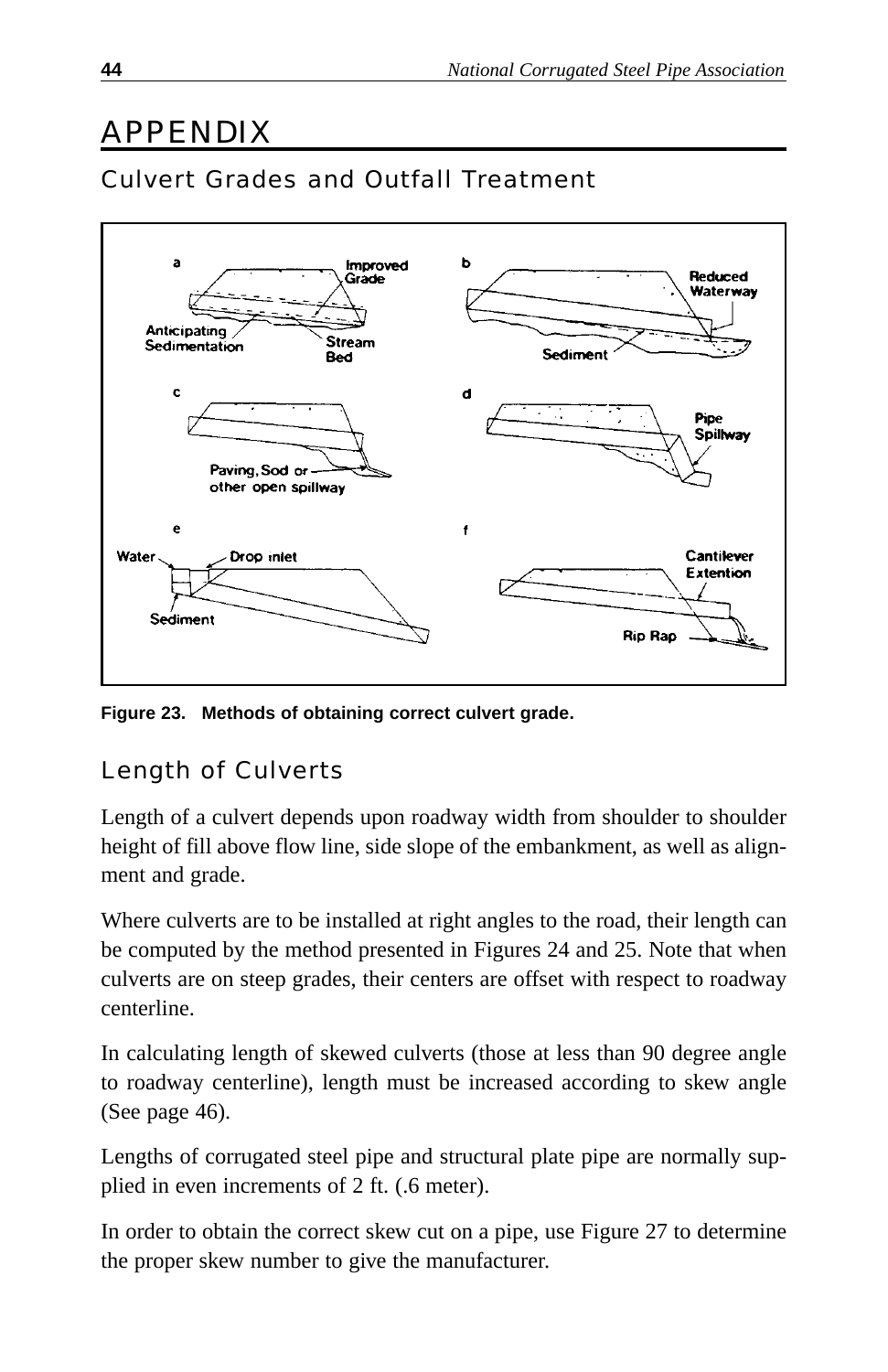

**Figure 24. Computation of culvert length-flow line on flat grade.**



**Figure 25. Computation of culvert length-flow line on steep grade.**

**Note: Superior numbers 1 to 6 in figures 24 and 25 are to be ignored in working the examples. They are to convert the examples to metric values in meters as follows.**

1 is **7.3 m**  2 is **3 m** 3 is **16.3 mm**  4 is **4.6 m** 5 is **18.7 m** 6 is **19 m**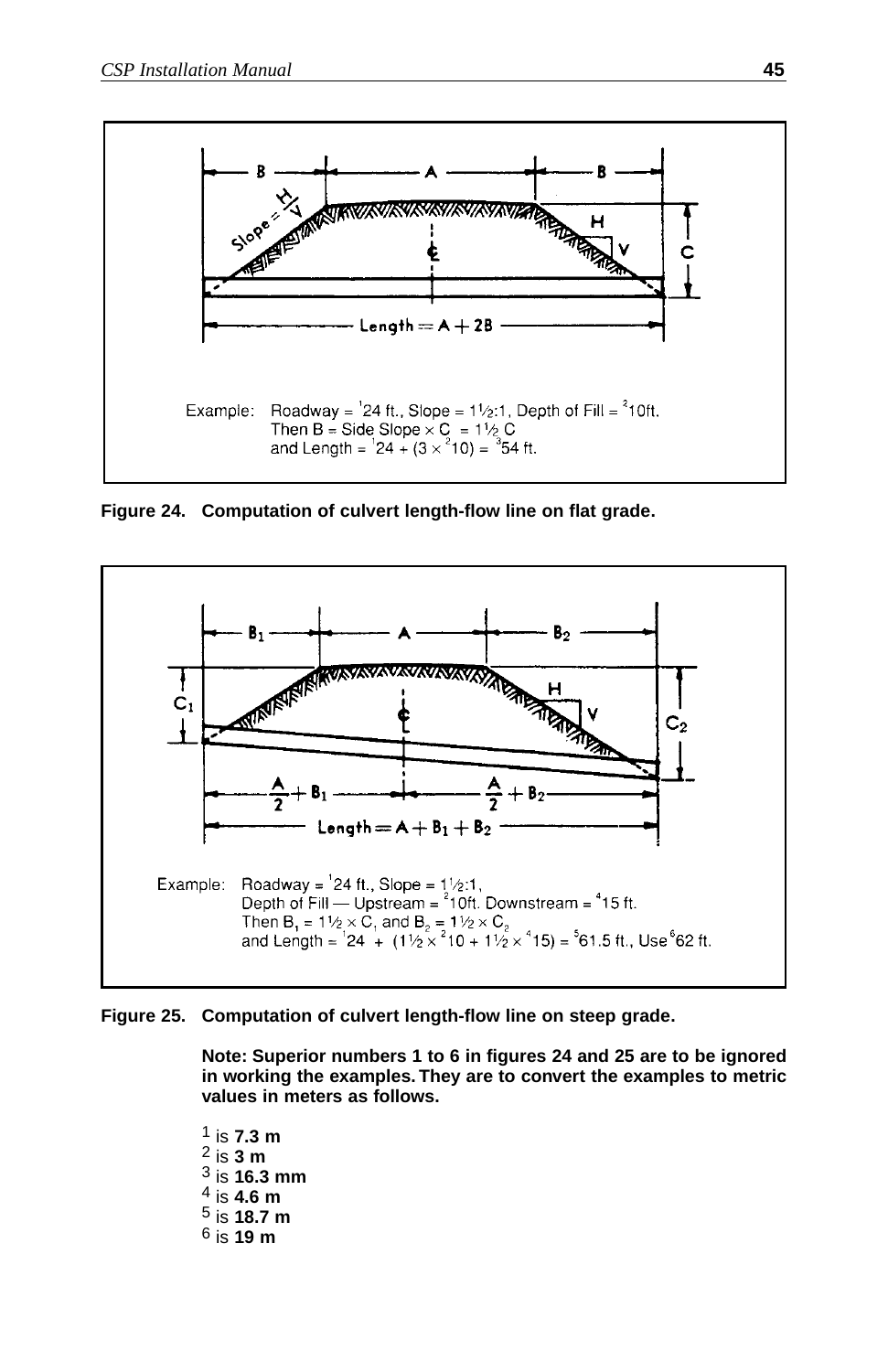

**Figure 26. Computation of culvert length skewed to the roadway embankment.**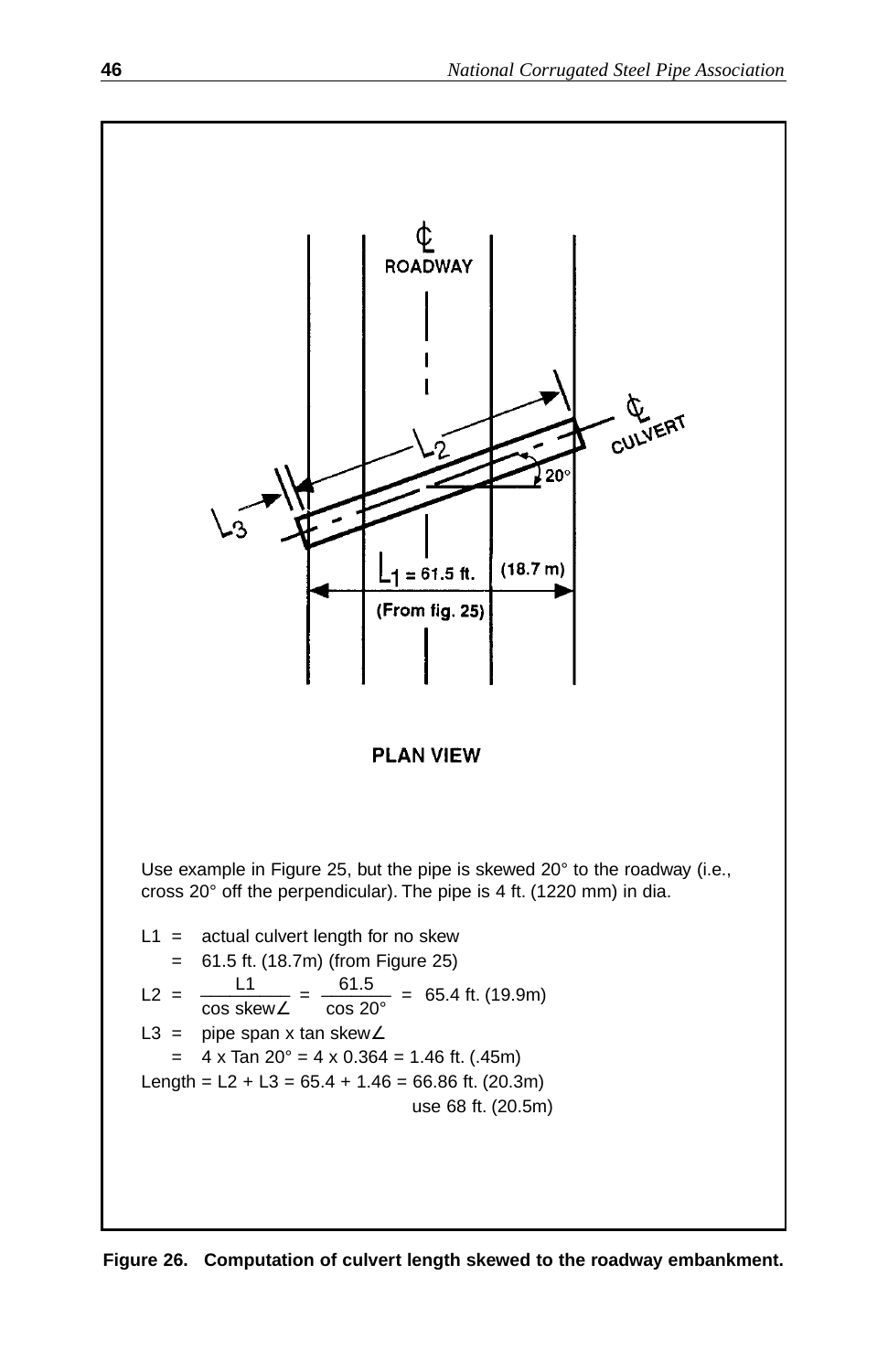#### Skew Number

In order to obtain the correct skew cut on a pipe, use Figure 27 to determine the proper skew number to give the manufacturer.



**Figure 27.**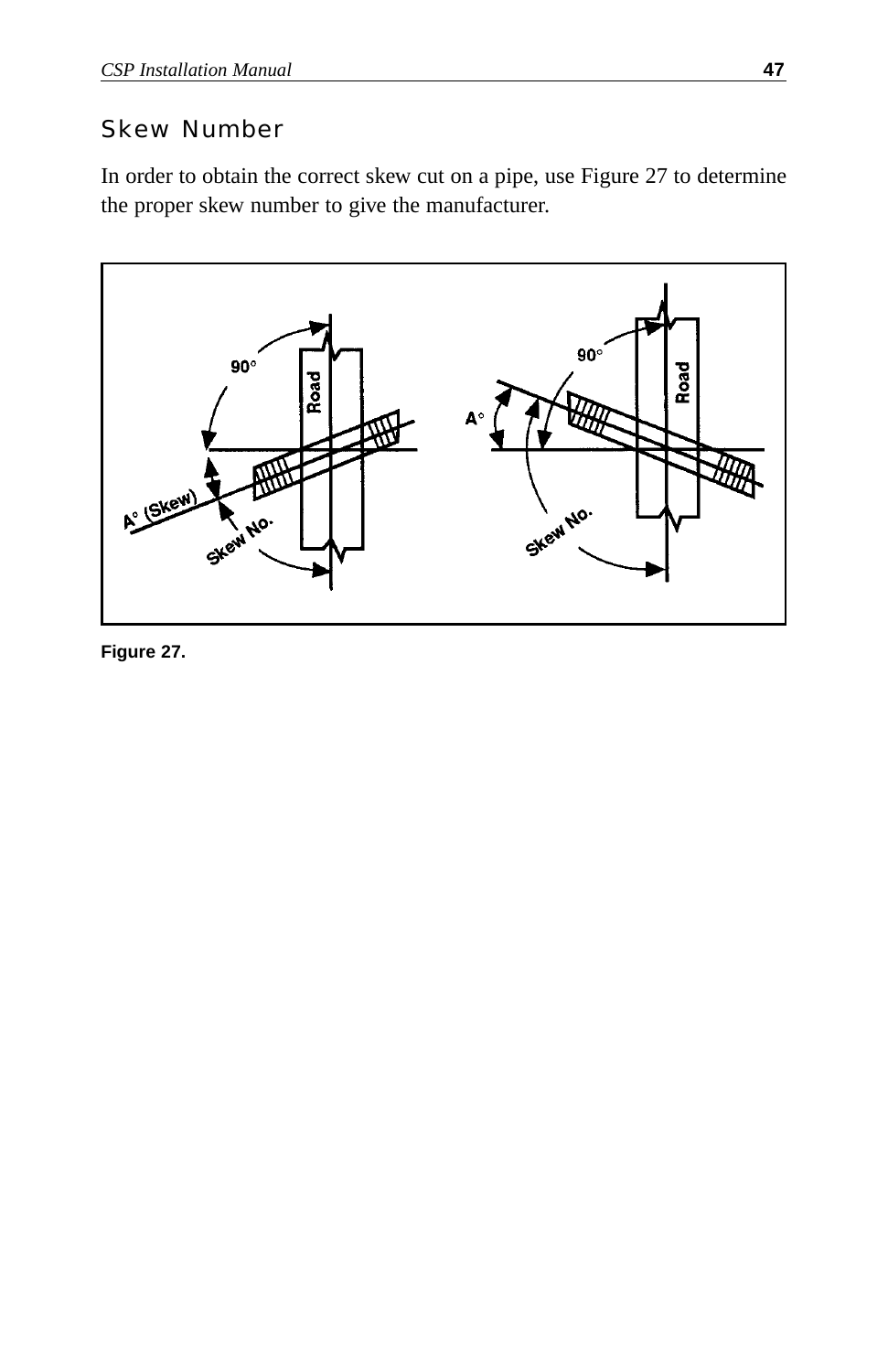| <b>NOTES</b> |  |  |
|--------------|--|--|
|              |  |  |
|              |  |  |
|              |  |  |
|              |  |  |
|              |  |  |
|              |  |  |
|              |  |  |
|              |  |  |
|              |  |  |
|              |  |  |
|              |  |  |
|              |  |  |
|              |  |  |
|              |  |  |
|              |  |  |
|              |  |  |
|              |  |  |
|              |  |  |
|              |  |  |
|              |  |  |
|              |  |  |
|              |  |  |
|              |  |  |
|              |  |  |
|              |  |  |
|              |  |  |
|              |  |  |